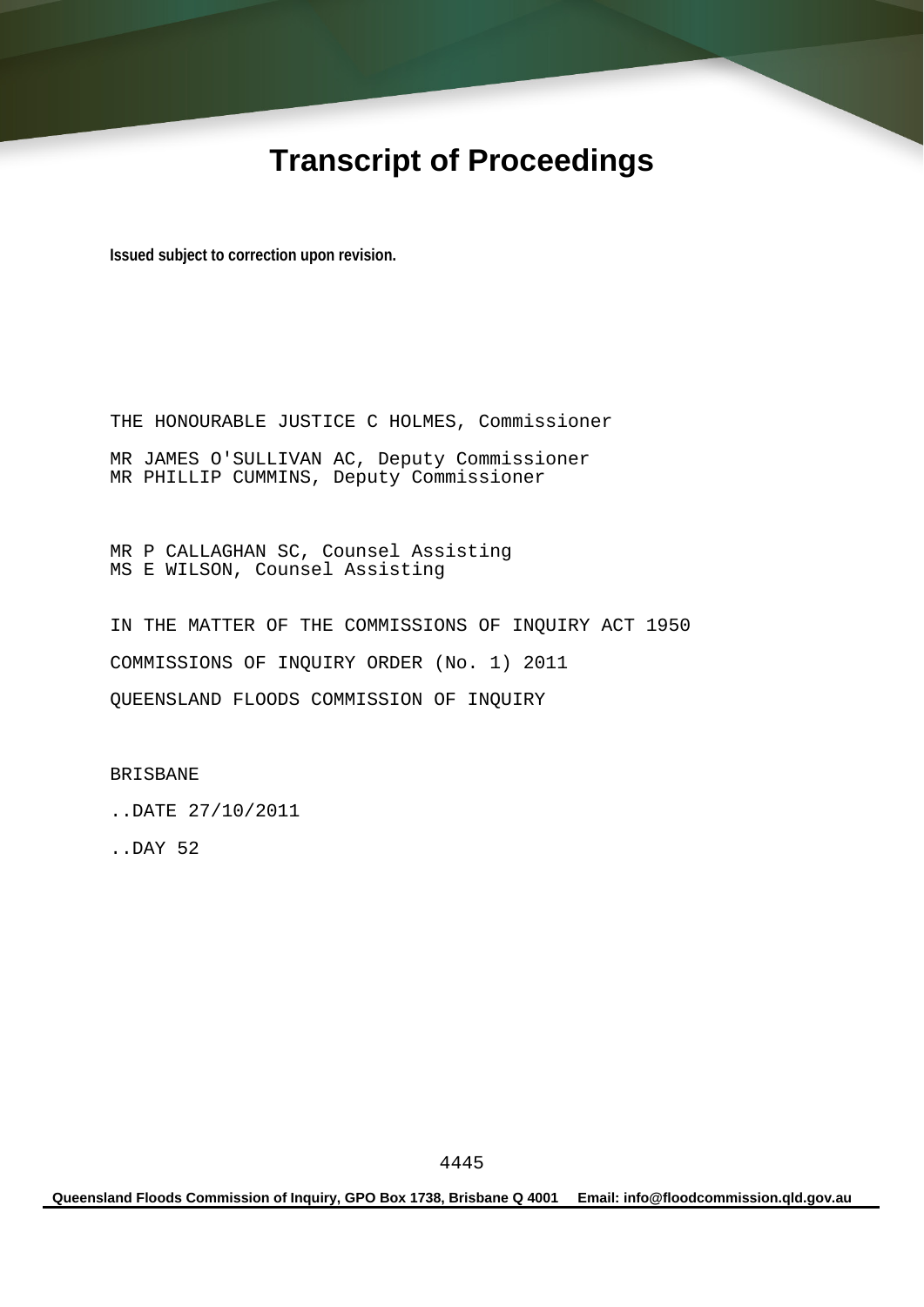THE COMMISSION RESUMED AT 11.31 A.M.

COMMISSIONER: Yes, Ms Mellifont?

MS MELLIFONT: Madam Commissioner, I tender the Suncorp submission to the Commission dated the 11th of March 2011.

COMMISSIONER: That will be Exhibit 890.

ADMITTED AND MARKED "EXHIBIT 890"

MS MELLIFONT: I call Graham Ian Dale.

GRAHAM IAN DALE, SWORN AND EXAMINED:

MS MELLIFONT: Good morning?-- Good morning.

Is your full name Graham Ian Dale?-- Yes, it is.

**30**  Are you the general manager, personal insurance claims, for RACQ Insurance Limited?-- Yes, I am.

Can I just ask you to accept that whenever I refer to RACQ I am referring to RACQ Insurance for the rest of your evidence, please. Are you responsible for managing the end to end claims process for personal insurance claims?-- Yes, I am.

And were you appointed to your current position in December of 2007?-- Yes.

And prior to that were you the executive manager of personal insurance claims in RACQ since February 2004?-- Yes.

You have prepared a number of statements in response to requirements issued by the Commissioner?-- Yes, I have.

I will tender those. I am going to start by showing you your first statement dated the 1st of September 2011. Is that your first statement? And it relates to a particular policy holder, Ms Sihvola?-- Yes, it does.

Right. Is that statement true and correct to the best of your knowledge?-- Yes.

I tender that statement.

COMMISSIONER: Exhibit 891.

XN: MS MELLIFONT 4446

**1**

**10** 

**20** 

**40**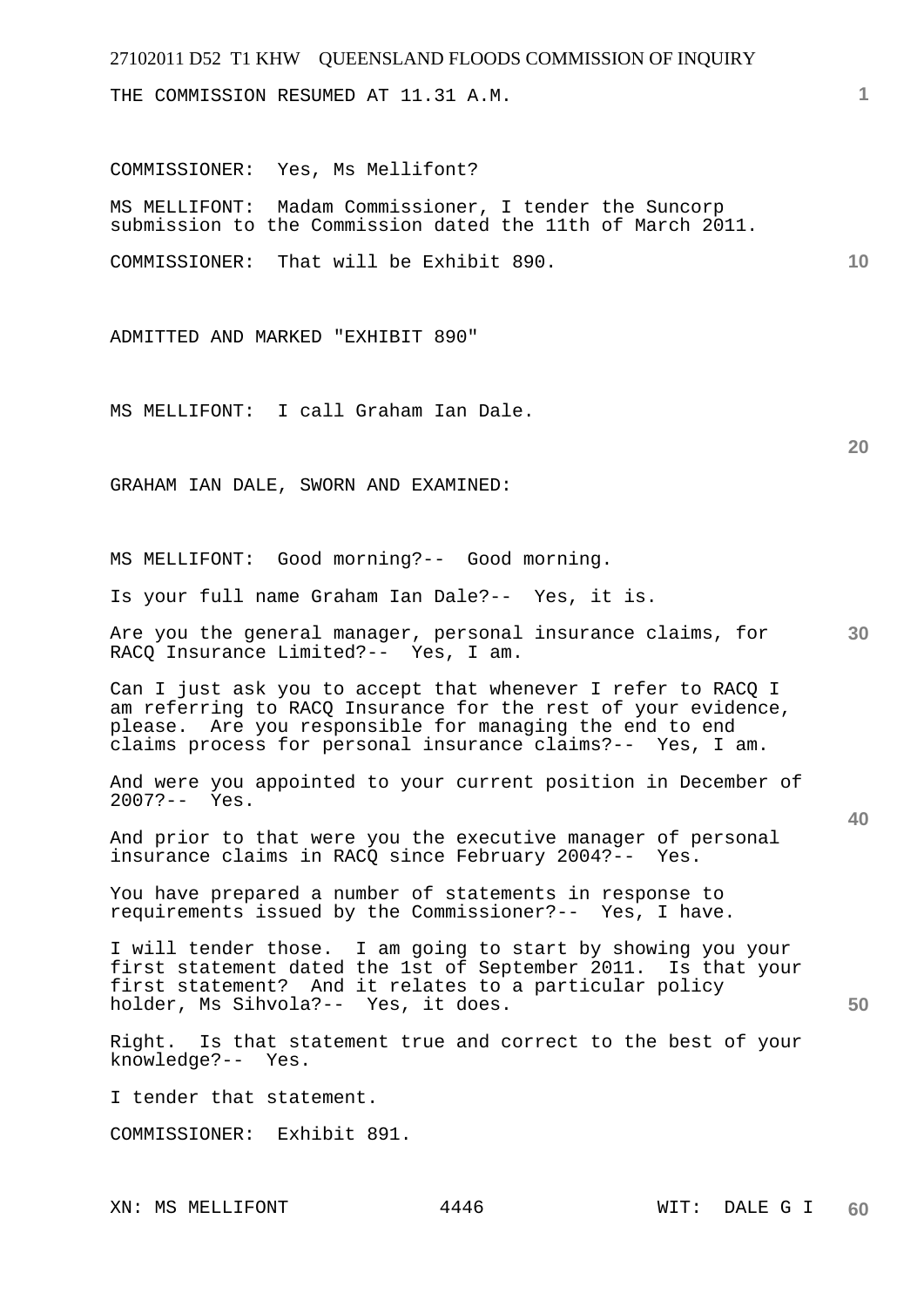ADMITTED AND MARKED "EXHIBIT 891"

MS MELLIFONT: Can I please show you your second statement, we will call your general statement, sworn 19 September 2011? Is that your second statement?-- Yes, it is.

I will just quickly ask you to briefly identify the folders in the boxes as relating to that statement. I don't mean to go through each one.

COMMISSIONER: I don't know if this is realistic, is it?

MS MELLIFONT: They're just one on top of each. I tender that statement, your Honour.

COMMISSIONER: You're not going to take any issue about whether they are the right folders, are you Mr Doyle?

MR DOYLE: Not unless it proves they're wrong, but for the moment I will assume they're correct.

COMMISSIONER: Exhibit 892.

#### ADMITTED AND MARKED "EXHIBIT 892"

MS MELLIFONT: Can I take you, please, in respect of your second statement to paragraph 32, which refers to finalisation percentages of claims. Have you prepared a document updating that position as at 30 September 2011?-- Yes, I have.

All right. I will show you a copy of that document, please. I will hand up three copies for Madam Commissioner and Deputies. So, insofar as the Queensland flood claims are concerned, as at the 30th of September 2011 92.6 per cent have been finalised?-- Yes, that's correct.

And by the term "finalised", you mean claim denied or accepted and paid?-- The term "finalised" relates to the claim file being closed on our internal records and that means that the claim has been settled. That could be declined, accepted, and it could also mean that all of the rebuilding work that's been undertaken as part of the claim settlement has been completed and all invoices paid and any recoveries made that were appropriate.

In respect of the 7.4 per cent which remain unfinalised, can you assist us in telling us the reasons why?-- Yes. They the majority of those would be due to the ongoing rebuilding process. So, the rebuilding process for the customer's house would be still being completed or, in fact, maybe it's

XN: MS MELLIFONT 4447 WIT: DALE G I

**20** 

**10** 

**40**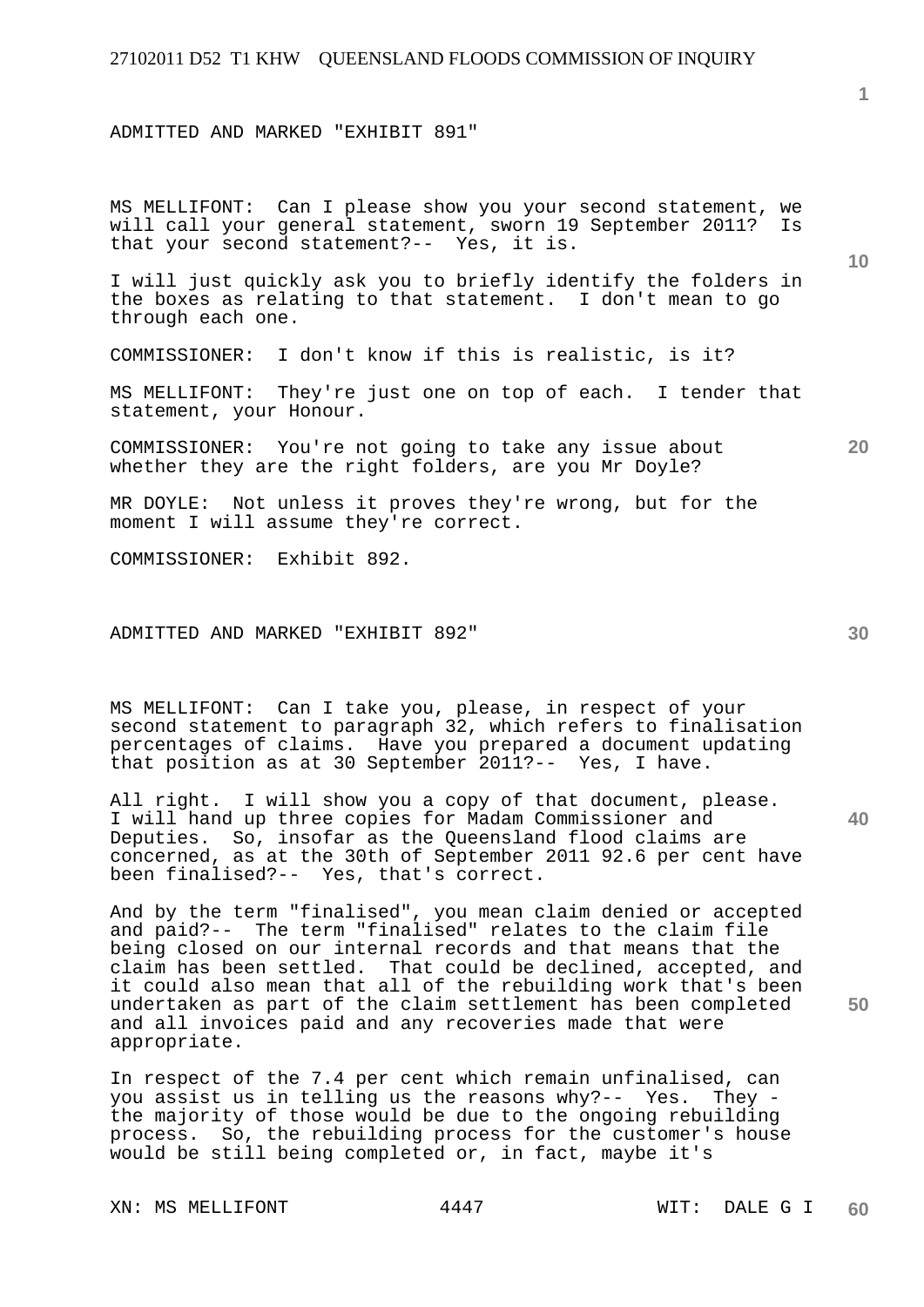27102011 D52 T1 KHW QUEENSLAND FLOODS COMMISSION OF INQUIRY **1 10 20 30 40 50**  completed and invoices are outstanding and still not need to be paid to the contractor. Do any relate to claims which haven't either been accepted or declined?-- No. Yes, you might just move the mike a little bit closer to you and we will just ask you to keep your voice up. Thank you?-- Thank you. Can I show you, please, your third statement? It's dated the 14th of September----- COMMISSIONER: 893 you were tendering? MS MELLIFONT: Yes, sorry, thank you. COMMISSIONER: Yes. ADMITTED AND MARKED "EXHIBIT 893" MS MELLIFONT: Your third statement's already been tendered, Exhibit 591. Can I show you please your fourth statement, dated the 16th of September 2011? Is that your fourth statement?-- Yes, it is. True and correct to the best of your knowledge?-- Yes, it is. I tender that statement. COMMISSIONER: Exhibit 894. ADMITTED AND MARKED "EXHIBIT 894" MS MELLIFONT: I take you, please, to your fifth statement dated the 21st of September 2011. Tell me if that's your fifth statement?-- Yes, it is. Is it true and correct to the best of your knowledge?-- Yes. I tender that statement. COMMISSIONER: Exhibit 895. ADMITTED AND MARKED "EXHIBIT 895"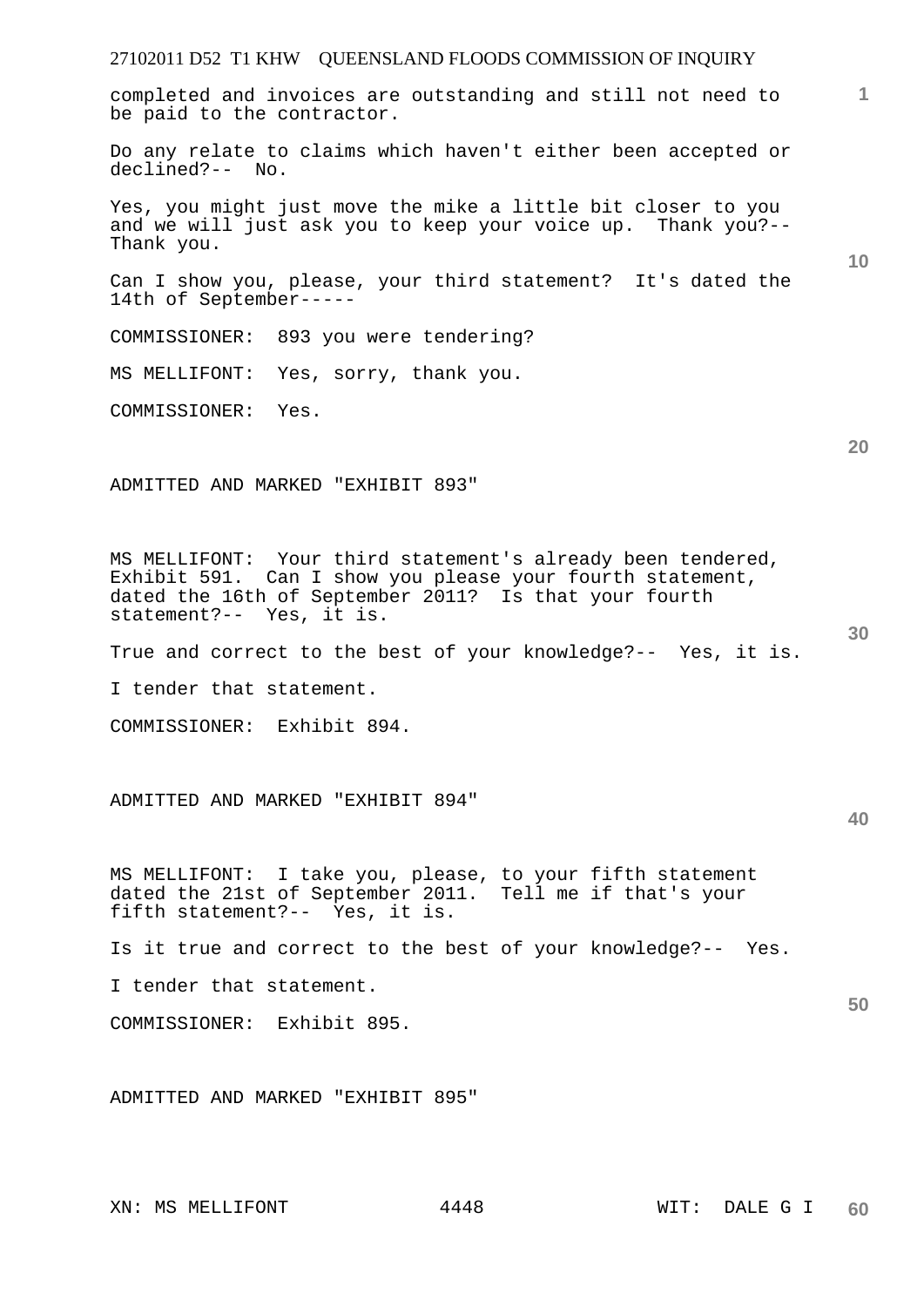COMMISSIONER: These two statements, do they relate to particular customers, or are they about general-----

MS MELLIFONT: Statement 4 relates to Dianne Crowton and statement 5 is a general statement.

COMMISSIONER: Thank you.

**10**  MS MELLIFONT: I will show you statement 6, which is in relation to a particular customers Barry and Josephine Sledge. It's a dated the 13th of October 2011. Do you have an addition to make with respect to paragraph 44 of that affidavit?-- Yes, I believe there - sorry, I believe there is a supplementary addition to that, that statement.

All right. Do I understand that to be that the average speed of answer in RACQ's teleclaims call centre for March 2011 was 136 seconds and had returned to being under 60 seconds from April through to October 2011?-- Yes, that's correct.

I tender that statement, please.

COMMISSIONER: Exhibit 896.

ADMITTED AND MARKED "EXHIBIT 896"

MS MELLIFONT: I will show you a second statement which is in respect of policy holder Leslie Cameron. The statement is dated the 13th of October 2011. Is that your seventh statement?-- Yes, it is.

True and correct to the best of your knowledge?-- Yes.

I tender that statement.

COMMISSIONER: 897.

ADMITTED AND MARKED "EXHIBIT 89 7"

**50**  MS MELLIFONT: Your eighth statement of 15 October in respect of Mr Sharp and your supplementary eighth statement, 17th of October, also in respect of Mr Sharp are Exhibits 581 and 582 respectively. Can I show you, please, your ninth statement in response to policy holder Michael Gourley. That's dated the 19th of October 2011. Is that your ninth statement?-- Yes, it is.

I tender that statement.

COMMISSIONER: Exhibit 898.

XN: MS MELLIFONT 4449 WIT: DALE G I

**20** 

**1**

**30**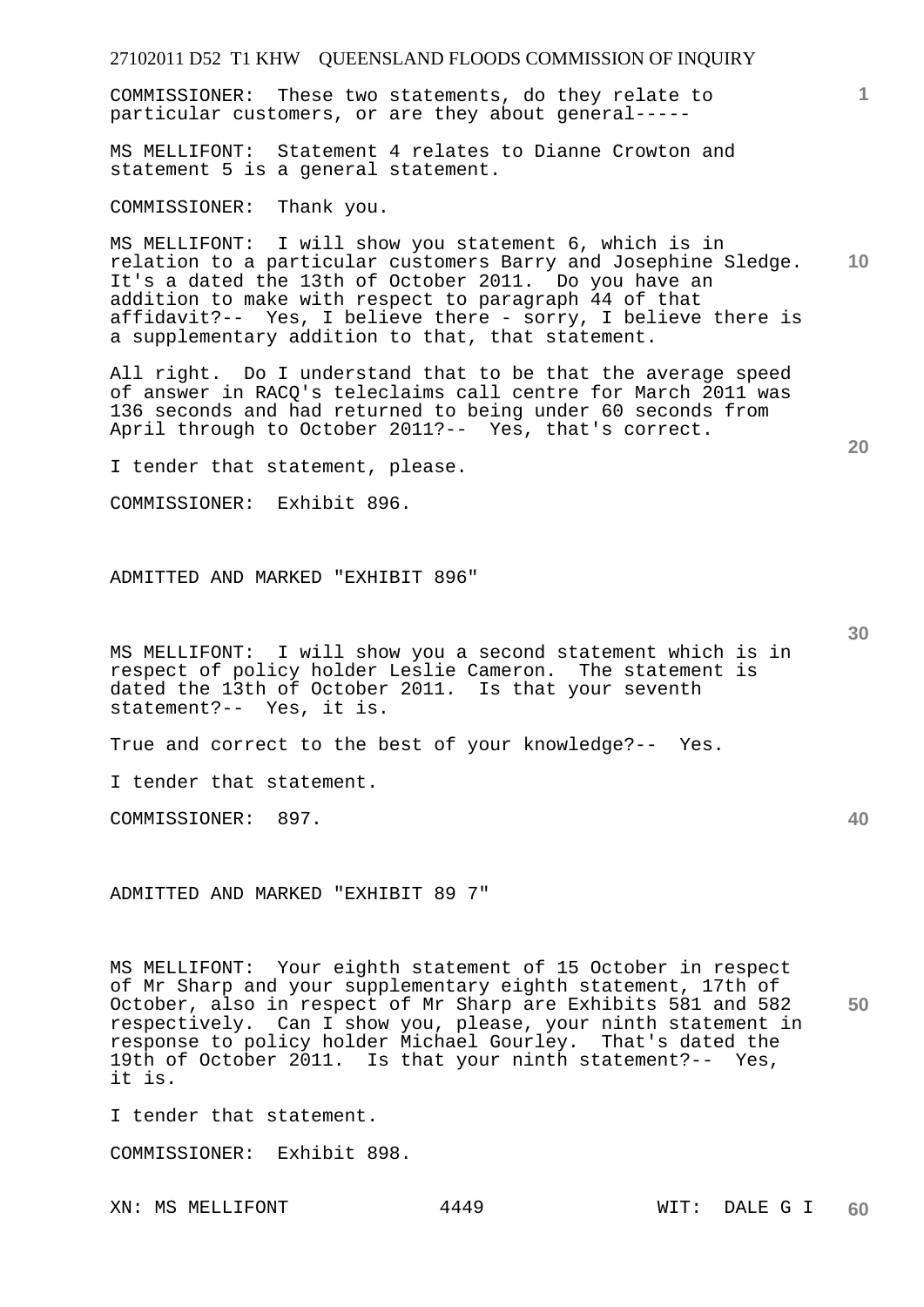ADMITTED AND MARKED "EXHIBIT 898"

**10**  MS MELLIFONT: I show you your 10th and final statement which is in response to policyholder Tammy Tarrant dated - your statement is dated the 20th of October 2011. Is that your 10th statement?-- Yes, it is.

Is that true and correct to the best of your knowledge?-- Yes.

May I tender that statement, please?

COMMISSIONER: Exhibit 899.

ADMITTED AND MARKED "EXHIBIT 899"

MS MELLIFONT: May I also, please, Madam Commissioner, tender a statement of Mr Heath, dated the 20th of October 2011, which is his second statement?

COMMISSIONER: I'm sorry, I didn't catch the name.

MS MELLIFONT: Bradley Heath, the chief executive officer.

COMMISSIONER: Thank you.

MS MELLIFONT: It is his second statement and is dated the 20th of October 2011.

COMMISSIONER: That will be Exhibit 900.

ADMITTED AND MARKED "EXHIBIT 900"

MS MELLIFONT: Insofar as household insurance policies of RACQ are concerned, they provided at the relevant times we are speaking of, December 2010/January 2011, provided cover for flash flood and stormwater run-off; correct?-- Yes.

And that term was defined in product disclosure statement documents to mean, "A sudden flood caused by heavy rain that fell no more than 24 hours prior to the flash flood or stormwater run-off."?-- Yes, that's correct.

And unless optional cover was taken in addition to the standard cover, the householder insurance policy excluded

XN: MS MELLIFONT 4450 WIT: DALE G I

**1**

**20** 

**30** 

**40**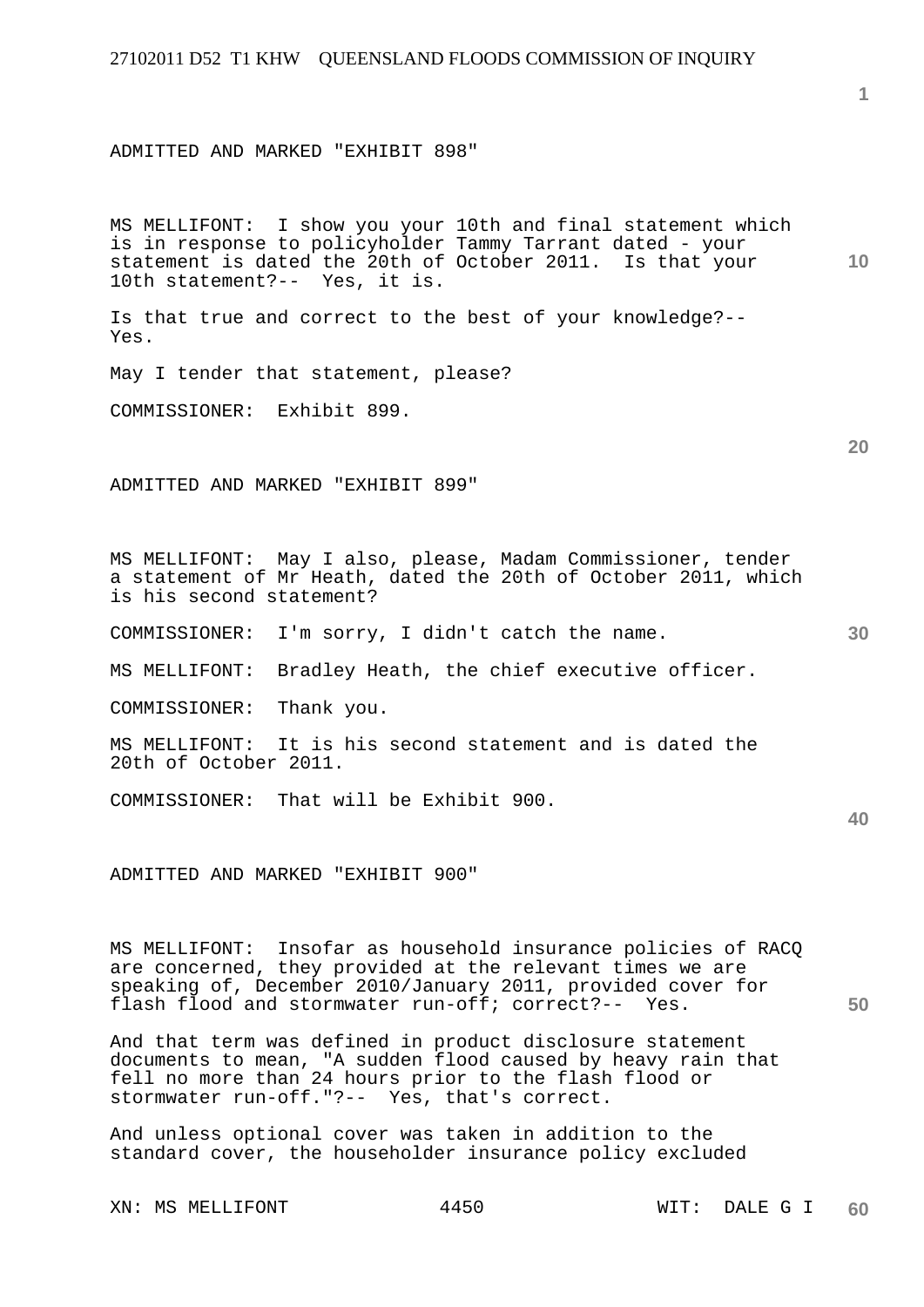damage caused by flood as that term was defined in the PDS documents?-- Yes, that's correct, flood is an optional cover.

Flood is an optional cover. And the relevant definition of "flood" in the PDS documents at the time was, "Rising water which enters your home as a result of it running off or overflowing from any origin or course."?-- Yes.

Can I ask you for how long has RACQ used those definitions and exclusions?-- To my recollection, as long as I have been there, since 2004. There might have been minor changes to the stormwater description, but - but from my recollection they have been in police for some time, probably since 2004.

And perhaps even before that?-- Yes, perhaps before that.

Now, I think you accept that insofar as the processing of claims is concerned, delay was an issue for RACQ?-- Yes.

At your second affidavit at paragraph 62, you state that you believe, "The processes and procedures implemented by RACQ were appropriate for it to adopt and implement in the circumstances.", and then you say, "The process and procedures had to be implemented and, of course, errors and delays can arise. I do not suggest that in the implementation of the processes and procedures errors or delays did not occur." Can I ask you whether you did - whether you have identified such errors or delays?-- Given the complexity of the coverage issues associated with the Queensland flood events, there were delays caused by a number of factors to enable us to or which - to enable us to make determinations under policies.

All right. You have dealt with some of those in your affidavit?-- Yes.

Are there any more in addition to those set out in your affidavit?-- No.

What about errors? Have you identified errors in the course of your experience?-- I think what I was trying to point out in my affidavit is that there's a massive amount of claims and I personally can't sit there and say in the processes we designed and what have you that there wouldn't be instances of errors and I believe that where we - where we have identified those, then those would have been rectified as and when they as and when they arose.

That's what I am asking you, what kind of errors you did identify?-- I can't think of any at this particular point in point in time.

Given further time you might be able to identify those for us?-- Yes.

Yes? All right. Can I refer you to paragraph 34? There you state that, "Special processes were established by RACQ to manage the claims and they were intended to operate so that RACQ could respond to the claims in a fast, professional,

XN: MS MELLIFONT 4451 WIT: DALE G I

**10** 

**1**

**20** 

**40**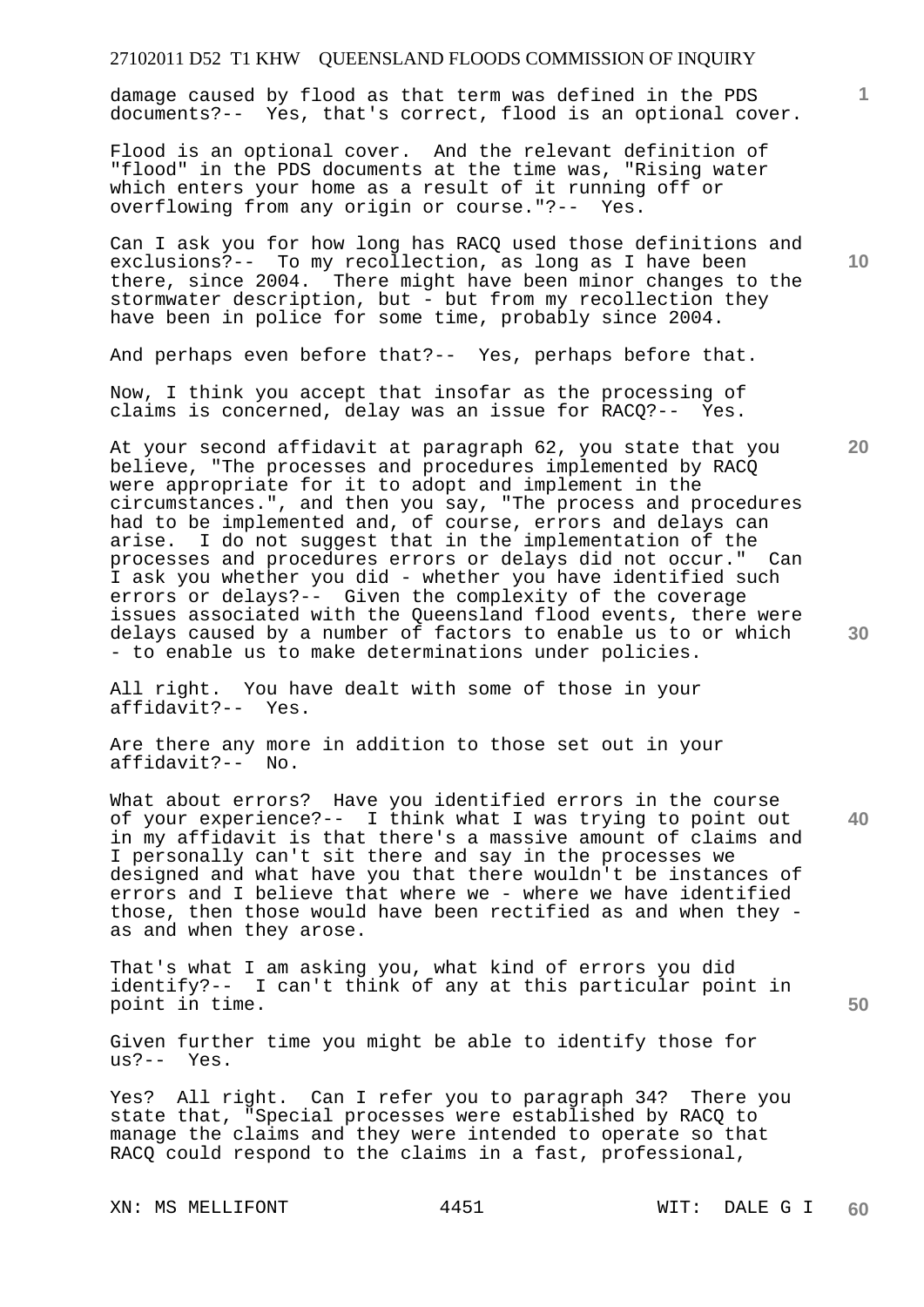practical and compassionate manner." Can I ask you specifically what in the special processes was directed at a fast response?-- We established a dedicated response team which isolated claims initially from the Oueensland flood events so that they were isolated into another team and could be given - so that that team was dedicated to managing those claims. Our - from when it - from when - from late December it became very clear to me that the - the complexity around claims determination to do with inundation claims was going to be a particular challenge for us and we developed a hydrology strategy which - there's been a lot of reference to regional regional reports. Our reports were a hybrid report where each claim was - was - each customer's claim was determined through a process which enabled consideration to be given at the individual property level. So, there was assembling the dedicated response team, there was a specific hydrology strategy developed in response to the events.

And that hydrology strategy is set out in your affidavit?-- Yes.

You're not intending to indicate by your evidence here there was something beyond that in terms of the hydrology strategy?-- No.

Okay. Anything else?-- The Queensland flood events were also book ended by two significant other events. In December there was a significant hail event in Brisbane and at the beginning of February there was Cyclone Yasi, which in themselves generated close to 5,000 or just over 5,000 claims each. So, over that period of time we received 15,800 or so claims in a short period of - or relatively short period of two months, and when the Queensland flood events arose - we had existing agreements with McLarens Young International, our loss adjustors, and Stream Builders to help us with rebuilding and what have you. I made some decisions at that point which were where - where McLarens Young would take the loss adjusting lead in relation to the Queensland flood event claims and that was designed because Stream were already busy at that point still mopping up the Brisbane hail events. So, there was some decisions made which were designed to make sure that the external resources that we had were focussed on the things that they could be and could deliver the best service for us and our customers.

All right. So, by the dedicated response team and your statement - you statement also refers to a recruiting additional staff?-- Yeah.

You have got making the decision with respect to the loss adjuster as to who would be engaged-----?-- Yes.

-----for the particular task of assessing the flood claims?-- Yep.

And you have the hydrology strategy?-- Yes.

And you knew you needed to have a hydrology strategy very

XN: MS MELLIFONT 4452 WIT: DALE G I

**10** 

**1**

**30** 

**20** 

**40**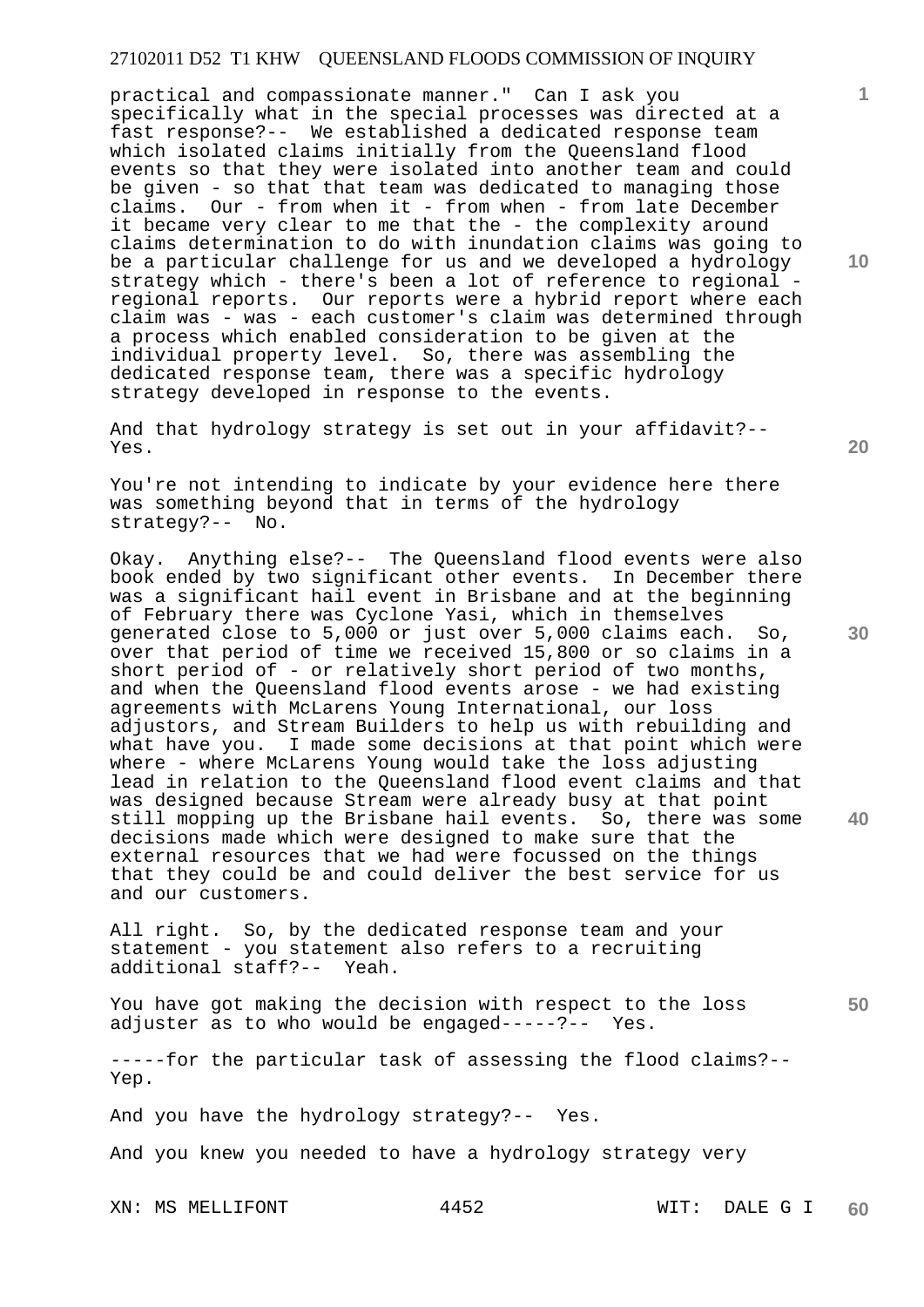early on because of the complexity of the definition in your policy?-- That was a part of it. The other - the other part of it was purely - sitting in my office towards the end of December I didn't really have a view as to whether we might get one thousand inundation claims or 10,000, so there was a scale issue as well. All I really knew was that there would be a large number of them.

And you knew that in order to assess those claims, whether they would be one or 10,000, you knew you'd need some hydrology reports in order to assess those claims?-- Yes.

Is that correct?-- Yes.

And without having those hydrology reports, those hybrid hydrology reports as you term them, you couldn't determine whether the course of the damage to a particular property fell within or without - without the terms of policy?-- Yes, we needed expert advice in that regard.

That was the first and foremost reason for getting the hydrology reports; that is, to enable you to assess the claims?-- Well, the hydrology reports were - the hydrology reports were actually commissioned by our legal advisors and obtained by them so that we could - so that they could provide us with legal advice as to policy coverage.

I take it that that advice was in respect of whatever the hydrologist report found, taking those factual findings, that your legal team could give you advice as to whether those findings meant that a claim fell within or without the policy - inside or outside the policy?-- Yes. Some of the scenarios that presented themselves were complex in terms of our policy coverage and so advice was sought and obtained in relation to policy coverage.

Yes. So, complex in the sense of working out whether it was whether or not it was a sudden flood caused by heavy rain that fell no more than 24 hours prior the flash flood or stormwater?-- Complex - that's correct, complex in the terms of in some instances there were multiple mechanisms going on at once which added to the complexity of policy coverage.

So, for example, there might have been rain events occurring, there might have been rising river levels?-- Yes.

You might have had them occurring simultaneously?-- Yes.

**50**  You knew that in order to decide whether or not to accept a claim that the cause - the actual cause of the damage to that house had to be determined?-- Yes.

You needed hydrology reports - a hydrology report to give you expert opinion on the precise cause of damage for that house, for that damage?-- On the mechanisms that - yeah, that led to inundation.

Yes. And without that hydrology report, you would have been

XN: MS MELLIFONT 4453 WIT: DALE G I

**20** 

**40** 

**30** 

**10**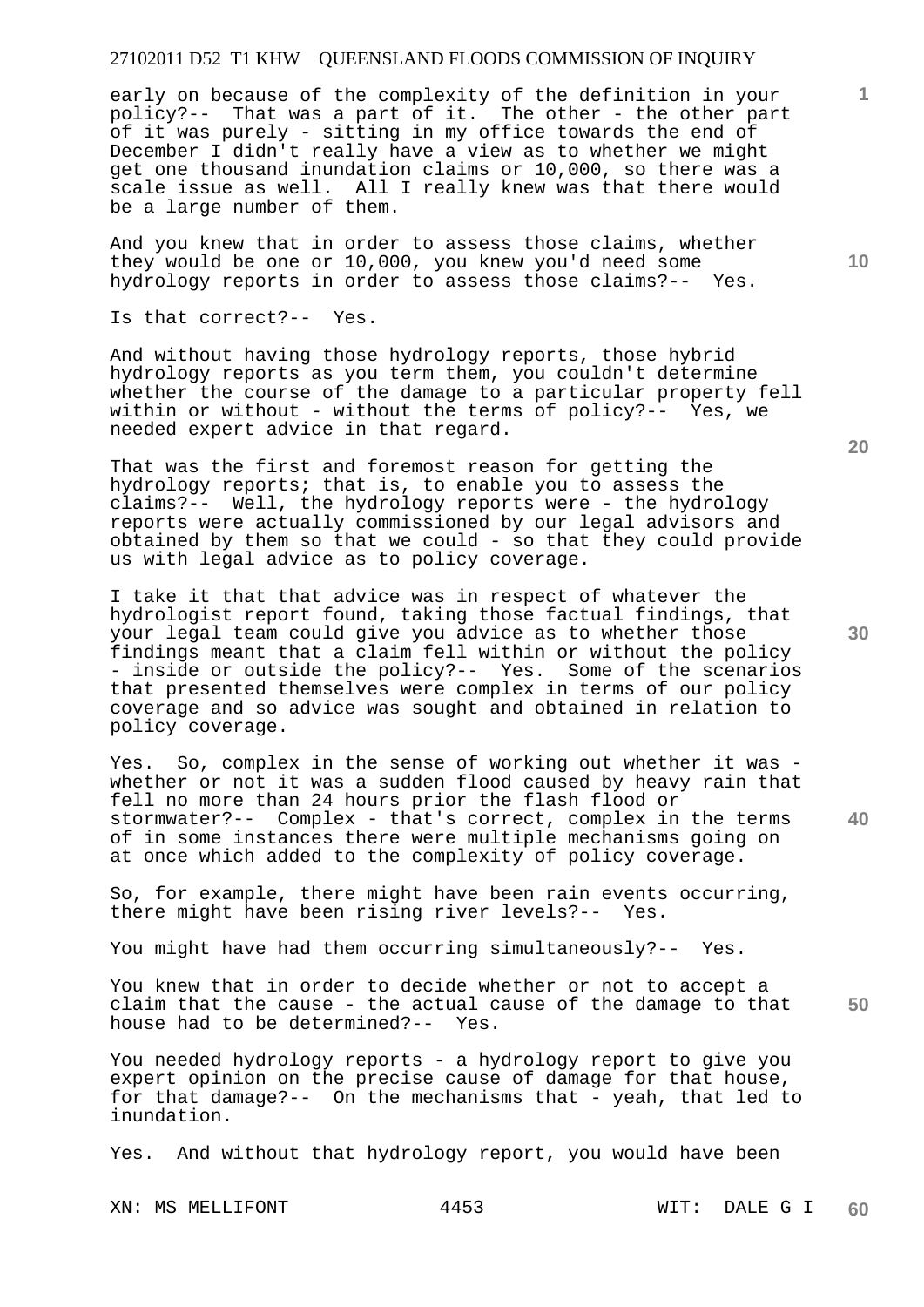in a position where you simply couldn't make a decision on the claim; you'd accept that?-- Yes.

And so given that RACQ's prime role in receiving these claims was to make a decision as to whether to accept or decline, that really was the governing reason as to why you were getting hydrology reports, that was the prime reason you were getting the hydrology reports; do you accept that?-- Sorry, could you say that for me again?

All right. Given that what RACQ was required to do when it received a claim, was to make a decision as to accept or decline the claim, the prime reason for getting the hydrology report was to exercise that function?-- Yes, as I have said, that the reports were obtained by our legal advisors in order that they could provide advice to us on policy coverage.

Can I take you, please, to affidavit 5, Exhibit 8?

COMMISSIONER: Did you need legal advice for every single one of them? You couldn't just look at the hydrology report and say, "Yep, that's covered.", or, "Not covered.", without legal advice?-- The hydrology reports in themselves are - I think this can be seen from the documents that are exhibited to my statements - they are complex, technical reports. There would be some claims which are not so complex and those would be easier to determine and there are a - large numbers of claims where the complexity caused by either more than one inundation or the mechanisms which were going on became important in terms of the 24 hour - particularly the 24 hour flash flood.

That sounds like a factual complexity, sorting out what actually happened. Is there some legal aspect to that?-- In instances where - we didn't separate the two out, we don't know which claims might involve complexity or might not involve complexity from the outset and so, therefore, the reports were obtained and advice was given in relation to the reports as a whole.

And was legal advice given individually in respect of every claim or was it given generally?-- It was - it was given both. Generally the legal advice would be given in relation to iterations of the reports that we received, because the reports were iterative. In a lot of instances there were reports where effectively the hydrologists said that further investigation was required and that was an iterative process. Whatever they asked for that had to be done, I said, "Yes, go and do that, go and do that further investigation." So, it was - it was - most of the legal advice would have been in terms of the iterations of the reports and there would have been maybe the odd occasion where the legal advice related to either one property or a very small number of properties.

Thank you.

MS MELLIFONT: I take it this hasn't - the 2010/2011 floods was not the first occasion on which RACQ needed to determine coverage where there were potential multiple sources of

XN: MS MELLIFONT 4454 WIT: DALE G I

**10** 

**20** 

**1**

**30** 

**40**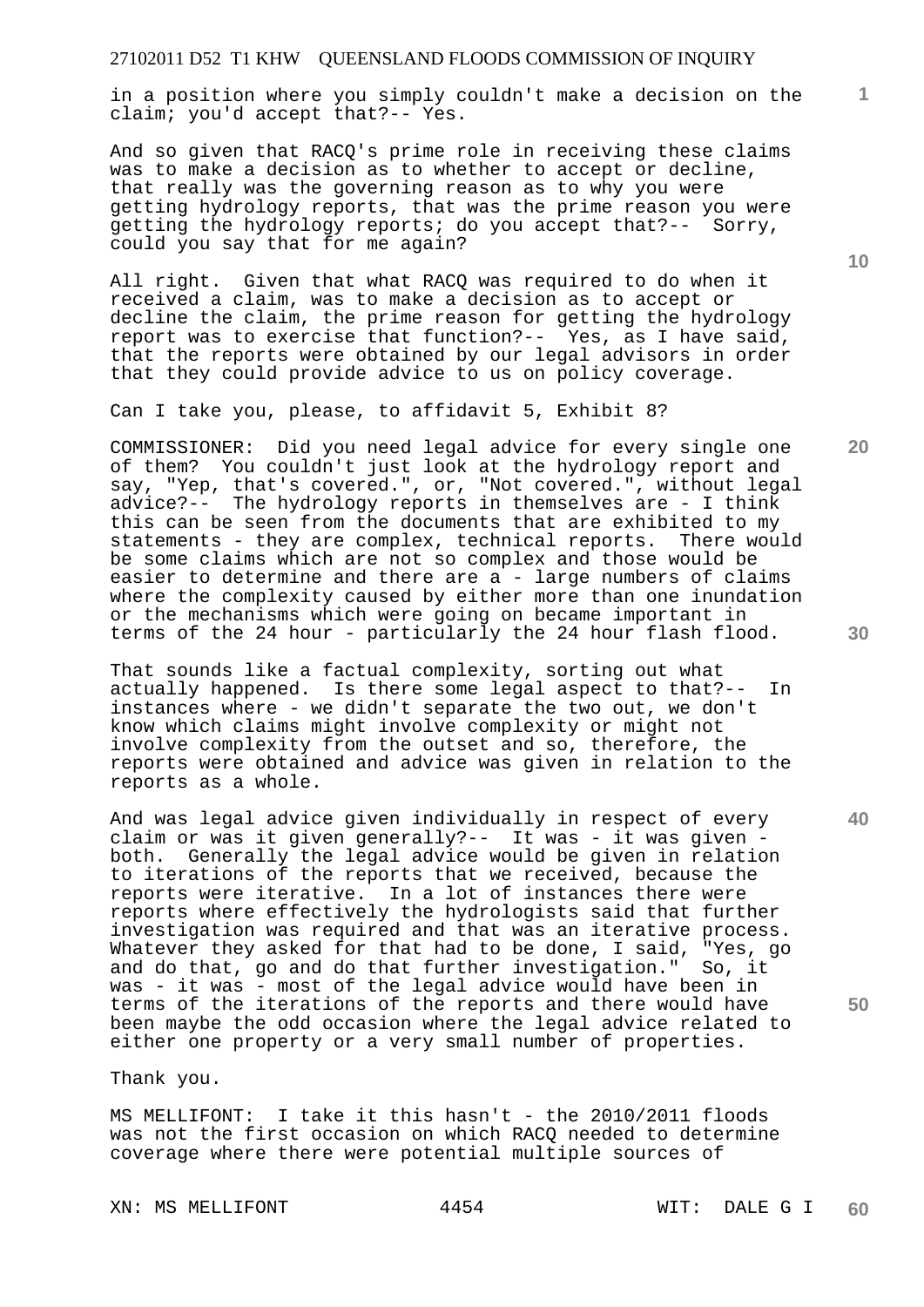inundation?-- To my knowledge, it's the first one since 1974. We have had other inundation events, we had flash flooding occur in Mackay in 2008, for example, but the circumstances of that were such that there was  $-$  I can't remember the numbers, but somewhere in the region of 600 mils of rain fell overnight or through a day and one - you know, in one short period, and it was obvious that those homes would meet our definition of flash flood.

So, are you able to say now whether RACQ definitely hasn't received such multiple cause - potential multiple cause inundations in the past, or is something you'd need to further look at?-- I might to need further look at that, but-----

Now, you should have Exhibit 8 of your fifth affidavit ib front of you. Can I take you, please, to page 4? This is a report analysing complaints received by RACQ. Now, we can see from that that the greatest number of complaints concerned claim declines, but that the next highest number of complaints, which is 60 complaints representing nine per cent of total complaints, concerned timeliness of claim handling?-- I'm sorry, could you refer me to which page you're looking at?

At the very bottom right-hand corner it's got a page 52 and a little bit up from that in the middle it's got page 4 and the document's up on the screen?-- Yes, thank you.

**40** 

**50** 

**1**

**10**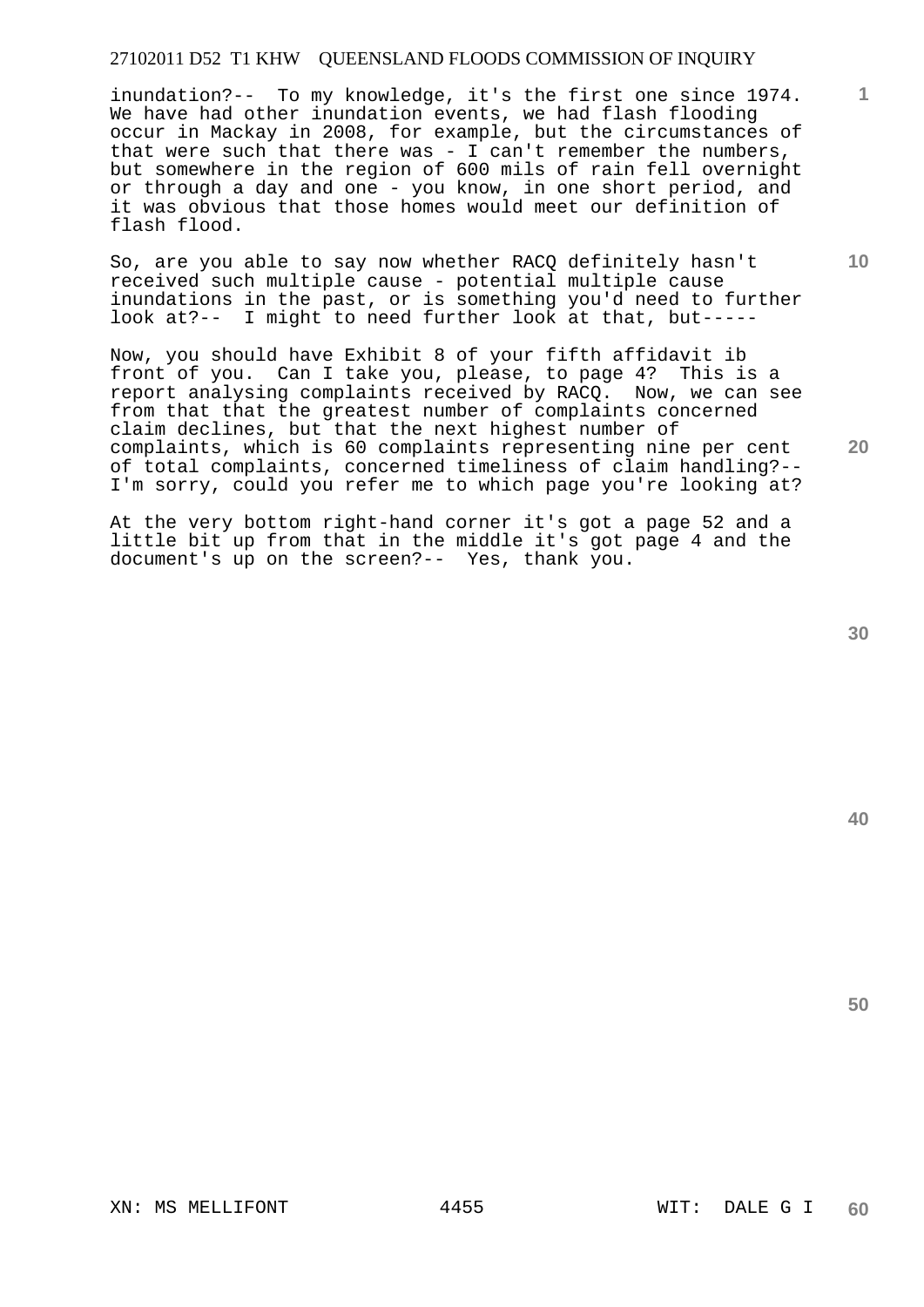Okay, all right. So we see that 9 per cent of total complaints concerned timeliness of claim handling. Can I ask you whether, having received those complaints, RACQ came to the view that some of those complaints in terms of timeliness were in fact justified and if so what has been done about processes to address those issues?-- We did receive a number of complaints over timeliness. Given the volume of inundation claims that we received and were processing it did take some time, particularly where there was complexity around the inundation mechanisms to make those decisions. For my part I was constantly applying pressure to get claims determinations through as quickly as I could but I was also conscious of the fact that we need to make - we need to get the decision right for our customers and for a range of other stakeholders.

Applying pressure to who?-- Applying pressure to the through our legal advisers to the hydrologists and what have you to make sure that all that was being done to expedite the production of reports and to complete their investigations was happening.

What about to internal staff? Did you need to apply pressure to internal staff to get things moving along?-- Not in relation to the hydrology outcomes.

In relation to any aspect of timeliness of claim handling?-- My view on those - on those complaints that we are receiving there, the majority of those would be due to the fact that we didn't have a claim's determination as yet for the customer so we were unable to say to them, "Your claim is accepted," or, "declined".

And the ones that didn't fall into that category?-- I believe the vast majority of them would do because that was really the - that was really the issue.

Right. So you don't know whether any fall outside that category?-- As I've said, the vast majority of those would be for delays in making a claim's determination, because once once we've advised the customer that their claim's accepted or declined, then a determination has been made, and I saw a number of these complaints coming through and that's what they were about. They were about delays in making that determination.

Yes. And you continue to use the word "vast" majority, and I accept that, what I'm asking you about is the leftovers. Do you know whether any of the leftovers concern complaints about other aspects of timeliness or not? If you don't know you don't know, you merely need to tell us that. You don't know?-- I don't know whether there are any claims in those numbers which don't - don't involve that.

Can I ask you whether there have been any changes to RACQ processes as a result of the complaints about timeliness of claim handling? I'm talking about forward-moving here-----?-- Yeah, I understand that. We don't - we don't get complaints we only get the odd complaint in relation to timeliness of

XN: MS MELLIFONT 4456 WIT: DALE G I

**10** 

**1**

**30** 

**40**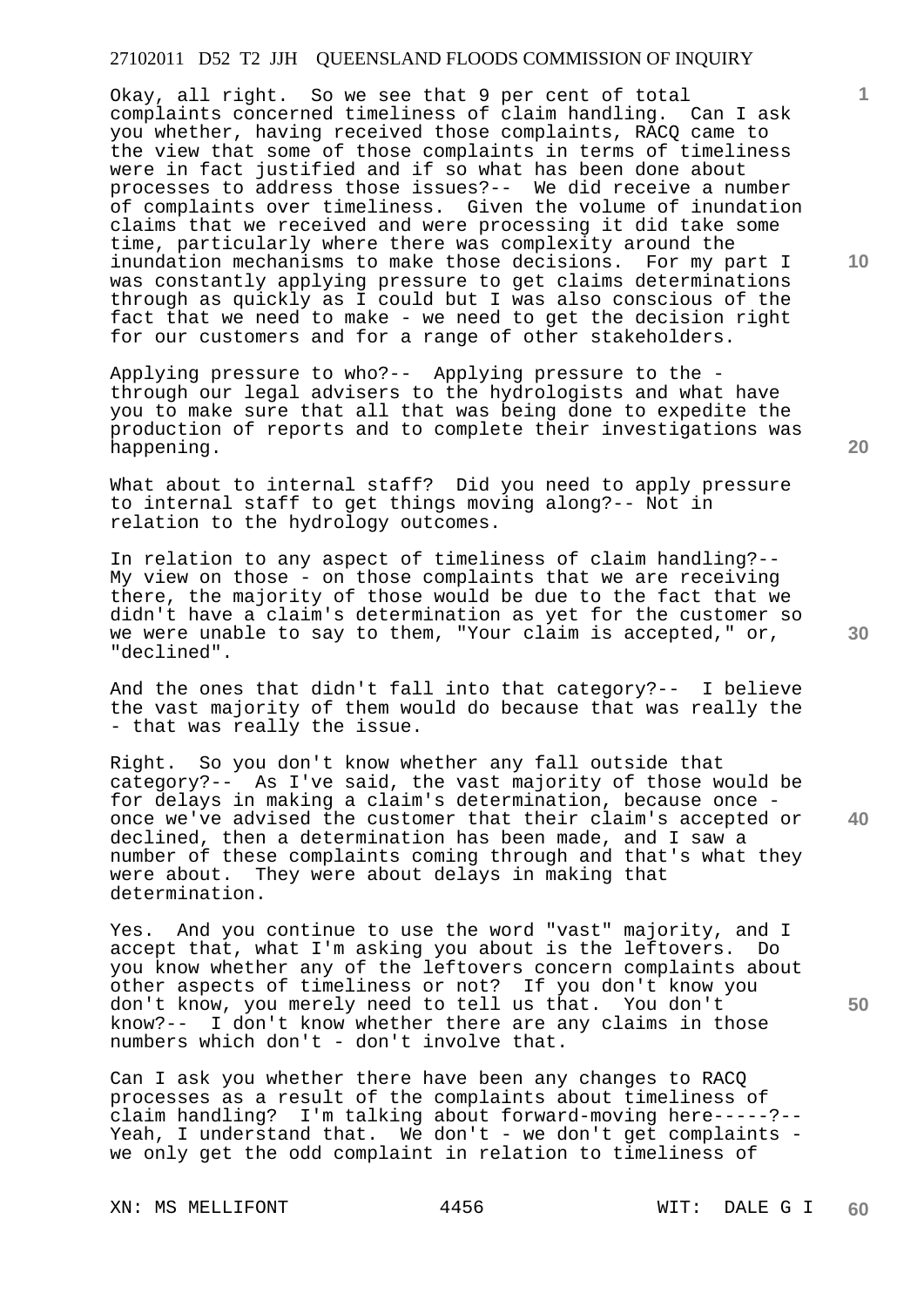claims decisions or claims processing in a business as usual sense and so these - the claims that are in here are a result of the determination process and the decision-making process around those claims.

Can I ask you more broadly then, putting aside the complaints, have there been any changes in the RACQ processes in terms of the timeliness of the handling of its claims in consequence of its experience in the 2010 and 2011 floods?-- You mean have we put in place improvement actions?

Yes?-- We've established a dedicated response team going forward in advance of this summer's storm season, so we've now got a permanent event team which increases our capacity to be able to respond quickly to those events. We've done a number of other things around forward recruitment into our teleclaims area and we've learned a lot from the process redesign that we put in place as a result of the Queensland floods.

All right. So there has been a process - sorry. Just so I understand. Is the process redesign something that's been put in place subsequent to the floods having regard to the experience-----?-- No, we have a-----

-----of the floods or are you speaking of the processes you put in place for the floods of 2010/2011?-- What we did was we reviewed our existing processes - when the Queensland floods happened we reviewed our existing processes for suitability for Queensland floods and some processes were redesigned to cater for the types of claims we were getting. We did an extensive redesign of processes at the beginning of February, around there, specifically for the nature of claims that we were getting here, and those lessons that we learnt going forward. So it was part of - it wasn't a post-event review, there was a review at the time and there will also be - there were also going forward ongoing reviews.

All right. And in terms of ongoing reviews you've got your dedicated response team?-- Yep.

Can I take you, please, to paragraph 199 of your second affidavit? Now, we've touched on this topic in part but you state in the last part of that paragraph, "the Queensland floods have, I believe, given rise to claims which generally are more serious and complex thus making the time taken to decide and finalise them, on average, longer." What do you mean by the term "serious" in that particular context?-- I don't know if you could isolate the word "serious". It is it's really about the complexity around - like, there was an awful lot of customers who suffered extensive damage to their homes, and so I guess that's the serious part of it, that the claims in themselves are large claims involving very difficult circumstances for our customers and the complexity comes around the ability to make a claim's determination in relation to the policy coverage.

All right. And in terms of difficulty of circumstance with a customer you are speaking about the impact on them as

XN: MS MELLIFONT 4457 WIT: DALE G I

**10** 

**1**

**20** 

**30** 

**40**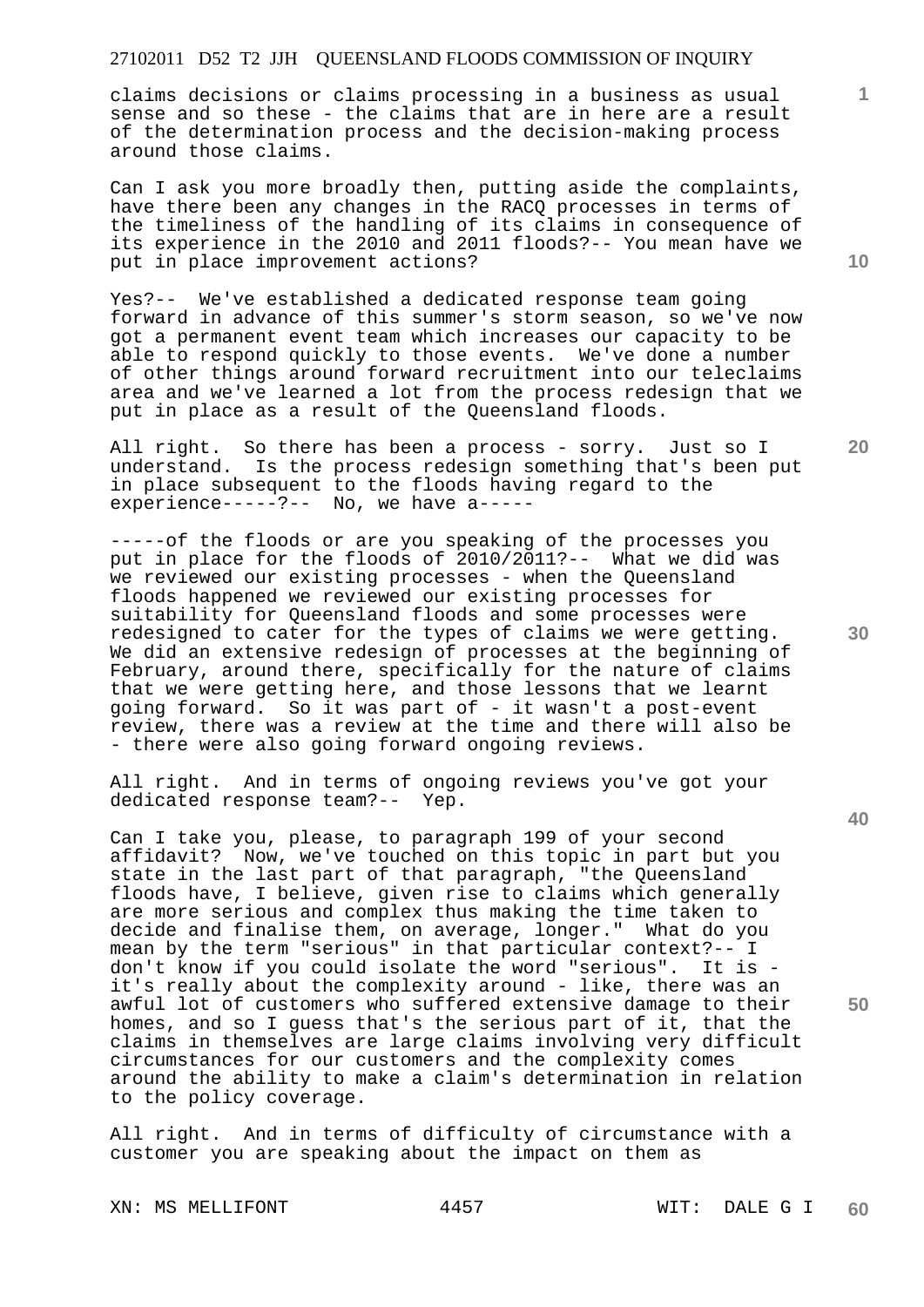customers to having lost their home or lost their contents?-- Yes.

All right. So would it be fair to say that in terms of the characteristics of claims out of the Queensland floods that had an impact on timeliness, it was more related to the complexity rather than the seriousness?-- Look, of the 5,000-plus claims that we got, household claims that we got from the Queensland floods, 2,323 of those presented as inundation claims. The balance of the 3,000 are uncomplex really in terms of policy coverage, so those would typically be storm-type sort of claims, leaking roofs, those sort of things. You don't need a hydrology investigation in order to determine that that's a claim which is covered under the policy. It's the 2,323 claims which were complex in terms of the inundation mechanisms and therefore the policy coverage.

Yes. So I think your answer to my question is "yes", it's the complexity which has - which leads to effect on timeliness rather than the seriousness of the claim in the way you've described earlier?-- It's the complexity and also the volume of claims that we were dealing with during that period.

All right. Now, as I understand it, and tell me if I am wrong - sorry. Is the complexity that you refer to in that paragraph, is that limited to the issues related to the definition of "flood", that is whether the inundation was flooding and therefore not insured for unless someone had expressly optioned it in or whether it was caused by flash flooding or stormwater as defined in the PDS?-- That's the first part of the complexity and there would be a second part which is - given the nature of damage to homes, then it takes more time to repair, reinstate, settle the claims because you've got a large volume of claims which are more serious in their nature then we might expect - than we see in our normal mix of claims.

But that second aspect kicks in once a decision has been made to accept the claim?-- Yes, it does.

So is it fair to say that you would expect claims could be decided within - inundation claims could be decided within a short time of receiving the hydrology report for the area? And by "decided" I mean accepted or declined. I'm not talking about quantum. Would you expect that a decision to accept or decline could be made within a short time of receiving the hydrology report for the area?-- Once I had made the decision, and I made the decisions in relation to causation of damage after considering the hydrological investigations and the legal advice I was given, I effectively handed - so it was an iterative process. I effectively handed lists of claims to the claims people to manage from there. There was some - it is a relatively short period of time but there was stuff there was other stuff that we were doing around our special fund and other bits and pieces which meant that I wanted those investigations and their eligibility under the terms of that fund to be determined before the customer was contacted.

XN: MS MELLIFONT 4458 WIT: DALE G I

**10** 

**1**

**30** 

**20** 

**40**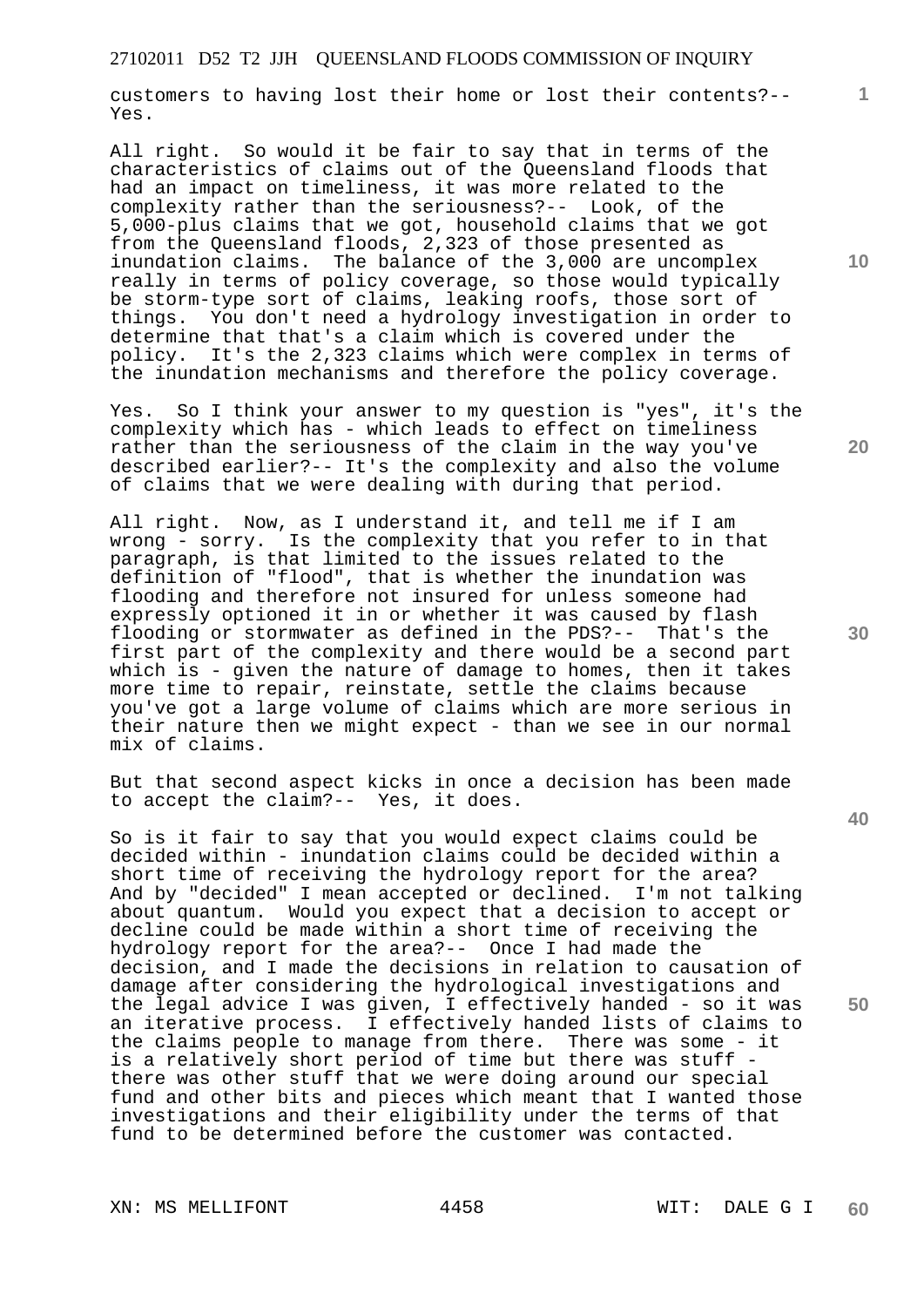Sorry, under-----

COMMISSIONER: What do you mean - sorry - when you say it was "an iterative process" so far as you're concerned looking at the claims and then handing them over to the teams; what are you saying?-- I'm saying is that if you take an area like Brisbane, it wasn't as though I got one report with 1100 claims on it that - and then received advice on those 1100 claims and got them all in one - in one hit, because of the nature of the investigations undertaken by the hydrologist, what I tended to get was an initial regional report and then iterations of that report which effectively classified claims within it, and so-----

But what's iterative about your decision-making and handing it back?-- Well, I'm making a decision based on that bundle of claims which the hydrologist has given advice on at that time, and if the - if there were other claims which the hydrologist said, "We need to undertake further investigations on these claims to understand, for example, whether there was stormwater issues at that particular site," then I would tell them to go away and do those investigations and then subsequently they would give me another report which then dealt with another batch of claims.

Yes, I grasp all that. Right, thank you.

MS MELLIFONT: So in terms of that process you would get a hydrology report and it might say, for example, for this particular area it was caused by flood as that term is used by RACQ, but in respect of these 50 properties you need to do some further investigations, so would you give a direction then to the next rung down to refuse all the ones where it doesn't - where it - sorry, refuse all the ones where the hydrology report concluded it was flood and then with respect to the rest some further investigations would be undertaken?-- When I got the report which - I would consider that and the legal advice, and based on that I would issue lists of claims to the - to our customer services officers, to our team that was managing it, to action those claims.

I'm not sure that quite answers my question, but let me start here: did you get legal advice with every hydrology report that you received?-- Yes.

Right. And in terms of a hydrology report, a hybrid hydrology report, how long would it take you to process in terms of then handing the direction down to the next team?-- Sometimes I would get those reports at 9 o'clock at night and I would do it that night, sometimes it might be the next day, sometimes it might be three days later. All I can really say in that regard is that I was incredibly conscious of the fact that decisions needed to be made as soon as possible and I got you know, I dealt with those reports as quickly as I could as soon as I got them.

Yeah, I'm not - my question's not so much directed in terms of what other things you needed to do but rather when you

**10** 

**1**

**20** 

**40** 

**50**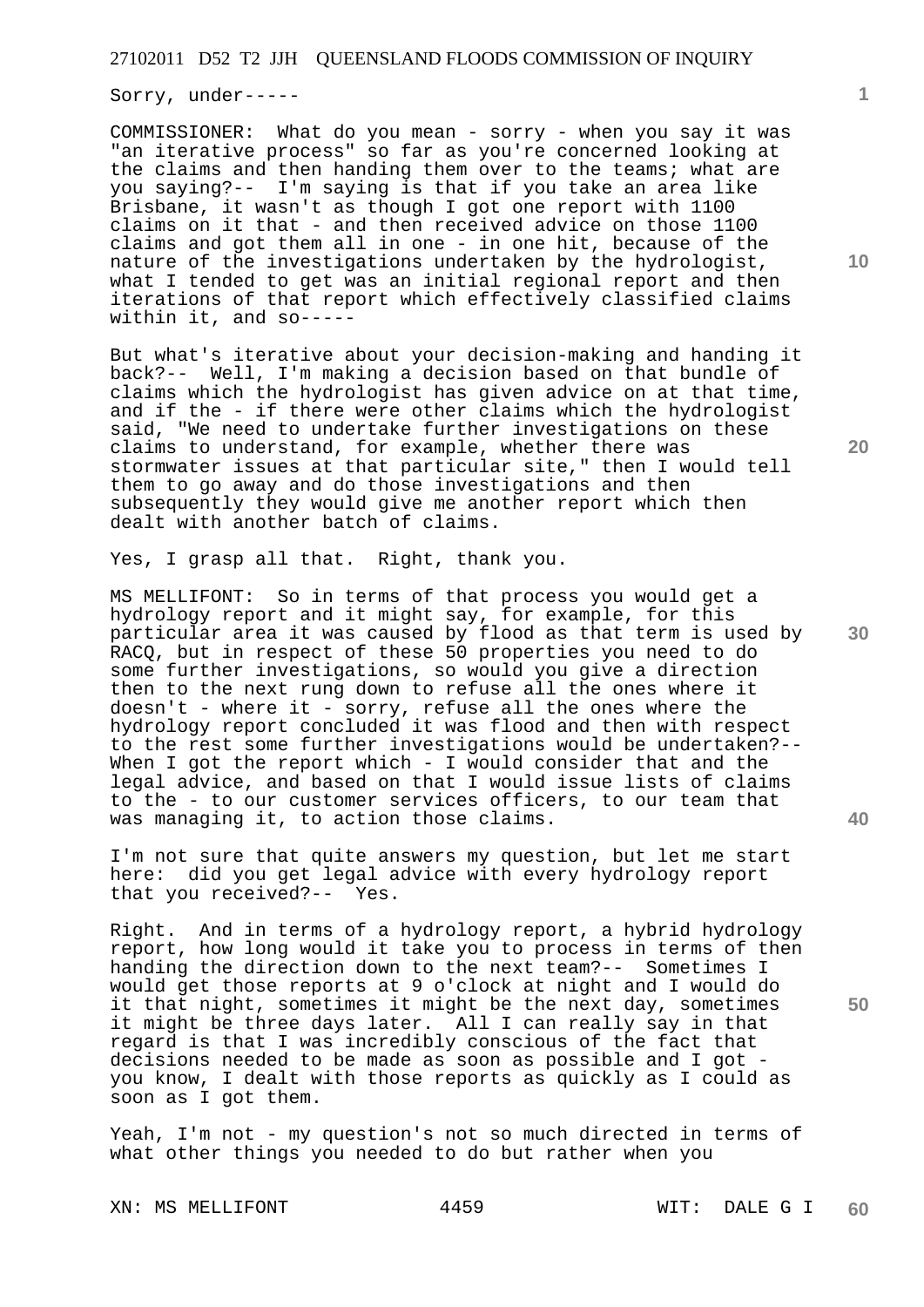actually physically picked up a hydrology report-----?-- Yes.

-----and your legal advice, how long would it take you to get through it before you could hand it down?-- It would depend on the complexity. Some - some reports that - you know, it takes a while to assimilate the information that's in a report and the legal advice that sits over the top of it. Some were less complex than others, and in some instances I might go back and seek clarification of the - my interpretation of the advice in the report, but generally - and  $I'm$  not sure whether there's a schedule attached anywhere to my affidavits, or whatever, but generally, you know, that process might take me one to two to three days. There might be exceptions to that where it was more complex and I either sort clarification of it but-----

All right. I might take you, please, to Exhibit 23 of your second affidavit. I think this is the table you might have just referred to. In interpreting this document do we take the "Date Report Received" to indicate when you received the hydrology report or when you received the hydrology report together with legal advice or was that one and the same date?-- The latter.

One and the same date. Okay. And then the "Date Causation Decisions Was Made" does that designate when you made a decision-----?-- Yes.

-----about what to do with respect to the hydrology report and the claims?-- It indicates the date on which lists of claims were released to the staff.

I missed the last part of the sentence?-- Sorry. It indicates the dates on which - generally on which lists of claims were released to the staff for action.

Released from you - by you to the staff?-- Yes.

Okay. Now, at paragraph 141 of your second affidavit you state that, "a decision on causation in terms of inundation has been made on all claims, and that, "there are only two claims where further investigation is required to enable a claim's decision to be made". Can you tell me why those claims were not decided by the time of your affidavit?-- My recollection is that those claims were lodged late - call it "late", they were - it's not like they were lodged in January and we were still sitting there in August making the decision, so the only reason I can think of why we would still be making or needing to make determinations at that point would be that the claim was lodged sometime after - you know, closer to the date on which we made a determination.

All right. So you might already have your hybrid report for the area. You then receive a new claim for that area?-- Yes.

What do you do in terms of hydrology?-- Well, it would be the same process. The - a lost adjuster would be appointed. He or she would go to the site, confirm inundation, confirm that

XN: MS MELLIFONT 4460 WIT: DALE G I

**10** 

**1**

**30** 

**20**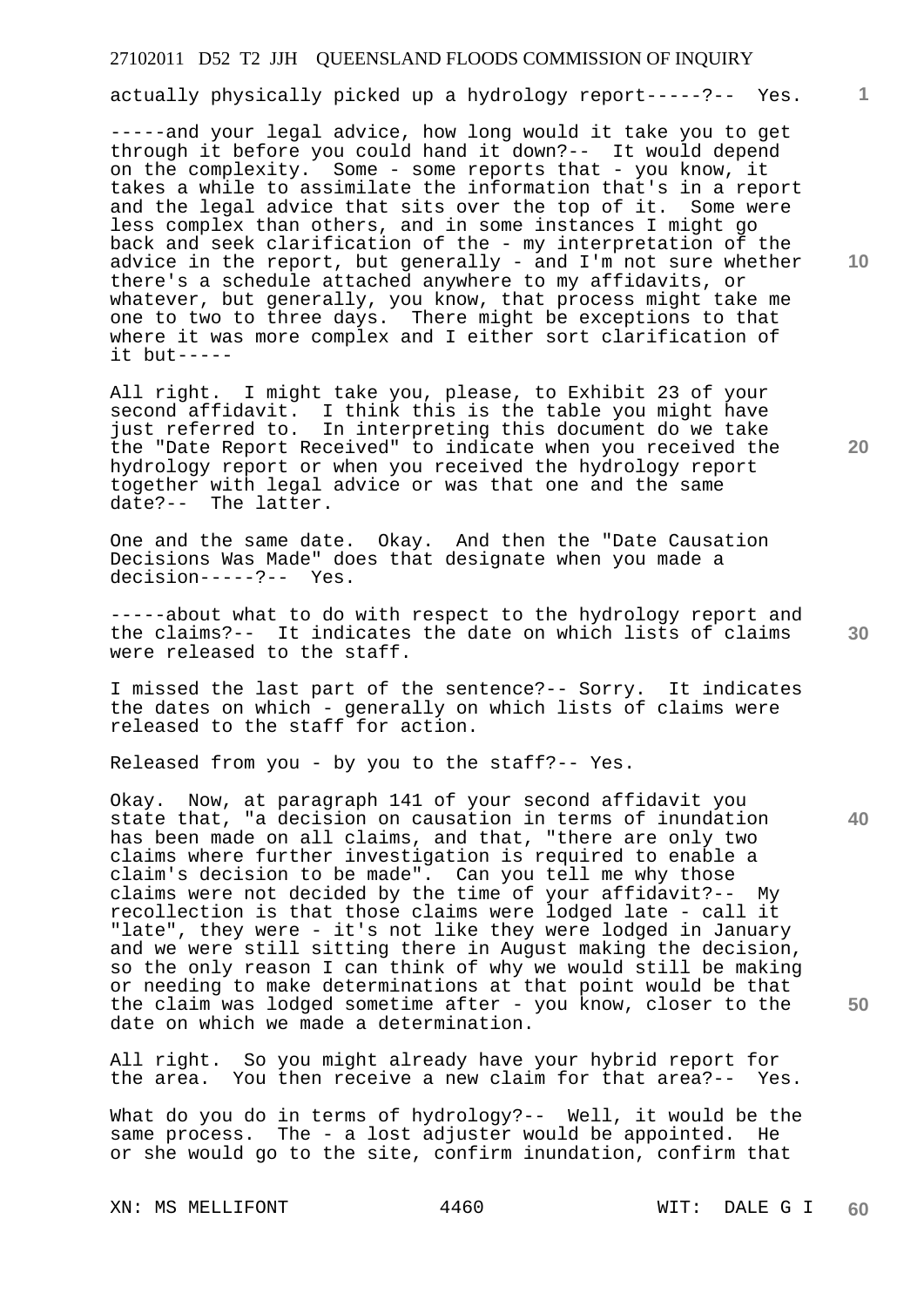the - the circumstances of the loss presented as needing hydrological investigation and then it would be referred back to our legal advisors to seek a further report from the hydrologist.

All right. And that would be - I'm asking, would that be instructions to the hydrologist, "cause of inundation for that particular property, please"?-- Yes. In essence.

All right. Anything else?-- No.

All right. Now, in terms of your answer as to why these two claims were not decided, are you presuming the reason you've given to be the correct reason or do you know that?-- I can't recall the two particular claims but I can't think of any other reason why it would be that we would be determining those claims, you know, at that stage, if they were lodged back in January or February, or something like that, so it's an assumption on my part.

Have those two claims now been determined?-- Yes.

Accepted or declined?-- Accepted.

In both cases?-- Yes.

Can I take you, please, to Exhibit 10 of your second affidavit? Now, is this an internal e-mail from you on the 30th of December 2010?-- Yes, it is.

Now, we see in the third paragraph, "we are receiving a range of a different types of claims". You see that paragraph?-- Yes.

And it concludes, "in respect of a lot of areas where there may be water inundation ie rising water, we will not know whether the damage is caused by flood or flash flood until we visit the site of the loss". When you say "'we' visit the site of the loss," visit by who? RACQ internal staff or an assessor, a loss adjuster, who?-- Our service providers, really.

Sorry?-- Our service providers. So loss adjuster, hydrologist, whoever that turns out to be that's required in order to help us make a determination.

All right, thank you. But in so far as damage caused by water inundation were there cases which RACQ considered it could determine in the absence of commissioning a hydrologist?-- No. The purpose of - the purpose of this e-mail, my concern was that customers may perceive what's happened to them as flood and effectively default lodging a claim from us, so the purpose of this e-mail was to make it very clear to my people that if - and it was a reinforcement of an existing process to say that our process will be, "When someone rings up and tells you that their property has been inundated, we will lodge a claim in all circumstances," because at that point all we have is the information provided by the customer and obviously

XN: MS MELLIFONT 4461 WIT: DALE G I

**20** 

**40** 

**50** 

**10**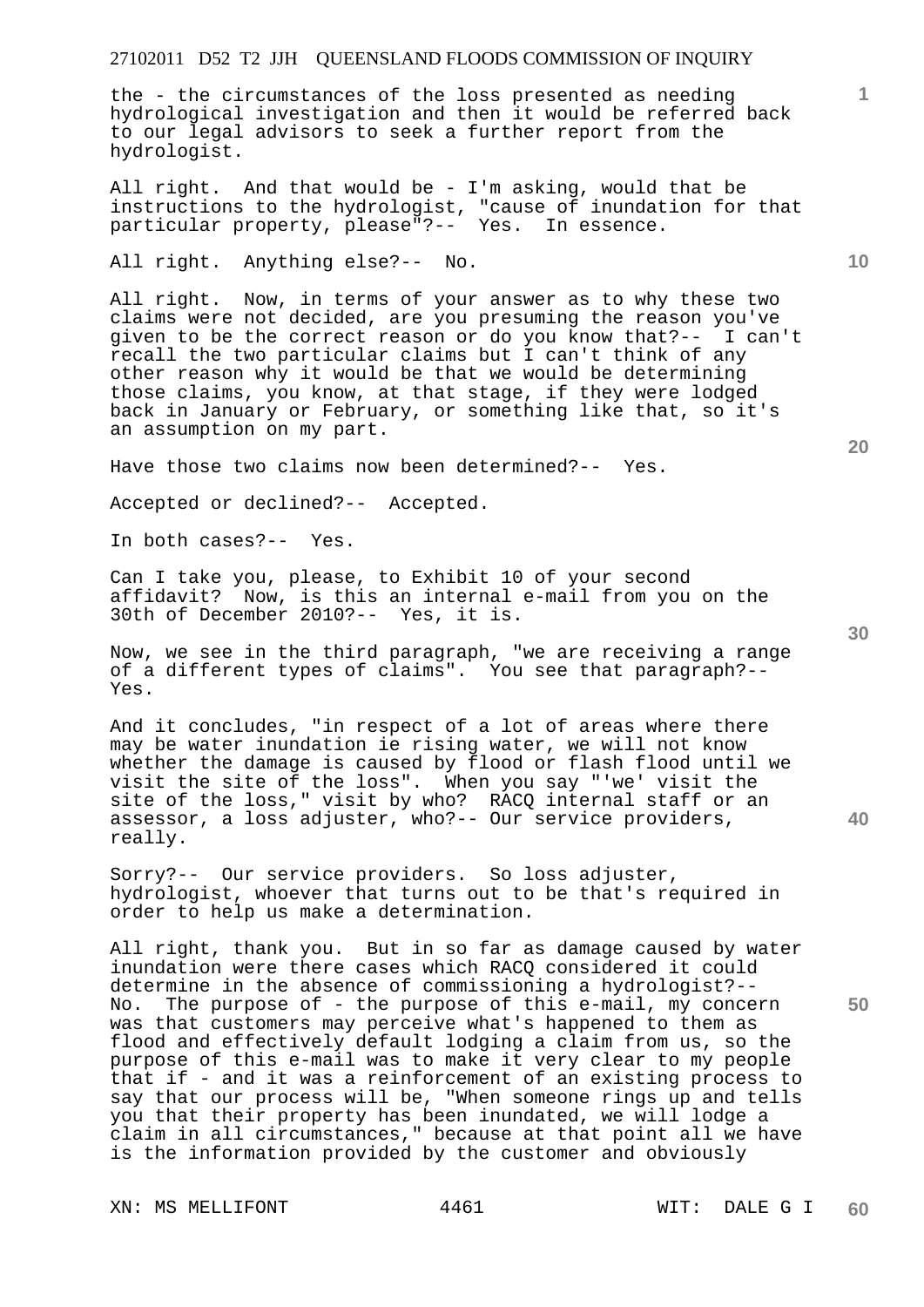further investigation was required in order to determine whether that falls into our flash flood coverage or is flood and is excluded if you haven't taken the optional cover. I think that's borne out by the fact that of the 2,323 inundation claims that we've got - that we got, 1215 or so of those or 52 per cent of those turned out to be flash flood once the investigations were completed.

Now, there have been a number of claims with respect to RACQ which have been the subject of referral or submission to the Financial Ombudsman Service?-- Yes.

Have any decisions by the Financial Ombudsman resulted in claims being accepted where RACQ had declined them?-- The last time I looked, and please forgive me if my knowledge isn't completely up-to-date, but the last time I looked I believe that we only had five or six determinations back from the Financial Ombudsman Service. I'm aware that, at least in one of those instances, the insured had, I believe, engaged their own hydrologist or had their own hydrology information and that was presented through that process and the outcome was something like that RACQ Insurance should bear 25 per cent of that loss, so that was the determination which was delivered. From memory, there are four that have upheld the decision of RACQ Insurance.

And when was the last time you checked about how many decisions you have got from FOS?-- Probably two weeks ago, somewhere in that sort of range.

I want to ask you some questions about the Ipswich decision, and the context is an initial decline with a subsequent acceptance in respect of some of the Ipswich claims?-- Yes.

Now, you deal with this in paragraphs 174 through 183 of your second affidavit, and can I ask you whether you are also familiar with what Mr Heath has had to say about the topic in his affidavit?-- Yes, I am.

And that's the affidavit which was - has been tendered previously, Madam Commissioner, Exhibit 824, not the one tendered this morning.

Now, Mr Dale, your affidavit deals with the Ipswich - can I call it "the Ipswich reversal" for convenience?-- Reassessment.

**50**  "Reassessment". The Ipswich reassessment in the context of making the point that, "the information and data was sometimes slow to be provided to Water Technology by the relevant local and State authorities". Do you agree that that's how your affidavit addresses-----?-- Yes.

-----and aspect of the reassessment?-- Yes.

And a difficult - this difficulty is one which you say caused

XN: MS MELLIFONT 4462 WIT: DALE G I

**20** 

**40** 

**10**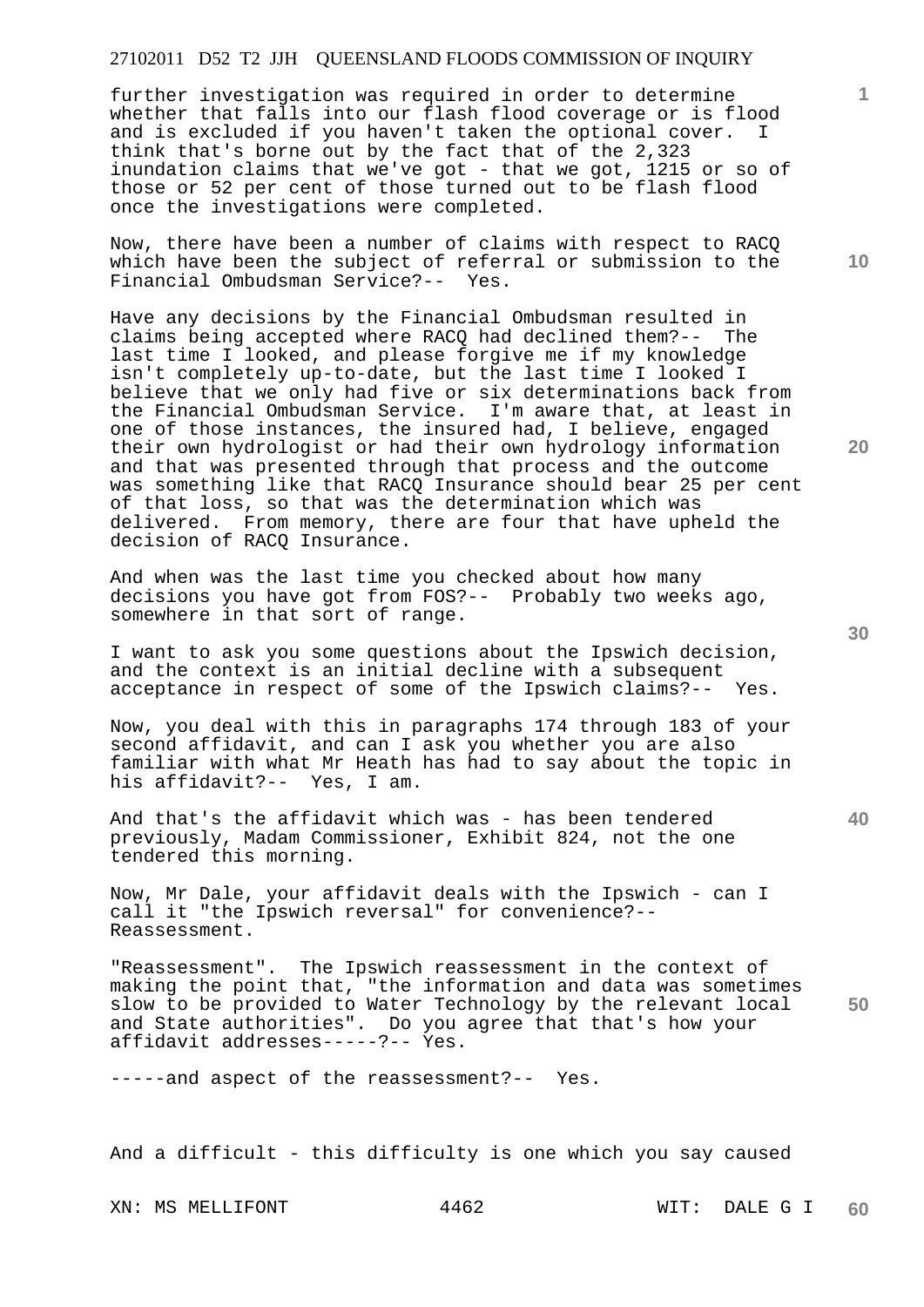delay in processing, assessing and deciding claims?-- Yes.

Now, Water Technology provided its regional report, its hybrid report for Ipswich on the 9th of March 2011?-- The first issue of the report was on the 9th of March.

Yes. And, for the record, that's Exhibit 3 to Mr Heath's affidavit and Exhibit 74 to yours. Now, a critical question that that report needed to address was the effect of the Brisbane River on the Bremer River flood levels; correct?-- Yes.

Specifically the effect of Brisbane River tailwater being that is, being elevated Brisbane River levels at the Brisbane and Bremer River junction leading to an elevation of water levels in the Bremer River?-- Yes.

And you're aware that the report stated, at page 16, "without the model referred in section 8.2 of the report," and I'll come back to that 8.2 in a middle, but, "without the model referred to in section 8.2 we are not presently able to identify the extent of the effect of that tailwater upstream of the Ipswich gauge". Okay. So you're familiar with that part of the report?-- Yes.

All right. And you would have been familiar with it, having read it on or about the time of its receipt?-- Yes.

And - well, if you go to 8.2, which is at page 17 - we'll have that up on the screen - you see that that refers to, "a hydraulic model of the Brisbane and Bremer Rivers has been previously developed by others for use in flood planning and management of the rivers. Request to access to this model or equivalent have recently been made to Seqwater, Brisbane City Council and Ipswich City Council. Unfortunately, at the time of writing this report, no response to whether or not this model is available has been received." So you're familiar with that part of the report as well?-- Yes.

**30** 

**50** 

**1**

**10**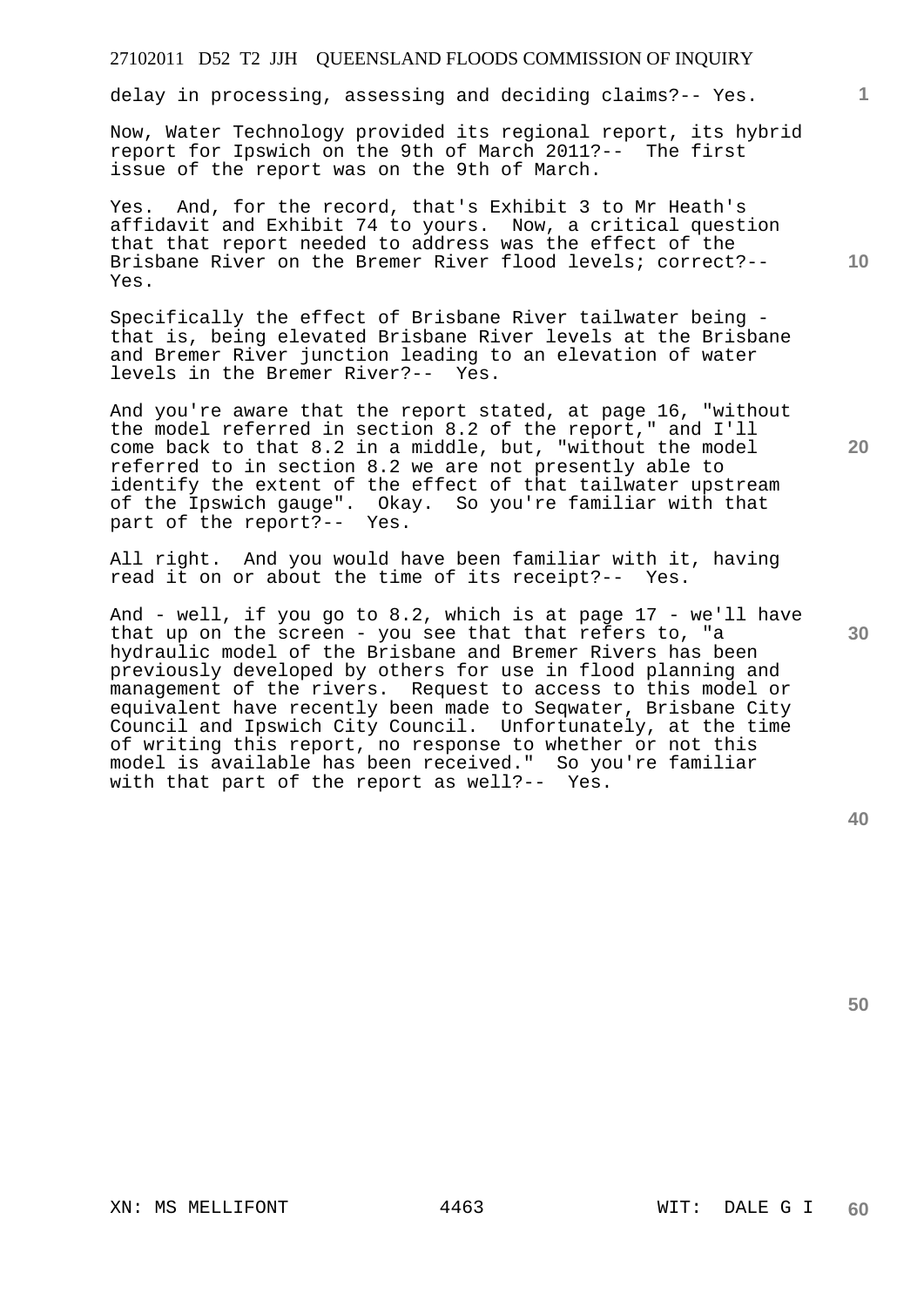And so far as you understand the first request was made to Seqwater on 21 February, is that correct? I could take you to paragraph 176 of your affidavit and you can follow this along?-- Yes, that's correct.

And requests were made to Brisbane City Council and Ipswich City Council on 23rd of February, is that correct?-- Yes.

And we won't go through all of the correspondence concerning the request but the long and the short of it is that the model which Water Technology had requested was not available to it by the time it provided its report to your solicitors?-- Yes.

Now, it is your understanding that Water Technology developed a MIKE-11 hydraulic model based on the data available to it in order to undertake a preliminary assessment of the impact of Brisbane River tailwater levels?-- Yes.

So we're talking about determining heights of the river?-- Yes.

Right. The information was being sought so as to determine whether or not water damage fell within the exclusion of flood within the household insurance policy, is that correct?-- Yes.

Now, the result of the modelling, as stated on page 17, was that "Based on the modelling assumptions, without elevated Brisbane River levels, Bremer River flows would have been essentially confined within bank." Do you see that there? Is that your understanding of-----?-- Yes, it is.

-----the state of the information and conclusions by Water Technology?-- Yes, it is.

And we see that the report at page 7 shows the approach that the report's taken which is that it provided - 17, I'm sorry the approach taken by Water Technology provided a reasonable estimate of the extent of the Brisbane River inundation?-- Yes.

You are familiar with that aspect of the report?-- Yes.

I won't go through all of the steps in the process but ultimately, as you say in paragraph 179 of your second affidavit, this led to RACQ Insurance making a decision to decline many claims in Ipswich?-- That's correct.

**50**  Okay. Because in terms as basic as I can express them, RACQ considered that it did not have sufficient evidence to establish that the definition of flash flood or stormwater run-off was met. Would that be fair?-- I think - what we had, in my view, was we had a report which reached a reasonable conclusion based on the best information available at that time, and we had asked for other information which we didn't - Water Tech didn't know whether they would get it, whether when they got it it would change the conclusions that

XN: MS MELLIFONT 4464 WIT: DALE G I

**1**

**10** 

**20** 

**30**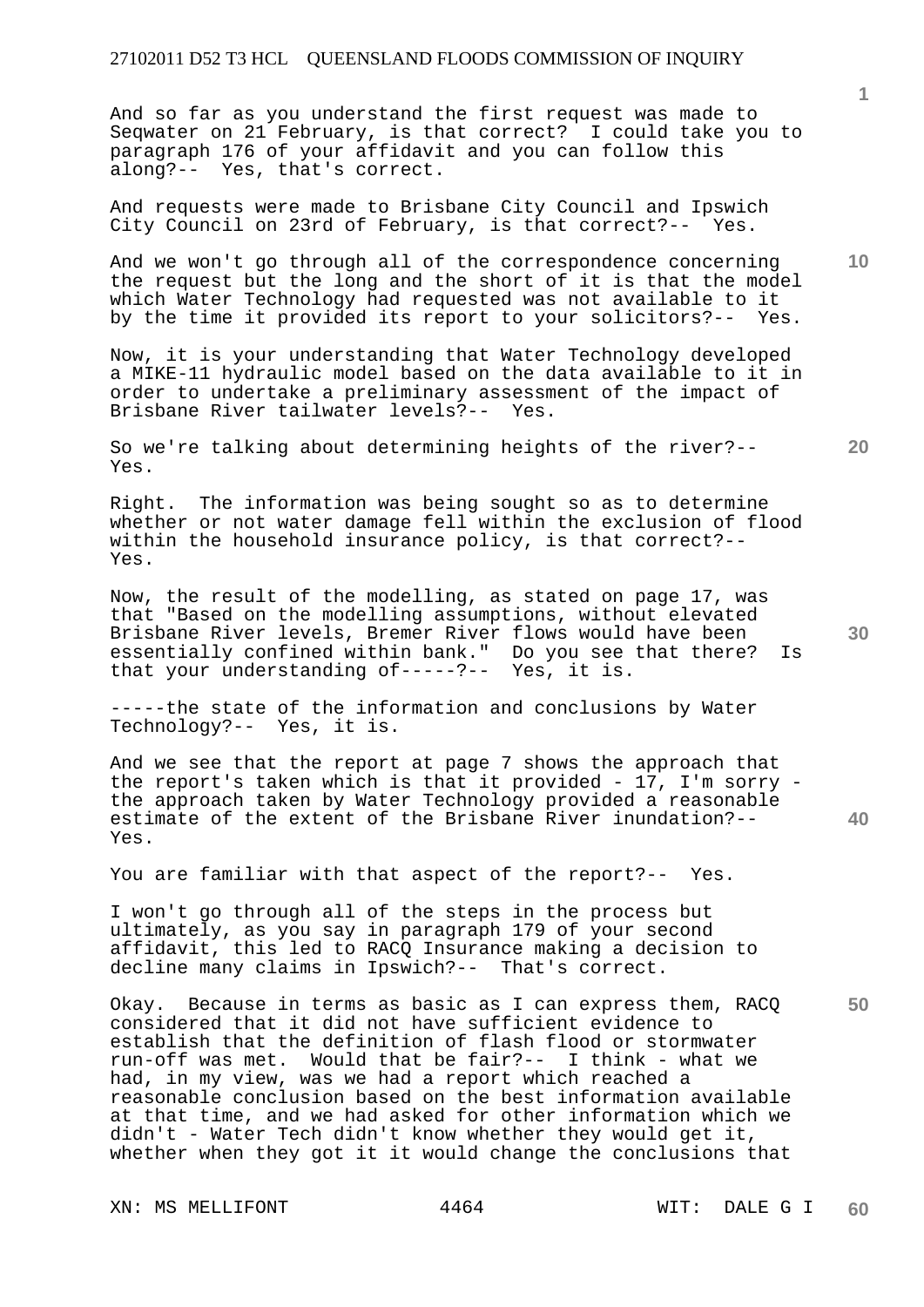they had reached, and so therefore it was reasonable to assume, based on their investigations at that time, that the effect of the Brisbane River tailwater was causative to the inundation of those properties.

So can I - tell me if this is a fair conclusion: so RACQ were prepared to rely upon what was expressed to be a reasonable estimate in a report which also spoke of outstanding information in declining the claims?-- In the context of not knowing whether that information would - well, as I understood it, whether that information that might be being sought either existed or would be provided, or when provided would it change the conclusion. There was - at that stage - this is the 9th of March - in addition to that there was an awful lot of - I hesitate to use the word "pressure" but there was genuine desire to be able to make decisions for our customers, an awful lot of pressure in that regard, and I did stress test the particular - you know, this particular aspect of the report, and got to understand it in the context I have just described, and reached a conclusion that it was appropriate to make a decision at that time based on the information that we had and that it drew reasonable conclusions.

What do you mean you stress tested it ?-- I stress tested with our legal advisors the - whether should I or should I not make decisions based on the strength of this report, given that it was indicating that there was a desire to obtain further information. But, as I say, at that time after stress testing it, the issue was that we didn't know whether it would be obtained or not, we didn't know whether it was actually available, and we didn't know whether, if it was available, it would actually change the conclusions that had been reached the reasonable conclusions that had been reached in the report of 9 March.

COMMISSIONER: I still don't know what you mean by stress testing either?-- I guess it is a phrase that I use, and I apologise. It means I went back to the lawyers and said to the lawyers, "Look, this report seems to be suggesting that it is based on all of the information available to them at this time but it is suggesting that there might be further information which is available." Based on what I've got, I wanted to discuss with them whether it was their advice that I should make decisions based on what I had or whether in fact I should wait. I guess the problem with - you know, after considering that, I reached the conclusion that we should make a decision at this point because at that point, it wasn't - it was clear to me there was actually no undertaking to provide a further information by a certain date or anything that looked like that. So, therefore, the decision was based on the best information that we had available at that time.

MS MELLIFONT: Were you asking your lawyers - in this stress testing process, was the nature of the question to your lawyer, "Look, can I sustain a denial of claims based on the information that we have thus far even though I know it is not complete"? Is that what you were asking?-- No.

XN: MS MELLIFONT 4465 WIT: DALE G I

**10** 

**1**

**20** 

**30** 

**40**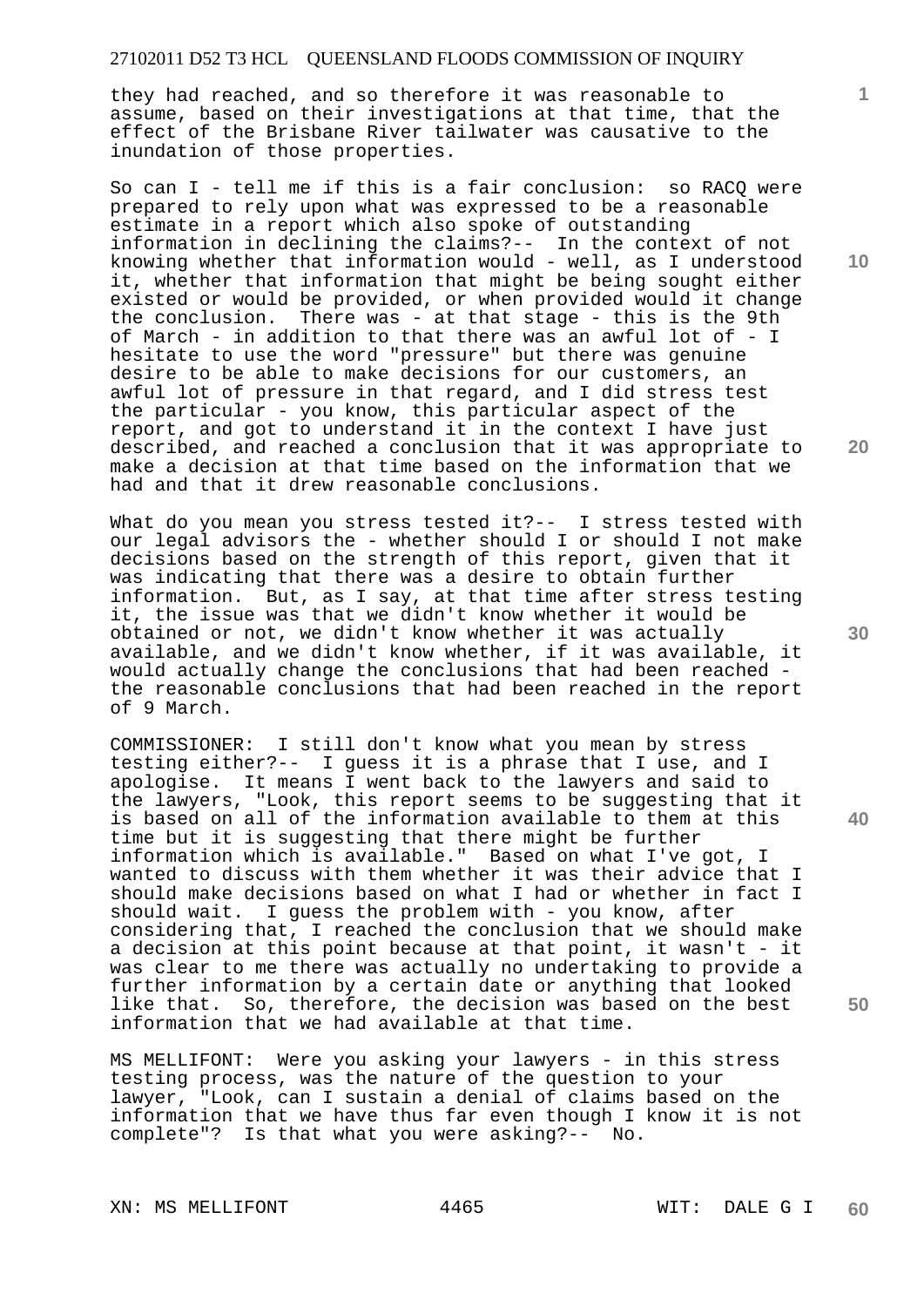Can I take you - and you accept, I take it, that the decision to rely upon that report, such as it was, resulted in a number of claims being denied in March and April, is that correct?-- That's right.

You'd accept at the time of those denials that you would have held some hesitation as to the adequacy of the information available to RACQ in determining the claims?-- I think I accepted that there was all - there would always be the possibility that if additional information came to hand, then there might be a possibility of - as it has turned out - that there might be a possibility of those determinations having to be reviewed. I have said, though, that the - at that point in time, that was - we had a report which drew reasonable conclusions based on the information which was available, we had no view as to whether additional information would in fact - whether what the hydrologists were seeking would in fact be provided, and then, if it was provided, that it would actually make a difference to the reasonable conclusions that they had reached.

Had you ever been told by Ipswich City Council or Brisbane City Council that you would not get the report - the information requested?-- We were told - I might have to go to the relevant part of my affidavit, but my recollection is that we were told by Seqwater that they wouldn't release the information. We were told by Ipswich originally to make a request through - a formal request for information and that they would consider that within a period of time. I can't remember what that was, 20, 25, 30 days, or whatever.

And subsequently were informed through your lawyers by Ipswich City Council that the information did not exist?-- That's right.

Right. Now, what about BCC?-- And I think the initial advice from BCC was that they requested that we request the information formally, which was done, and that the models or the information was provided by the Brisbane City Council and was of use to Water Technology.

All right. So I am just not sure I entirely understand whether at the time that you made the decision to decline you had been told with certainty by BCC that you would not be provided the MIKE-11 information?-- Perhaps if I could just check some of the dates and Mr Heath's-----

Yeah, I can give you the rough paragraph numbers. 177 through 178. Page 35, 177 and 178?-- I am referring now to Mr Heath's affidavit where - just to refresh my memory of the actual dates involved - where it is stated in that affidavit and this is my recollection as well - that on - you know, around about the 2nd of March, Brisbane City Council and, in fact, Ipswich City Council were still in the process of considering our request for information, and we had - our legal advisors and, in fact, my CEO had made personal contact with some people as well, I understand. But, effectively, we had been trying to stress the urgency of that information, and

XN: MS MELLIFONT 4466 WIT: DALE G I

**20** 

**40** 

**50** 

**10**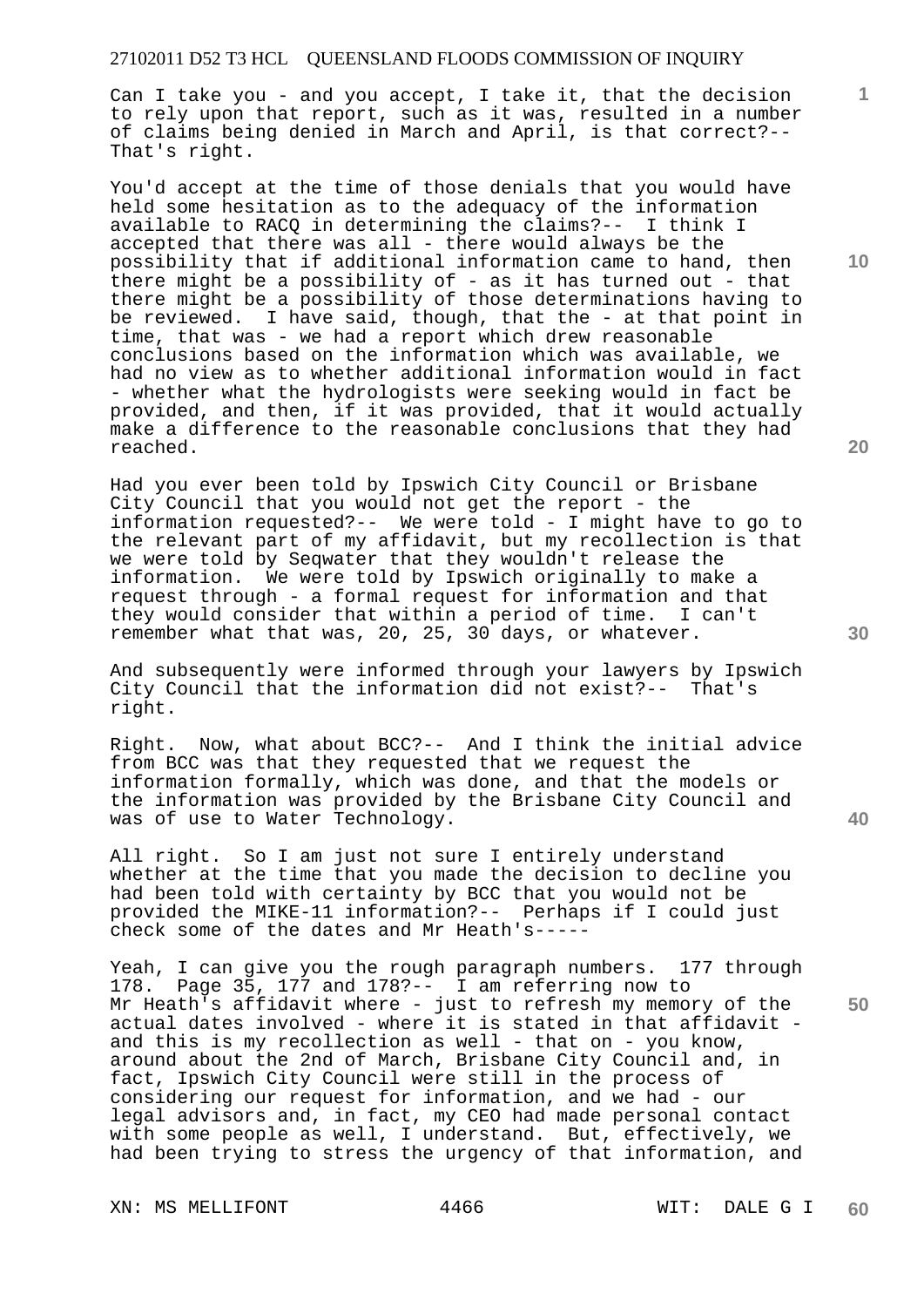as at the 9th of March we didn't have that information and, in fact, it was only come the - sort of the beginning of April where, you know, we received a proposed user agreement from the Brisbane City Council to - which indicated, you know, subject to those processes being worked through, that we would get the information.

So we can take from that, therefore, that at least at the time of the decisions in March to decline claims, that RACQ had not been told with certainty it would not get the MIKE-11 information from BCC? That's fair?-- I am not sure.

Well, if I can take you to the first sentence in paragraph 178 of your second affidavit?-- Sorry, which paragraph?

178?-- Yes.

You have "Up until it was received (see details below), it was not known whether the MIKE-11 model with better data would be made available to Water Technology."?-- Yes.

So when you talk about "see details below", that's obviously the latter paragraphs in your affidavit, which also refers to the proposed user agreement for the model by BCC. So it is fair to say that at all earlier times RACQ was in a state - in the state where it knew it might get the report, might get the MIKE-11 or it might not; it just didn't know?-- It just didn't know.

Right?-- We had no - we had no - if somebody had written to us at that point and said, "Yes, we're going to release that information to you on this date", then we might have had some certainty around that, but we didn't. We didn't know whether we would get it and we didn't know whether it would make a difference if and when we did get it.

So in those circumstances, were your customers given the option of, "Look, we can decline your claim now based on what we know, or would you like to wait until we get a definitive response as to whether we can get this MIKE-11 data which we could then use to determine your claim?"?-- No, they weren't. We believe that we had a report which drew reasonable conclusions based on the best information available at that time and had no view as to whether any additional information would in fact be provided and whether it would make a difference when we did get it.

But you'll accept that the best information you had at that time itself identified the desirability of further inquiry?-- Yes, in the context of the report still drawing reasonable conclusions, I would accept that.

So your own - if I can come back to the question I just asked, but put it in the context of your own experts saying, "It would be good to have this extra stuff"-----?-- Mmm.

-----why wouldn't you go to your client - your customer and say, "Look, we can decline the claim now or you can wait to

XN: MS MELLIFONT 4467 WIT: DALE G I

**10** 

**1**

**30** 

**20** 

**40**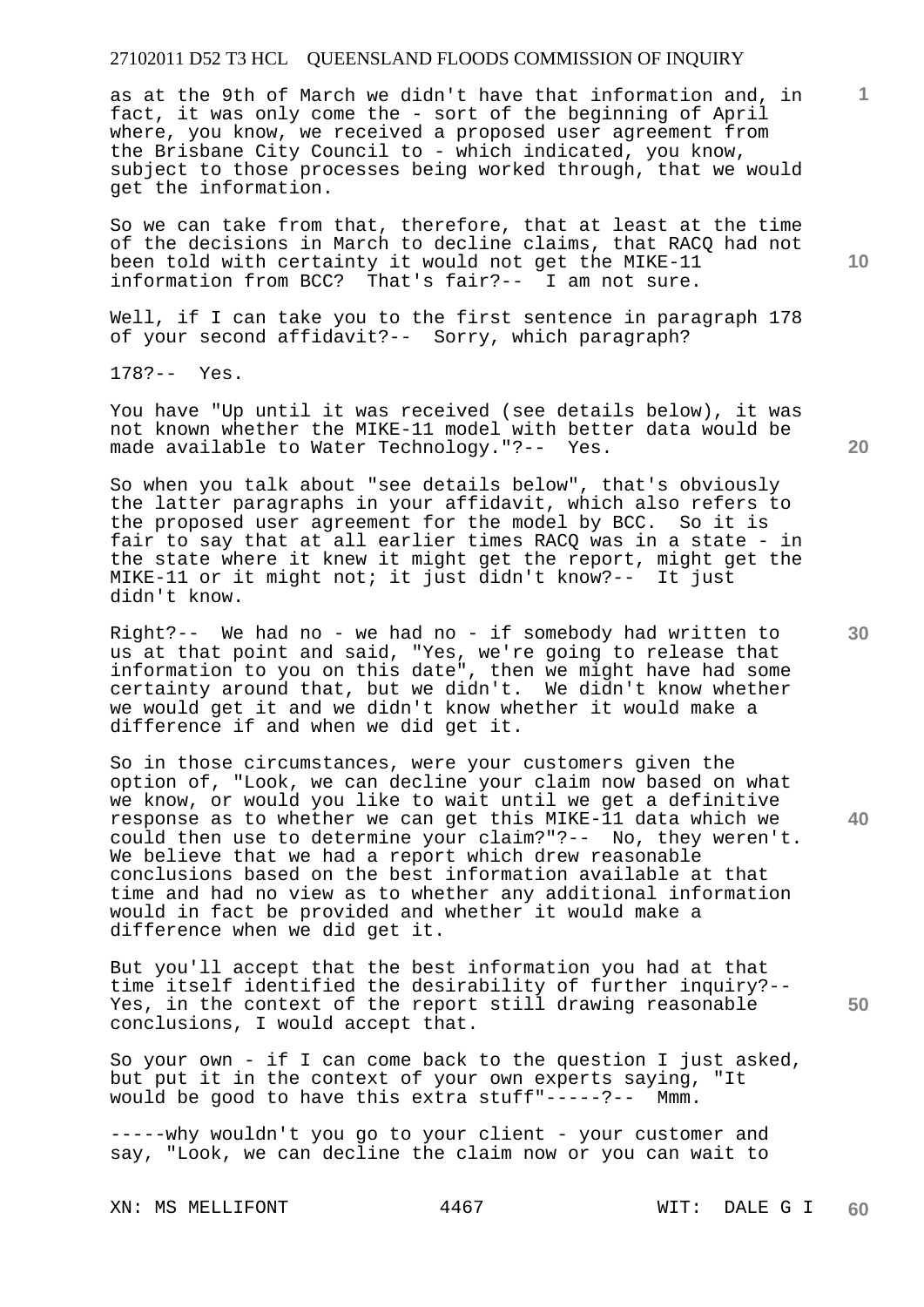see if we get this extra information? What do you want to do?" Why not do that for a client in terms of somebody who a customer, in terms of somebody who has lost presumably substantial aspects of their home?-- As I say, I considered the report and the legal advice that I had and decided, after consideration of both of those, that the correct decision was to make a decision based on the best information that we had available at that time.

Yes. No, I understand that, okay? Was the option I've just canvassed with you not thought about?-- If - if I was faced with a report in which I didn't believe the conclusions reached based on the information were reasonable, then I may have given more thought to that, but I didn't. My view was that the report provided a reasonable basis for making claims determinations. That was my view at that time.

Would you take the same decision in future cases; that is, where you've got your own hydrology experts saying, "It would be good to have this extra information"? Would you take the same decision now?-- Yes. I would. same decision now?-- Yes.

And still not offer the customer the opportunity of a delayed decision once-----?-- I am not quite sure-----

-----inquiries had been exhausted?-- I am not quite sure what I would tell them in the context of at that particular point in time, not knowing if information would be released, whether when it might be released if it was going to be released, and if it would make a difference when released.

All right. Do I take it from that that you still would be in a situation where you wouldn't be sure that you'd give to a customer now your hydrology report that you are relying upon to come to its decision?-- I am sorry, I don't understand your question.

I am just trying to understand the context of your answer - or the details of your answer. You said you're not quite sure about the information you'd give to the customer. Is that a fair representation of what you've just said?-- You suggested that perhaps in this circumstance the customer should have been given the option to - you know, that maybe I should have said to them, "Look, there is a possibility of further information may be becoming available. Would you like - would you like us to hold off before we make a determination?" What I'm saying is that certainly in my seat, I had a report which in my view drew reasonable conclusions based on the best information available at that time. I didn't know whether the additional information being referred to would be given. I didn't know when it would be given and I didn't know that if it was given, that it would actually make a difference to the conclusions reached in the report on the 9th of March. And in those circumstances, yes, I made a decision that those claims - that it was appropriate to decline those claims at that point in time.

COMMISSIONER: The other prospect is to let the customer know

XN: MS MELLIFONT 4468 WIT: DALE G I

**20** 

**30** 

**50** 

**10**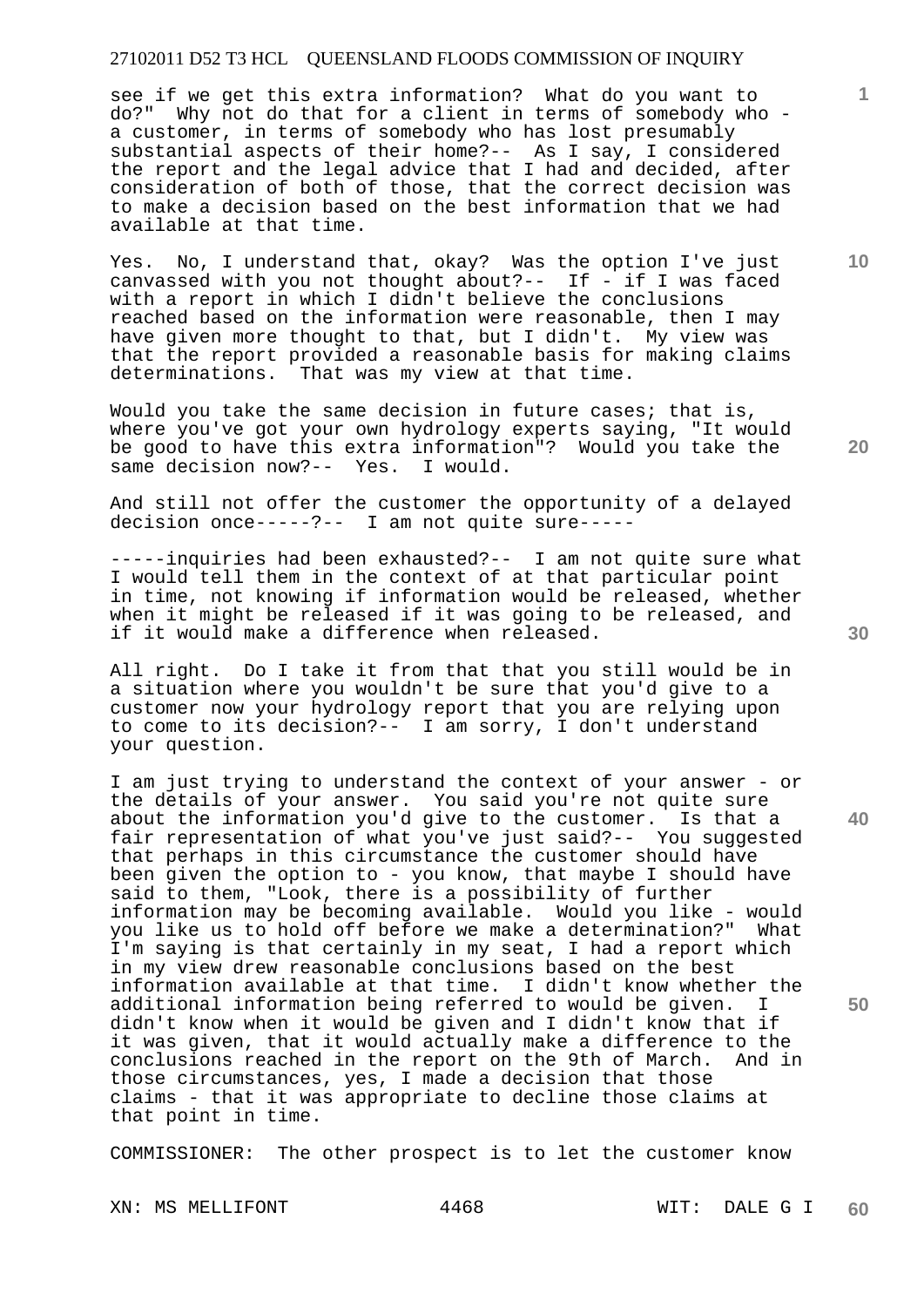that this is the situation by simply providing them with the hydrology report. Did that happen?-- No, it didn't.

Any reason?-- The advice I had at that - the advice I had was that our hydrology reports were subject to legal professional privilege.

You realise that - putting aside the question of whether it was or wasn't - the entitlement to claim legal professional privilege isn't an obligation? In other words, just because you have it, you don't have to rely on it?-- Yes.

So your answer is you decided you would rely on that advice because - why?-- Sorry, which advice? In relation to-----

Why the decision to rely on the advice when there was an option of just releasing the report so the customer knew where he or she stood?-- If you go back - if I go back to the nature of our reports, they weren't simple regional reports. They - they contained information which effectively classified properties into - you know, in accordance with the mechanisms that were there and some of those properties needed further investigation in order to determine causation, so-----

Are you saying your customers weren't bright enough to understand the reports? What are you saying?-- I wouldn't suggest that but they are - even for myself, some of the complexity in the reports, it is difficult to relate back to your particular property. And I refer in other places to we did release to customers plain English - what I refer to as plain English reports which was an effort to try to simplify the information that was contained in the hydrology reports, and when we actually released the hydrology reports subsequently, one of the things we had to do was explain to the customer the relationship where their property had appeared on schedules so they had the ability to interpret the report in relation to their property.

This didn't happen in this context?-- Not in this context, no.

All right.

MS MELLIFONT: Just in terms of your answer, you spoke about the nature of the report, that they weren't simple regional reports. Does a particular report come to mind that might provide a good example?-- Condamine. You know, in a place like Dalby, there was - there was multiple inundation events over a period of 20 days. Some customers were effectively subjected to what in the end turned out to be a flash flood event and then there was a flood event after that, and there was another flash flood event and then a flood event after that. So it was quite complex in terms of understanding the mechanisms and in terms of the policy coverage that applied.

Insofar as RACQ have provided hydrology reports to their customers, that did not come about until the Financial Ombudsman Service indicated that in the absence of those

XN: MS MELLIFONT 4469 WIT: DALE G I

**30** 

**40** 

**50** 

**1**

**10**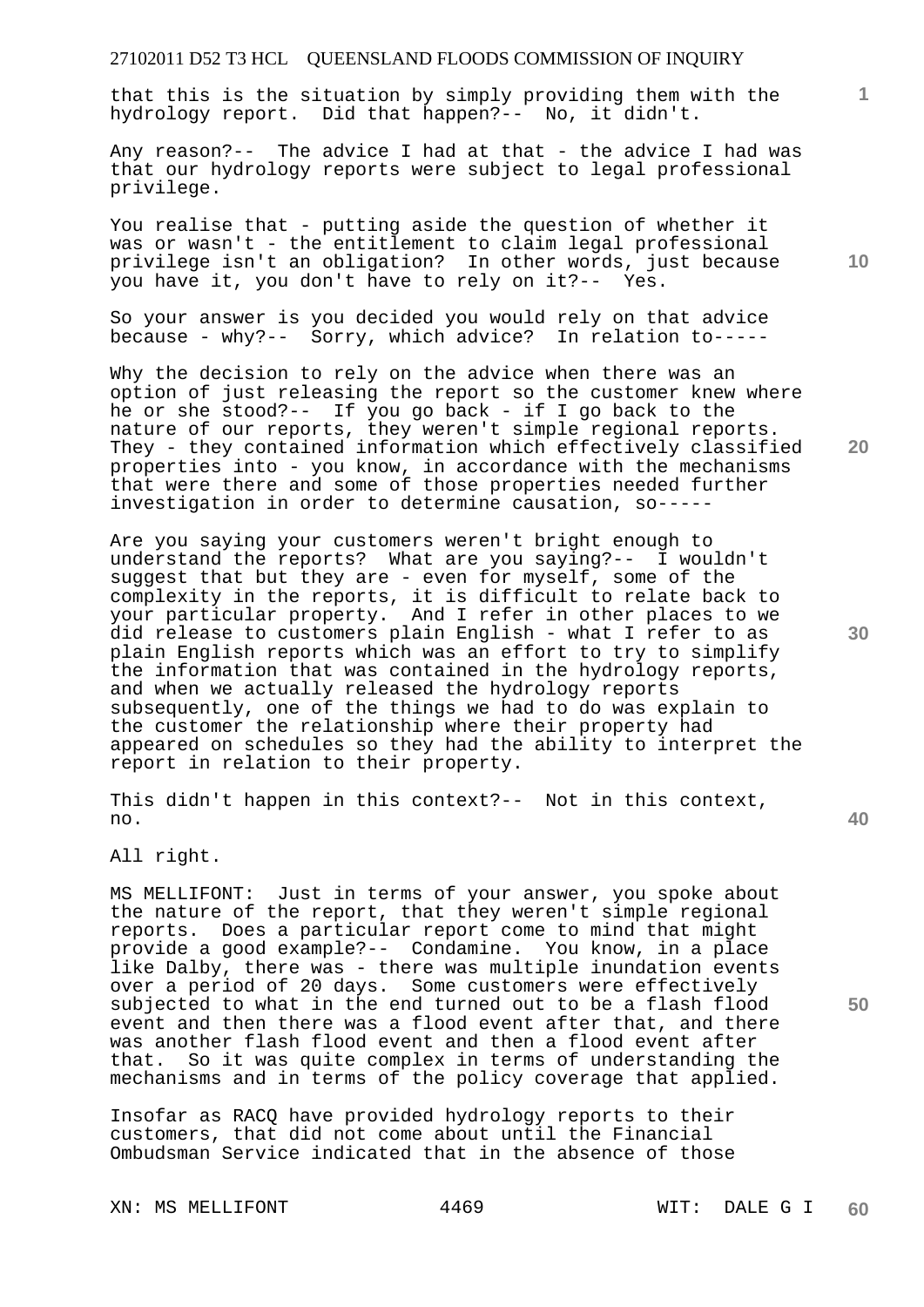hydrology reports being handed over, he may draw adverse inferences to RACQ, is that correct?-- That's correct.

And insofar as hydrology reports have been handed over, are they limited to those cases which made their way to FOS?-- No. We reviewed our complaints register, and in any case where there had been complaint in relation to acceptance of the claim which related to hydrology, the reports were released to - we went backwards and released the reports to anybody who had made a complaint, and we also, from that point on, made a decision to release it to anybody who requested it. As I said, it is not - giving the reports to somebody just in an envelope and saying, "There you go, there's the Ipswich report", when we decided to release them, one of the things we needed to do was we needed to provide context to the customer as to where their property appeared in the schedule so that they were able to interpret the report in the context of their individual property.

That was something able to be done once a decision had been done to hand over the hydrology report, correct?-- Yes.

When was your complaints register reviewed for that purpose?--From recollection, around about the 19th of July.

What was the trigger?-- The trigger was, as you have suggested, the advice from the Financial Ombudsman Service in the absence of providing those reports that they would - they may find adversely against us.

And that was-----

COMMISSIONER: Essentially, is that, "Show us your evidence or we'll conclude you haven't got any?" Was that the thrust of that?-- Yeah, I believe so.

All right, thanks?-- I would just like to say at this point that RACQ Insurance provided - it provided the plain English reports on request through the claims process. So if somebody during the claims process said, "I want to see your hydrology information", we gave them the plain English information sheet at that point. Also in relation to-----

MS MELLIFONT: But not the report?-- But not the report.

Right?-- And in relation to the - any matter which went to the FOS, a signed statement was provided by the hydrologist as part of that process, and that information exchange with the customer as part of that process, which effectively took the findings in the regional report and specifically related the hydrology outcomes in relation to that customer's property.

But those statements didn't annex the hydrology report, correct?-- No.

That is correct?-- Yes, I believe that to be correct.

**20** 

**40** 

**50** 

**10**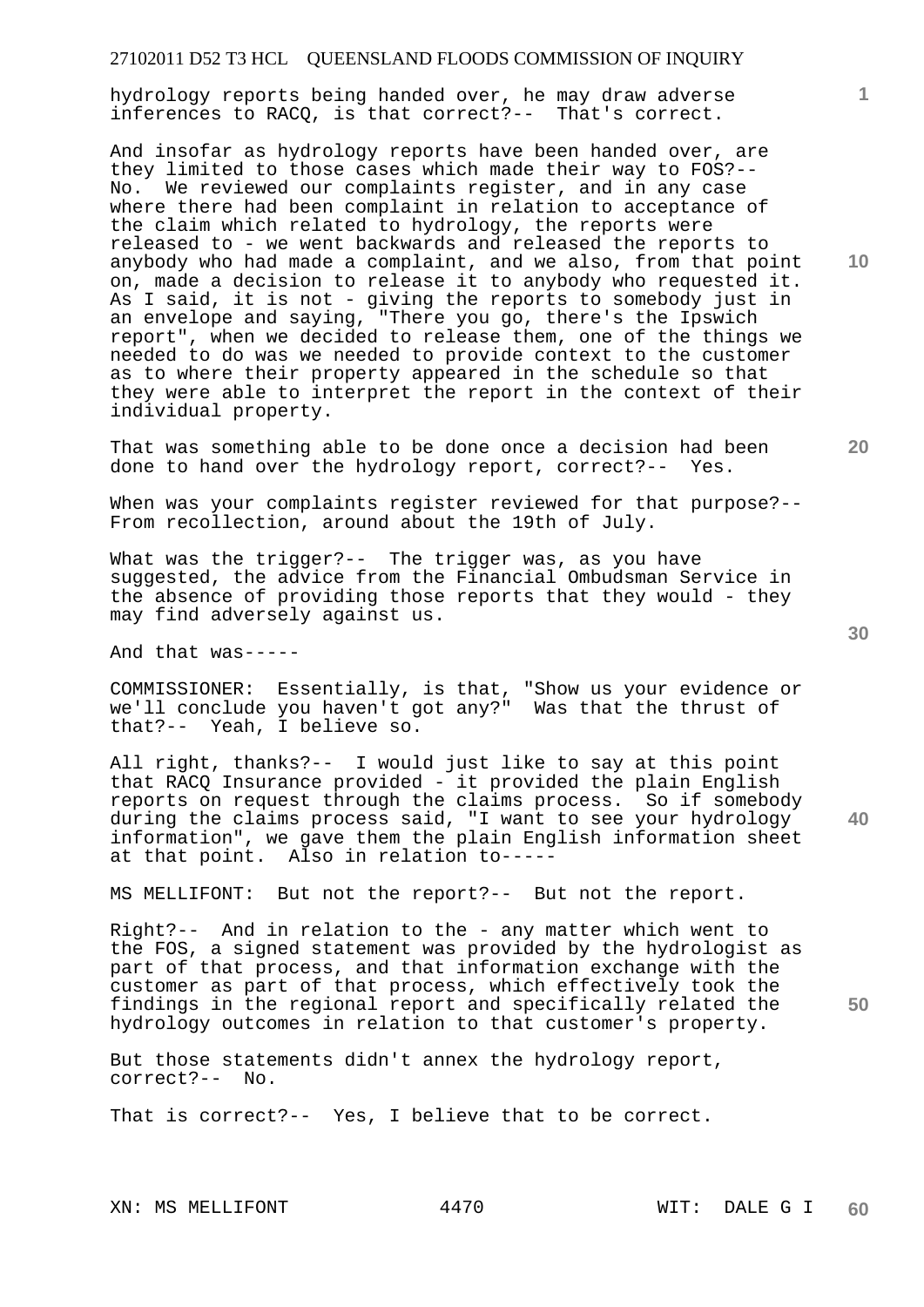Okay. Would that be a convenient time? COMMISSIONER: Yes. We will resume at 2.30.

THE COURT ADJOURNED AT 12.56 P.M. TILL 2.30 P.M.

**10** 

**1**

**20**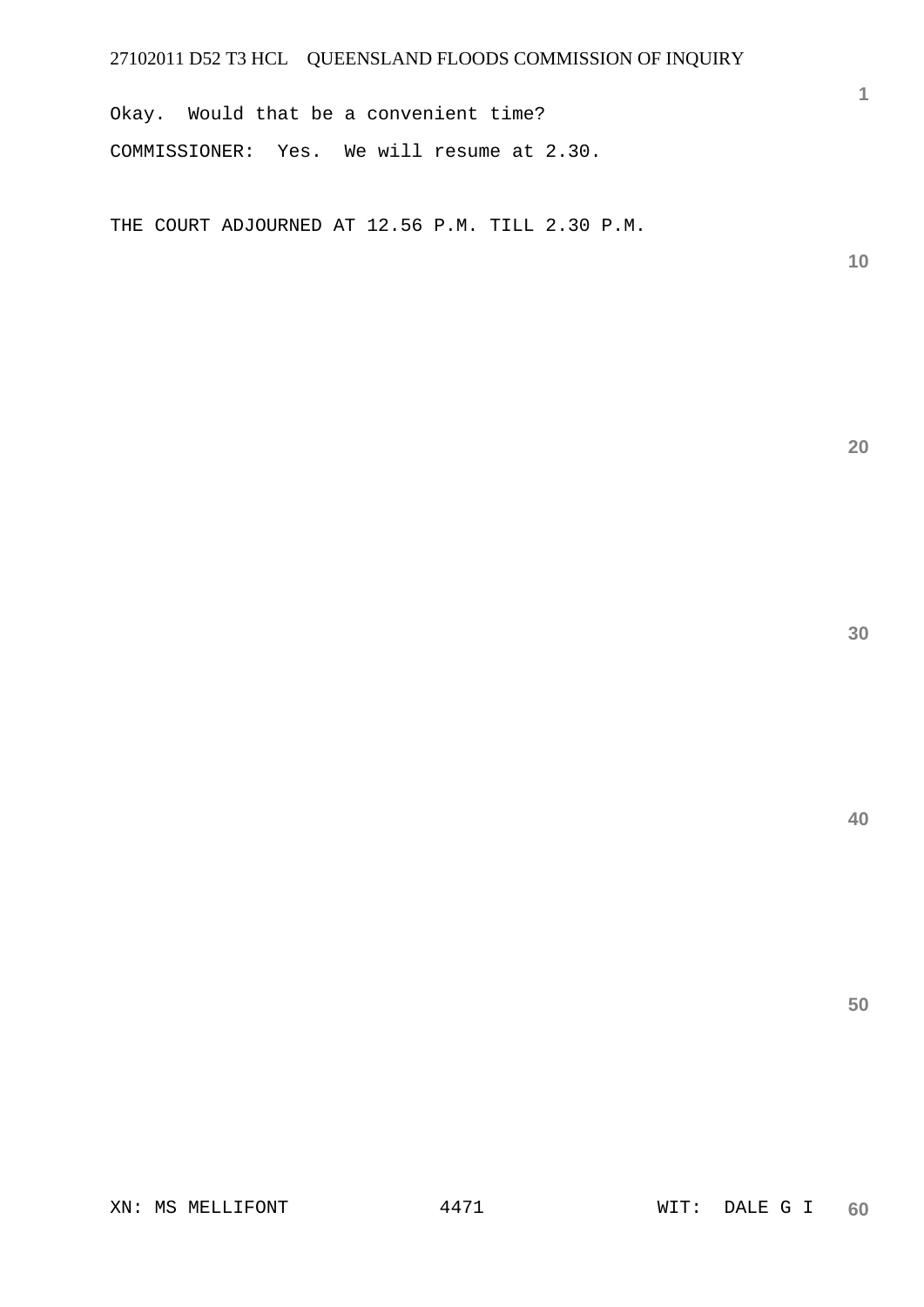THE COMMISSION RESUMED AT 2.31 P.M.

GRAHAM IAN DALE, CONTINUING:

#### COMMISSIONER: Yes?

MS MELLIFONT: Thank you. Just before lunch, in response to Madam Commissioner's question which was to the effect of why you decided to claim legal professional privilege over hydrology reports, you answered - and please correct me if I have got this wrong - you answered, "The nature of the reports weren't simple regional reports. For example, some properties needed further investigations.", and then I asked you for a typical example of that. You referred to the Condamine/Dalby report. Is that a fair - please correct me if I have-----?-- Yeah.

-----misconstrued your answers?-- The advice that I had was that the reports were subject to legal professional privilege.

Yes. But Madam Commissioner's question was directed to your decision to claim that legal professional privilege, that is to uphold it rather than waive it?-- Mmm.

You understood that that was the question asked of you before lunch?-- Yes.

Okay. So, you understand that although you were entitled to claim legal professional privilege, if, in fact, that exists in the circumstances, you can make a decision in any particular case to waive it?-- Yes.

All right. And you took decisions on all occasions up until the FOS intervention not to waive it?-- Yes.

And as I understand your answers before lunch - and again correct me if I'm wrong - the reason you gave for taking that decision was that the nature of the reports weren't simple regional reports and, for example, some needed further investigations?-- Yes, and I think there's probably other reasons around the scope for possible class actions, those types of considerations as well.

**50**  That consideration, that there might be some class action, was, I take it, part of your understanding as to why you were able to claim legal professional privilege if you wanted to?-- Yes.

As opposed to the decision why you actually decided to take the claim rather than waive it?-- Well, it was a consideration from the point of view of - with that being a it's something I considered in reaching the decision to - to maintain.

XN: MS MELLIFONT 4472 WIT: DALE G I

**20** 

**10** 

**40**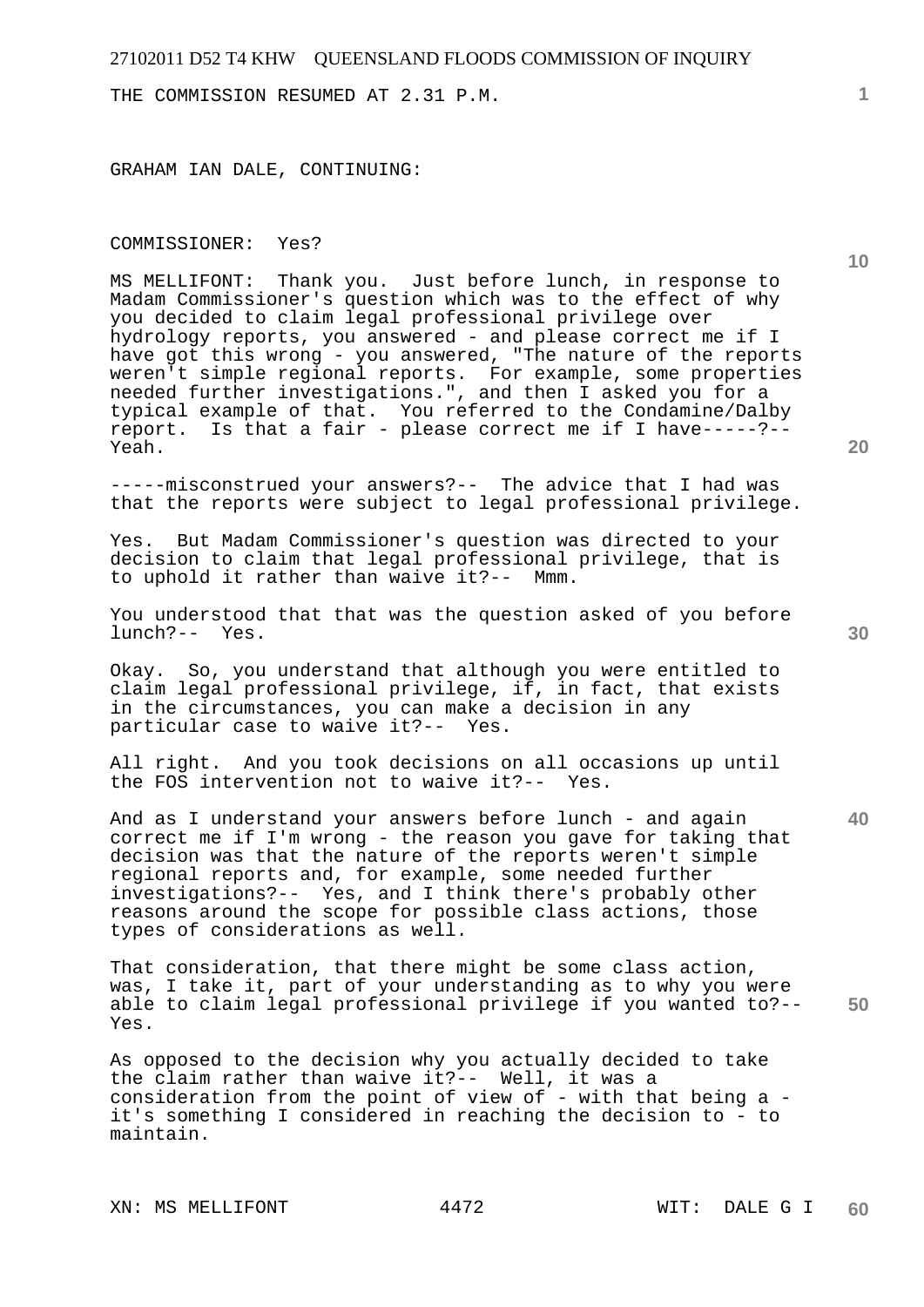All right. So, we have got those two aspects?-- Yes.

Now, what I would like to do - sorry, was there anything else?-- No, no.

Okay. So you feel you have given a complete answer to Madam Commissioner's question about that?-- Yes.

All right. I want to take you, please, to Exhibit 63 of your second affidavit, which is one of the hydrological regional reports and this one, for example, covers Dalby. What I would like to know is what was it about this particular report which caused you to decide to claim the privilege rather than waive it?-- I didn't make that decision on an individual report basis, so there are 18 regions or something like that, I didn't make 18 separate decisions.

So, there was a blanket decision made by you not to provide the hydrological reports because of the generalised - sorry, because of their nature?-- Yes.

Now, can I take you, please, to paragraph 180 of your second affidavit and in that paragraph you state that, "Brisbane City Council provided Water Technology with access to the Mike-11 model on the 17th of May 2011."?-- Yes.

That's as you understand it?-- Yes.

Okay. And you also came to understand from Water Technology that the Mike-11 model provided by - for which access was provided by BCC was a vastly more informative and accurate model than the one caused by Water Technology initially?-- Yes.

Okay. At what point of time did you become aware that it was vastly more informative and accurate?-- I'm not sure, to be honest. Obviously after - after they were provided it and some time in between then and the production of the report that was a product of it.

All right. So, they produce their report to your lawyers on the 14th of June 2011. So your presumption is you came into that knowledge that it was vastly more informative and accurate some time between the 17th of May 2011 and the 14th of June 2011?-- I believe that just prior to the 14th of June the report was provided in respect of some properties and One Mile in Churchill and that this model - we had been there'd been a problem identified with properties in One Mile and Churchill and effectively I had a report saying decline and then shortly after that I believe the hydrologist visited one property which caused him to reconsider that, and immediately at that point we put - we put any decisions in One Mile and Churchill on hold, and my recollection was that prior to the 14th of June I got a report in respect of those properties at One Mile and Churchill for which this model had been applied to in some way or other, and I believe that that assisted the hydrologist to determine more clearly the outcomes that happened in One Mile and Churchill.

XN: MS MELLIFONT 4473 WIT: DALE G I

**10** 

**1**

**40**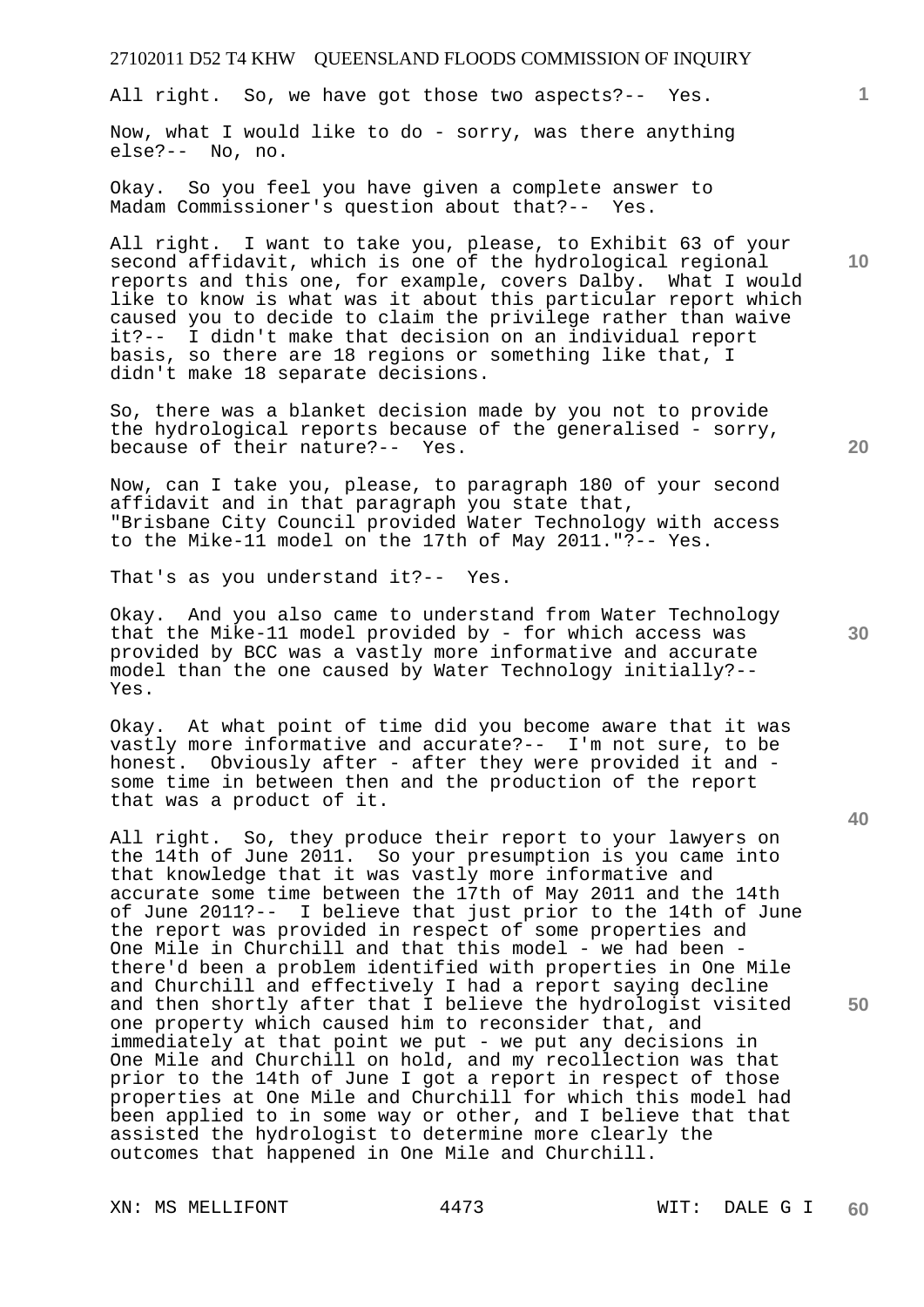All right. I am not sure that assists me in pinning down-----?-- Sorry.

-----when you became aware it was vastly more accurate and informative. Are you saying it was when you became aware of the One Mile issue that it's likely you came into that knowledge at that time?-- Around about that time, yes.

And did you come into that knowledge by direct information provided from Water Technology to you or did it come by your lawyers?-- It wouldn't have come directly to me.

Would not have?-- Would not have.

Okay. Do you know whether it came directly from Water Technology to an RACQ person and then to you?-- I don't believe it would have.

All right. Do you know the mechanism of the information passing?-- Well, if they were coming direct - sorry, it would have come to the lawyers and then come via the lawyers to me.

You're presuming that to be the case as opposed to knowing that from direct knowledge?-- That was the relationship that was established.

All right. Did you have any conversations directly with Water Technology about their reports at any stage? -- No, I don't believe I did.

Now, the report was provided to your lawyers from Water Technology on or about the 14th of June 2011; is that as you understand it?-- I know the report was dated the 14th of June 2011.

When did you first receive the Water Technology report?--11th of July.

**40**  Were you aware that - do you know whether it had come in to the lawyers any time - much in advance of the 11th of July?-- I understand that there were discussions between - once Water Tech put - applied the new model and was drawing conclusions from that, I understand that there would have been discussions between Water Tech and the lawyers, you know, during that period.

I guess what I am trying to understand is did you know prior to the 11th of July 2011 the new report was in and your lawyers were looking at it?-- Sorry, prior to the?

11th of July 2011 when you received the report?-- Yes.

And do you know how much before the 11th of July you knew that?-- No, not really.

Now, having received that report on the 11th of July 2011 and given that it related to 247 claims potentially, I take it

XN: MS MELLIFONT 4474 WIT: DALE G I

**10** 

**20** 

**50**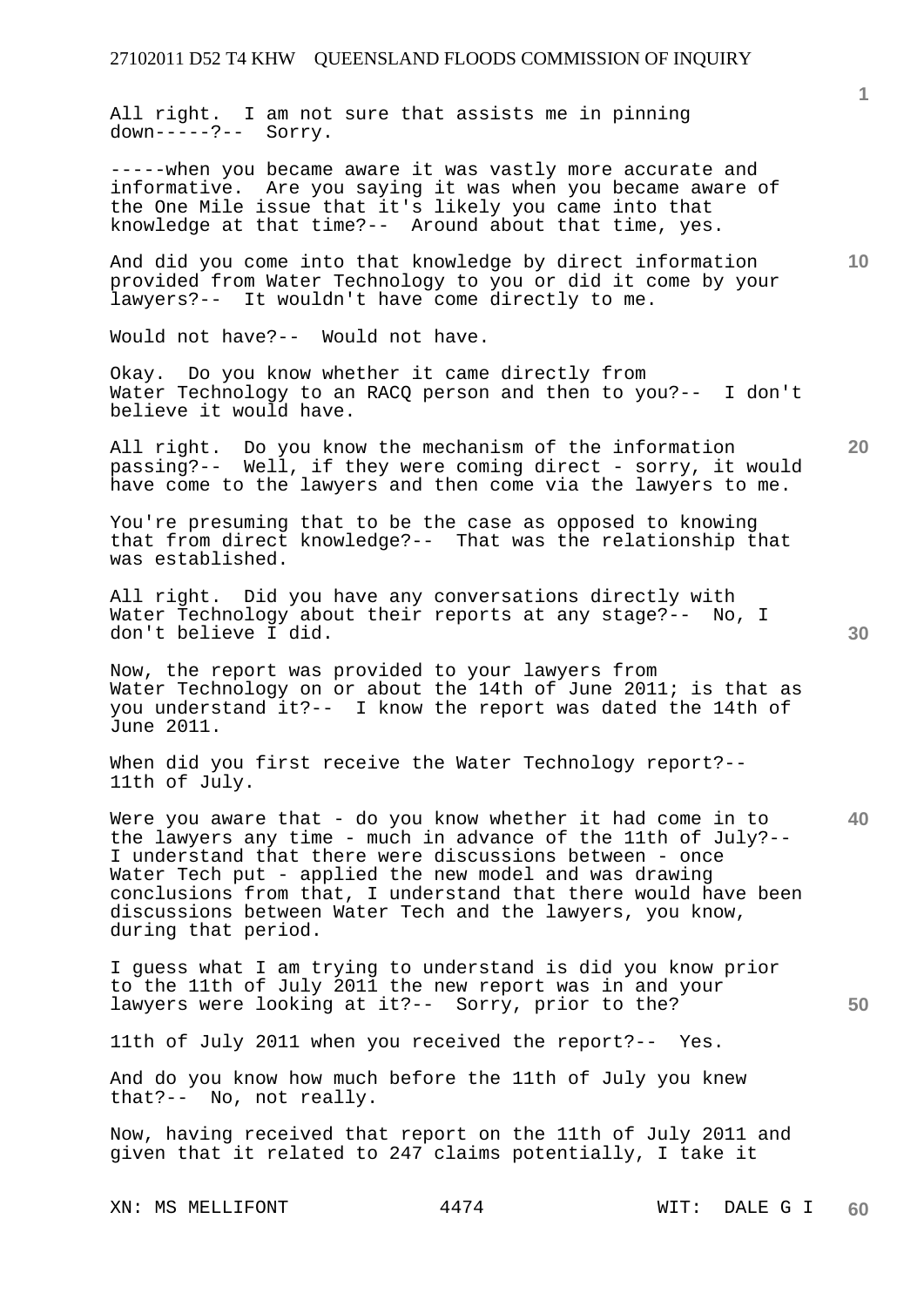would have given it significant priority?-- Yes.

Right. Can you tell me why a decision, the reversal decision, the reassessment decision, was not announced until the 2nd of August 2011?-- I know that in between the 11th of July and the announcement on the 2nd of August I did with my team a lot of preparatory work setting up for the announcement of that, so there needed to be analysis of the claims to make sure that we had every one, we didn't want to be in a position where we announced reassessments and then find that we'd got those claims wrong, if you like. We had to - given - given that there was - where are we - given that there was seven and a half months or so that had passed sentence the actual inundation event, I needed to dedicate resources - come up with a claims management strategy, if you like, and dedicate resources to how we were going to manage this. So, for example, one of the things that we did was I allocated these 247 claims to our internal loss adjusters to manage and we divided the claims up geographically so that they would be able to get to the people as soon as possible. We came up with a strategy to attempt to phone them all within two days or so so that we could get - you know, confirm to people that they were part of that review and that their decision had been reversed. At that same time we were trying to make a loss adjustment appointment with them if that suited them at that particular time, and there was also internal communications that needed to be prepared to make sure that the reasons for this and who it applied to were understood throughout the claims function and, indeed, in other parts of the company.

Did that preparatory work commence some time on or after the 11th of July 2011?-- Yes.

So, did you have no inkling prior to the 11th of July 2011 that it would be likely there would be a reassessment or a reversal?-- I probably had an inkling but it's difficult to prepare for something that you don't know what it looks like, what size it is or those types the of things. It's hard to couple up with a claims strategy in that - in that space.

Can I take you to paragraph 183 of your second affidavit, please? The last sentence, "I believe that had the BCC Mike-11 model or the Seqwater model and data or if they had at the Ipswich City Council model and data been available to Water Technology sooner, the claims in Ipswich which were accepted in August would not have been declined in the first place." Do you still - sorry, in light of that paragraph and that statement in that paragraph, do you still maintain that your earlier decision to decline the claims in the absence of that information was justified?-- Yes.

For the reasons you have given earlier?-- Yes.

And there's no further reason you would like to advance?-- No.

I will move on to another topic, please. Were some of the complaints received by RACQ concerned with being transferred

XN: MS MELLIFONT 4475 WIT: DALE G I

**10** 

**1**

**30** 

**20** 

**40**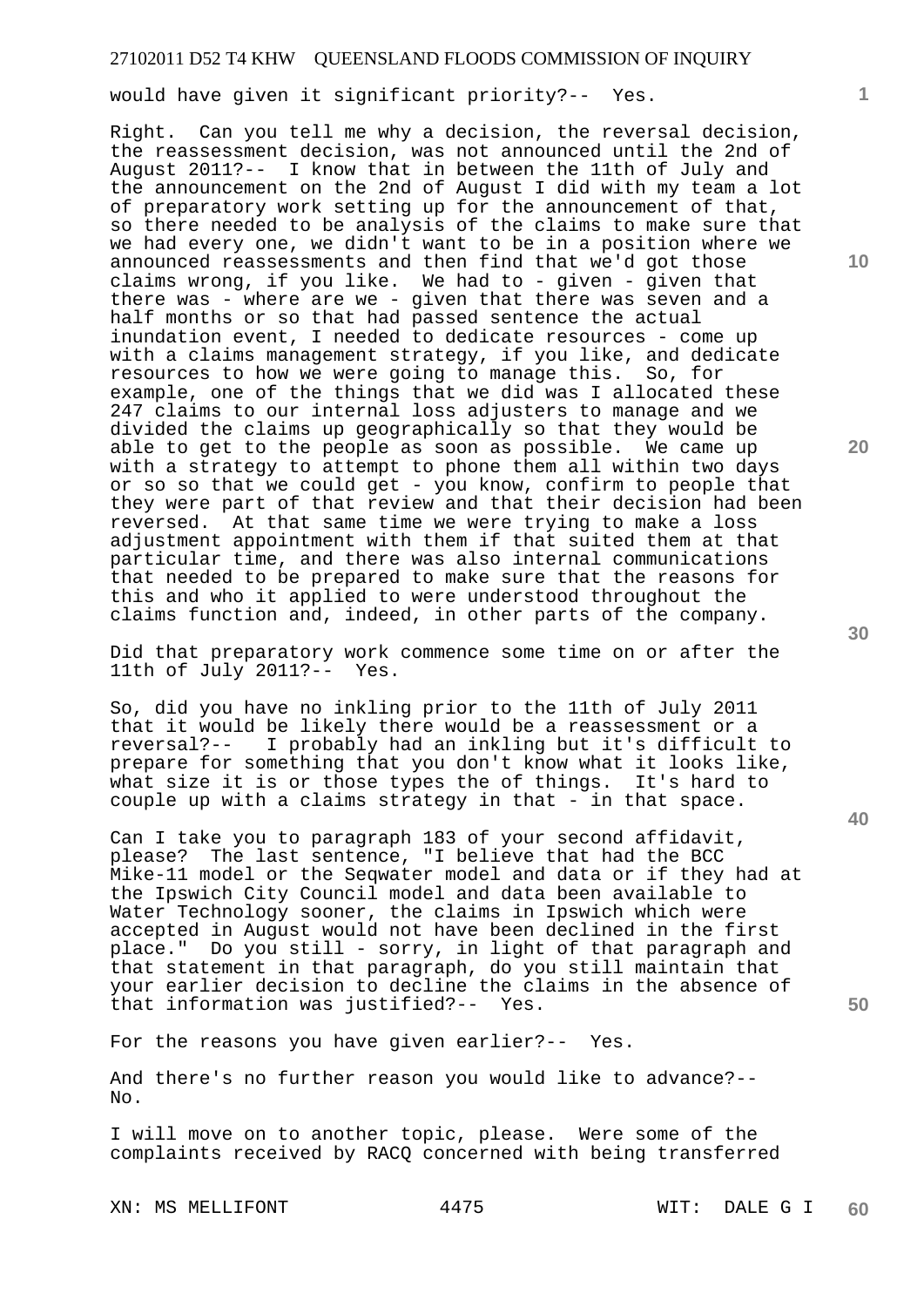from one department to another and then another before being able to speak to somebody who could deal with their claim?-- Yes.

Okay. And it's correct to say, isn't it, that the call would come in to the teleclaims number, that would be then transferred to the Household Claims Department, and that would then be transferred to the Technical Claims Department?-- It can be a little bit confusing, we - having read, you know, all of the transcripts and other bits of pieces. See, traditionally we don't have a Dedicated Response Team, so if you're working on household claims and you're working in the Dedicated Response Team, it's likely that you would answer the phone, "Hi, it's John here from household claims.", or that teleclaims would say, "I will put you through to the Household Claims Department." In other words, it wasn't, "I'll put you through to the Dedicated Response Team." So, where it gets a bit confusing is I believe that some of those calls have gone through to the Dedicated Response Team directly from the teleclaims function, and in other instances where, for example, household claims, the actual business as usual household claims, was answering telephones for the Dedicated Response Team and I had them doing other tasks or whatever, then they could have been answered there as well.

All right. In my question I referred to the Technical Claims Department. Do you take that to be the Dedicated Response Team or something else?-- The technical the technical team was a part of the Dedicated Response Team that we put in place.

You will accept that an examination of the transcripts does reveal in many cases - you come - that the caller comes into the teleclaims number, then off to household claims and then to the Technical Claims Department?-- Yes.

Okay. Now, in looking forward-----?-- Yes.

-----for an event in the future, you have spoken of the Dedicated Response Team plans for this wet season?-- Yes.

Is the plan to remove or reduce that three step process to something a little bit more customer friendly?-- We'd always - we are always looking for ways to improve so I think the answer is yes. We got feedback from our customers that said that, you know, that - when that happened to them, that wasn't great customer service, and - but - and I have said elsewhere in my affidavit we were under extraordinary pressure here and there were times where I, for example, diverted the people within the Dedicated Response Team to performing particular tasks and they weren't available at that time and I think that caused issues.

Yes, and that information is in your affidavit. I am just asking you about the next wet season?-- Yes.

Have you changed the process already or now having heard the suggestion is it something that RACQ might look into?-- It's

XN: MS MELLIFONT 4476 WIT: DALE G I

**10** 

**1**

**20** 

**30** 

**40**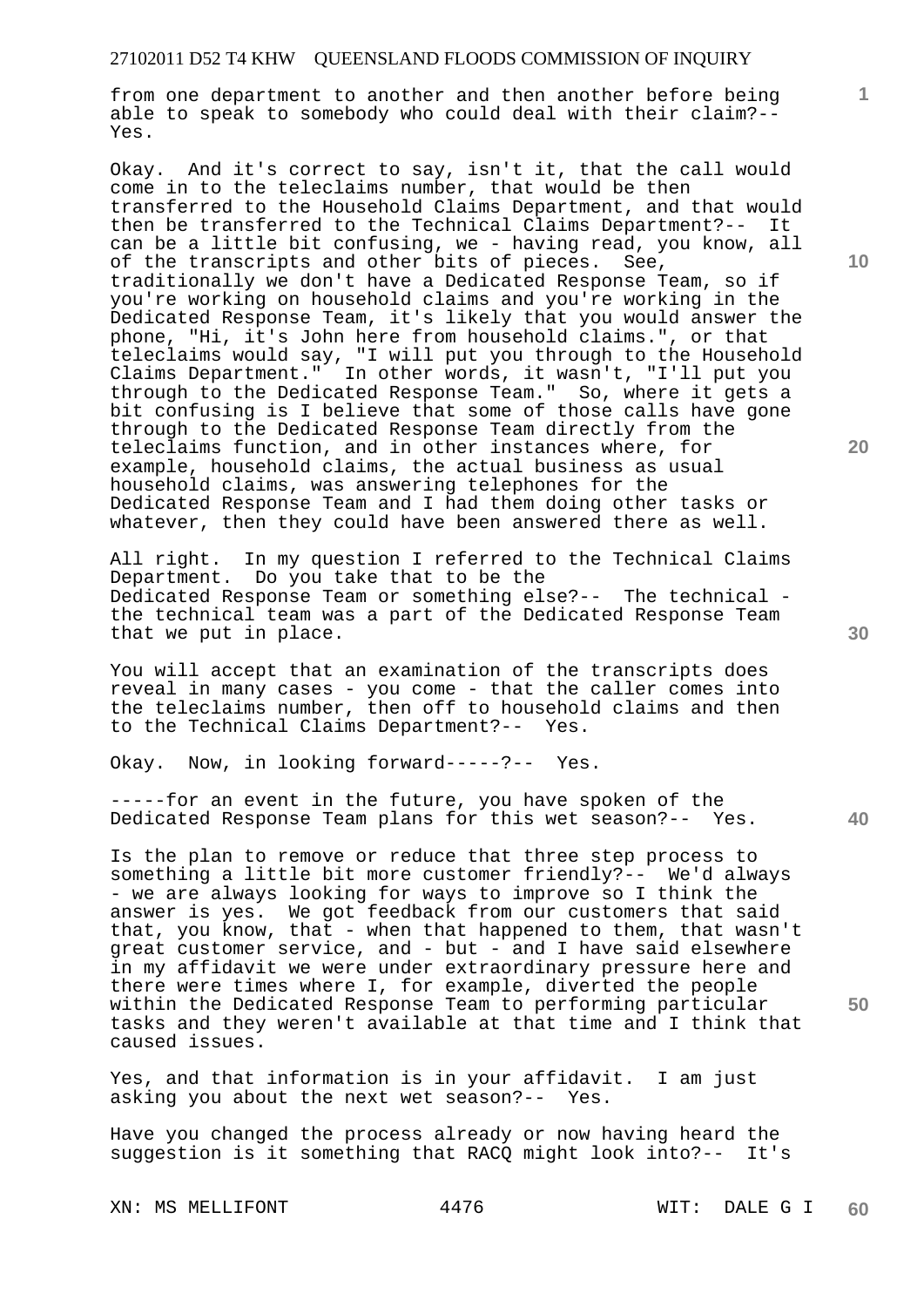something we would look to do better.

Okay. Can I take you, please, to paragraph 218 of your second affidavit? This is about telerecordings?-- Yes.

And, as I understand it, all claims calls which are handled by teleclaims are recorded by a system Verint, and then you refer to some claims calls having to be diverted if they are in overflow to many switches. Can I just clarify that the calls which can be diverted to places where there isn't automatic or mandatory recording, are they nonclaims calls?-- During during these events-----

Yes?-- -----some calls were answered by the RACQ Club call centres, right, to support our event response. In that world, there is an automatic overflow of calls from their call centre to their branches and that enables them to answer more calls obviously and quickly, more quickly. When it goes out of their call centre and into their branch-land, that - as I understand it, calls aren't recorded once it goes to a branch.

Is there any particular reason why the branches don't have the recording facilities?-- That's outside my knowledge.

All right?-- I think - it's just there that the - the overflow process is just there to, as I understand it, to increase their call answering capacity and make them more effective.

All right. And do you know whether the ability to record calls in branches is something RACQ is looking into?-- I don't know.

Okay. Who would know?-- Perhaps their chief operating officer or something like that at the club.

**40**  The club. Okay. So the individual club, chief operating officer perhaps. You say at paragraph 220 that you instructed that arrangements be put in place for calls to and from the Dedicated Response Team to be recorded. Were those arrangements put in place?-- Yes.

And were they able to be put in place efficiently and quickly?-- Yes.

COMMISSIONER: Can I just ask you: what do you see as the pros and cons of recording calls? What's the expense, what's the burden and what are the advantages?-- I can't really talk too much about the expense because I don't really understand, you know, that part in any detail. What I would say is that clearly at the beginning of January I have given an instruction to - for the calls in and out of the Dedicated Response Team to be recorded. The reason that I have - the reason I have done that is for recognising the complexity that would be involved in these claims and the possibility of large numbers of disputes and that sort of thing. I believe that it was in the customer's interest and in RACQ Insurance's interest to have those calls - to have a

XN: MS MELLIFONT 4477 WIT: DALE G I

**10** 

**1**

**30** 

**50**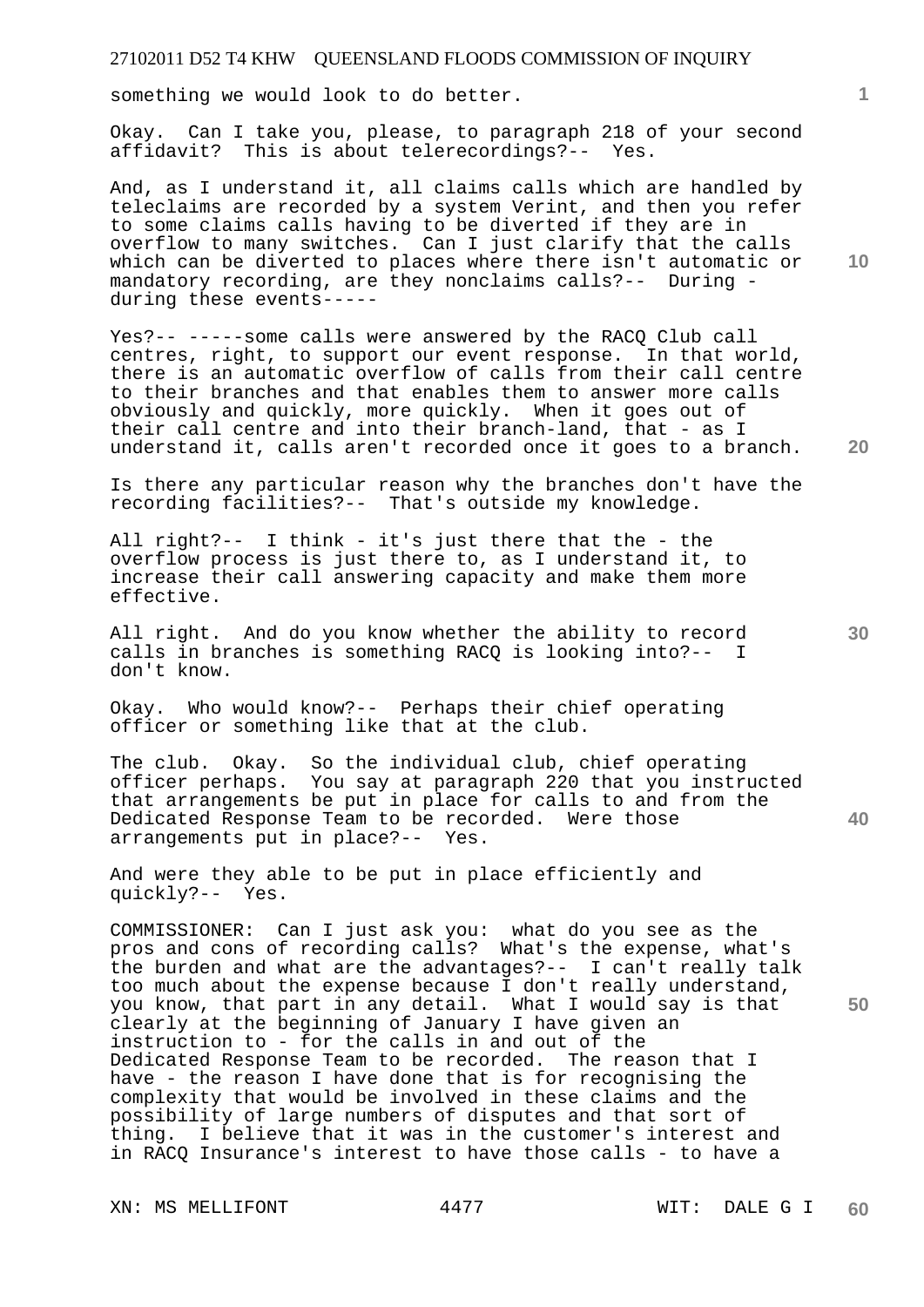record of those calls.

I see that you say sometimes you provide transcripts. In what circumstances do you do that?-- I think it's a bit of a mixture. Like, it's - if we are requested to provide a call we generally will provide that on a disc. It's not necessarily so that that disc will always be transcribed and written down when given to the insured, so sometimes I believe the practice is that we generally would provide the discs.

I am just wondering about it because I would have thought if there were a particular expense in providing material to customers, it would be transcribing and providing a transcript. So, do you know what determines whether you do or don't do that?-- I don't think it's - I don't think it's expense. If the - we generally would look to provide the disc because the disc records the conversation obviously and it also gives intonation and those type of things, and if the customer specifically requested a transcript then we would look to provide that in addition to the disc.

Thank you. Is that a process that will continue, the recording of calls, or is it a one-off?-- It's continued throughout the life of the Dedicated Response Team. One of the things that we will need to consider going forward is whether, in fact, all of our claims operations should have calls recorded, whether that's a viable and - you know, desirable and - thing to do.

What are the considerations, do you think?-- Oh, I think it's - it think it's expense versus customer service, the number of disputes that you might normally get in a business as usual sense which aren't high and so - but obviously - you know, I believe it's in the interest of both parties and that's why I did it in this instance, it was in the interests of both parties to have records available of those claim conversations and they have proved useful.

Thanks.

MS MELLIFONT: Can I take you now to paragraph 150 of your second affidavit, page 129?-- Sorry, paragraph 150?

150. The second last sentence, "On occasions RACQ insurance identified to Water Technology that an individual inspection should be undertaken. One example of this that I recall involved a site where RACQ Insurance was aware from a customer that the site had been inundated on a previous occasion." Now, can I ask you what were the prompts for RACQ identifying to Water Technology that individual inspections should be taken?-- I'm not sure there were - that there were any specific prompts that I can point to. I would say it would be each case on its merits, because the information could be different. In the context of this event, it wasn't - it wasn't uncommon, for example, for customers to say, well, at my place it's different, the water came from the drain or the water came from here, those types of representations to be made fairly early on. The hybrid hydrology process that we

XN: MS MELLIFONT 4478 WIT: DALE G I

**1**

**30** 

**20**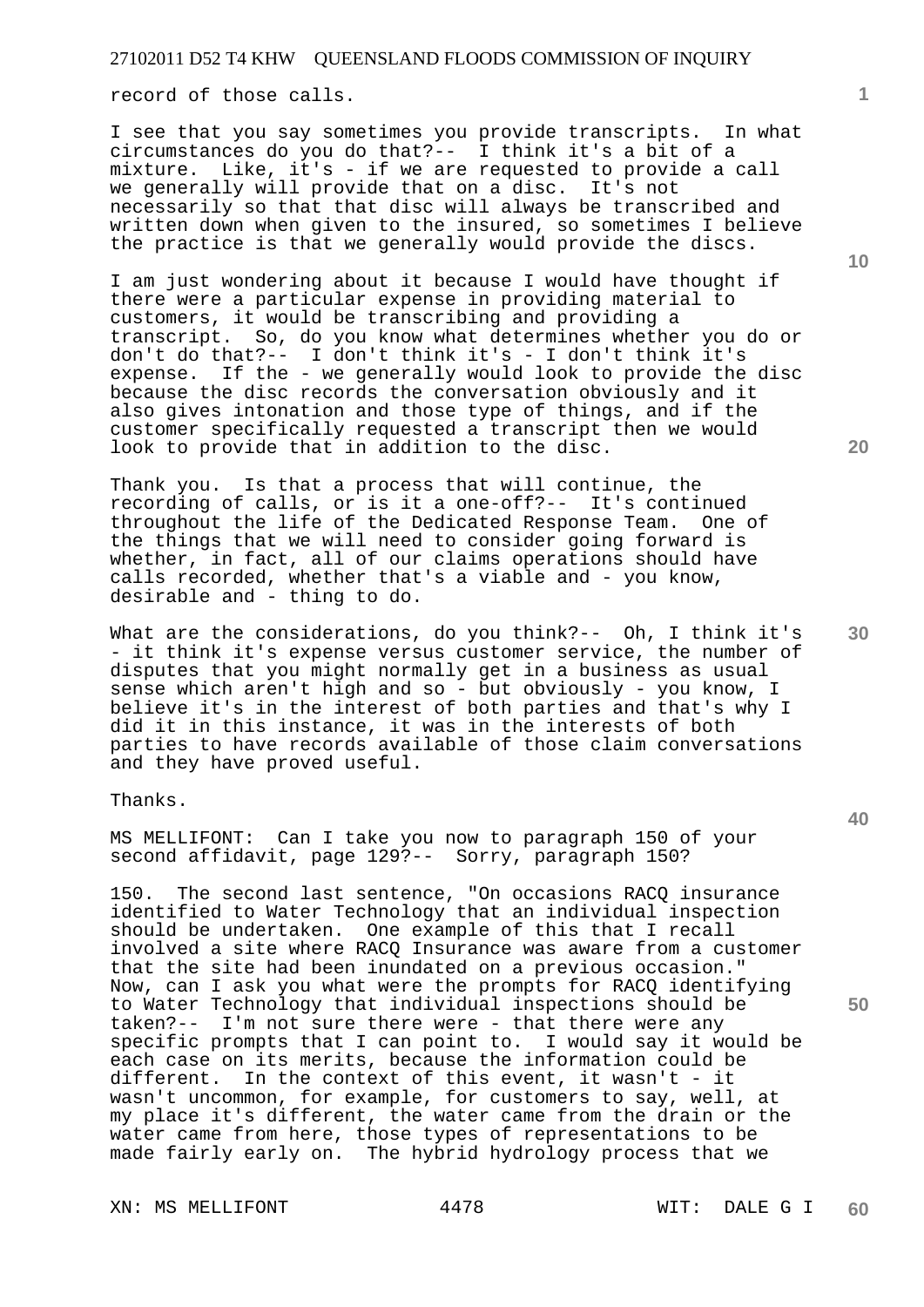had in place deals with that, because where there are - you know, site-specific things to consider, then the hydrologist would consider that. So - but there were-----

Sorry, can I just ask you about that?-- Yep.

You say, "The hybrid hydrology process dealt with that", dealt with that in the sense of asking the hydrologists to let us know of any of the particular properties identified might fall outside the generalised conclusion?-- Yes.

As opposed to, for example, being given specific information from the client about possible cause, such as being next to a drain?-- Yes.

Okay. Sorry. I cut you off, probably upset your train of thought. So I was asking you about a particular prompt. You told me you would assess it on the merits. You spoke about the hydrology process you had in place?-- Yep.

Can you think of any other specific prompts or can you think of any specific prompts?-- I know that there were instances where - in relation to - I can recall one in relation to the Ipswich report where the hydrologist specifically came back to us and asked us whether - to review the records that we had to see whether there was suggestions of stormwater, because something had happened over there, so we did that, and, in fact, referred back a number of claims with that information to him to assist in his investigations and, in fact, consider those properties further.

So that seems to be a request from the hydrologist back to RACQ to consider-----?-- Yes.

-----whether there should be some individual attention given?-- Yeah.

But this paragraph seems to contemplate RACQ identifying individual inspections to Water Technology. We have got the one example of the property being previously inundated. Are you able to speak of any other specific prompts for identifying to Water Technology whether an individual inspection should be undertaken?-- Personally I know of one other where the customer lived approximate to a gully and made representations to us about that gully and as a result of those representations we asked the hydrologist to specifically give us an individual site report in relation to that property.

**50**  Now, do you know whether that was subsequent to getting the general report?-- No, I couldn't say.

Can I take you, please, to a couple - to three examples of requests for specific - for site specific reports to be - to Water Technology? So, it's Exhibit 40 and I will start with a request for 14 Barry Street, East Ipswich, which is page 713 of the exhibits?-- Yes.

XN: MS MELLIFONT 4479 WIT: DALE G I

**10** 

**1**

**20**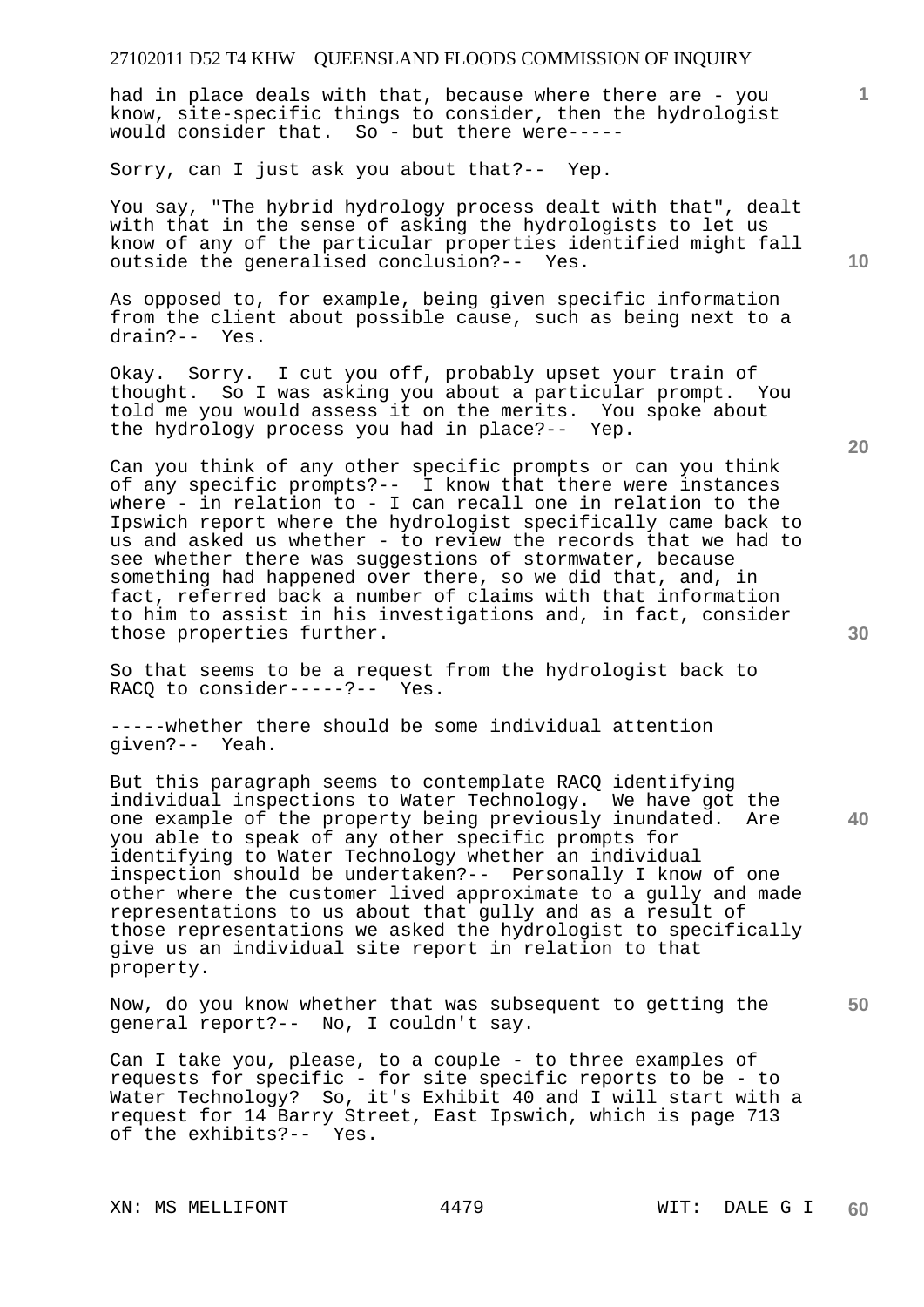And you will see that that commissioning letter states, "We are instructed that the property has been the subject of media attention. Therefore, if you experience any interference from the media or any third party sources, please cease your investigations immediately and contact us." See that part of the letter?-- Which paragraph is that, sorry?

**10** 

**1**

**20** 

**30**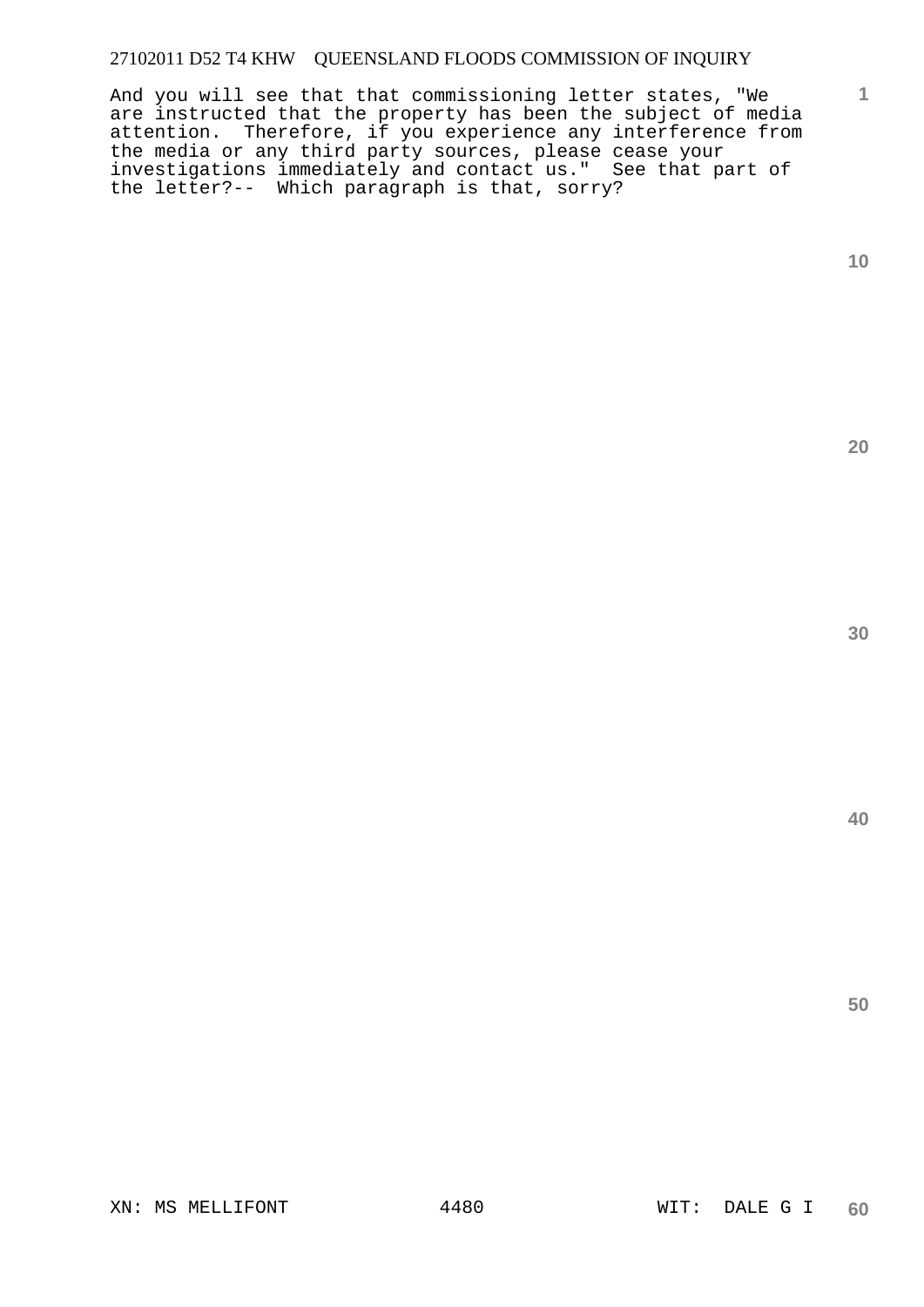**1** Right towards the end. I'll just identify it for you?-- Yes.

Have you got it?-- Yes.

You've got it there?-- Yes, thank you.

All right then. What I want you to do then now is to please look at the letter for 67 Old Toowoomba Road, One Mile, at page 875 of the exhibits, and you'll see that the same paragraph is included, paragraph 23?-- Yes.

All right. And can I take you finally to page 995 of the exhibits, which relates to properties at Gympie, paragraph 22?-- Nine nine five?

Nine nine five, yes, and it's paragraph 22. So it's page 998?-- Yes.

Can I ask you the extent to which the fact that the property had been the subject of media attention operated as a prompt to get a site-specific report?-- It wasn't a driver, in my view.

Not at all?-- No.

Can I now take you, please, to an e-mail - just excuse me. Still within Exhibit 40, there's an e-mail from your lawyers to Water Technology on the 6th of April, page 993, and if I can take you to page 994 of that e-mail. You see that paragraph, "Although we have provided you with the insured's telephone contact details please ensure that no-one from Water Technology speaks with the insureds until we have provided you with a protocol on this issue." Do you know whether a protocol was in fact provided to Water Technology?-- Sorry, which paragraph - which sentence are you at in that?

Okay. The very last sentence of the e-mail which appears on the second page of the e-mail, which is page 994 of the exhibits?-- Yes.

Okay. You see it starts, "Although we have provided you with"?-- Yes.

All right. Was such a protocol provided to Water Technology?-- We - I don't know about a "protocol" but we sent, where we could, for site inspections we sent an RACQ Insurance representative there with Water Technology.

All right. And do you know whether there was a protocol given to that RACQ staff member about speaking with insured persons?-- I can't remember the details of that but I'm sure that the essence of it was that the RACQ Insurance person was to take the lead with the customer. In other words, explain why Water Tech was there, what was going on, those types of things.

So if there was a protocol that's something you could ascertain given time?-- Yes.

**10** 

**20** 

**30** 

**40**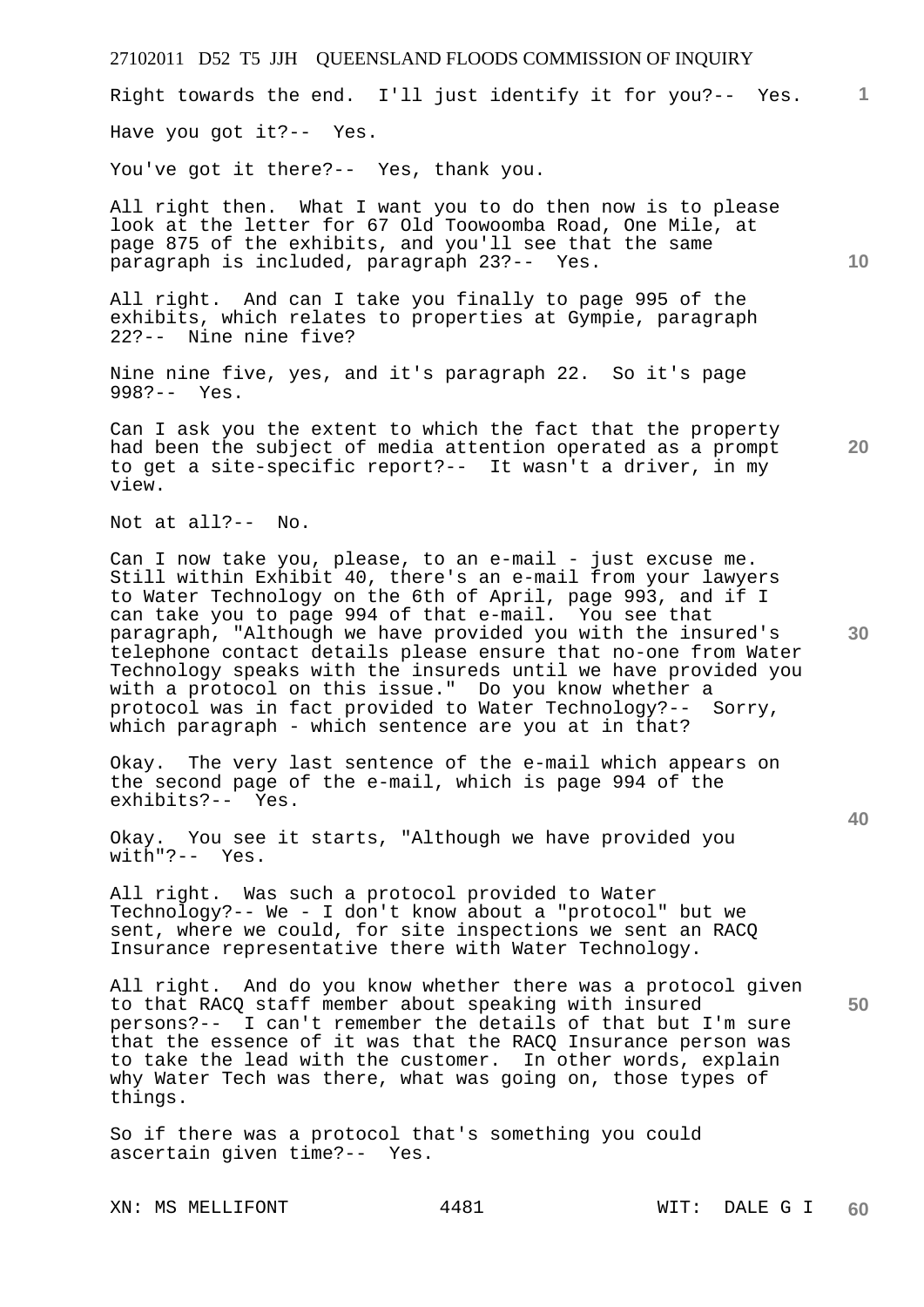**1** I'll take you to paragraph 158, please. One five eight of the second affidavit?-- Yes.

Now, this sets out the information customers were given when told that their claims had been denied?-- Yes.

**10**  Dealing first with the reasons customers were given, sub-paragraph (a) states in the case of inundation claims, "The reasons were (most typically) that the policy did not cover the insured for flood and that the cause or a real cause of the damage to the insured property was floods." And that's as you understand it?-- Yes.

Okay. Now, those reasons were communicated by telephone first, wherever possible-----?-- Yes.

-----and then confirmed in writing?-- Yes.

Now, if I could just take you to an example of a telephone communication of a denied claim. Exhibit 33 to the seventh affidavit, at pages 864 to 865. And if we can go down to the part where it starts, "Now we have completed our investigations". You see about halfway down the page you've got Tez saying, "Now we have completed our investigations I wanted to let you know that it's been determined the damage at the property was caused by flooding." Lois says, "Thank you Lord." Tez says, "You just wanted an answer." Lois, "Thank you so very much." Tez: "Okay, now, it is caused by flooding, not flash flooding though, so the flooding is not covered under this. The policy doesn't cover this type of flooding." Lois says, "So we're not covered?" Tez says, "That's right, yes. It was on this basis the claim has not been accepted." Now, you'd accept that that is typical that's a typical example of what customers were told if their inundation claim was denied?-- Yes. If the cause was flood, yeah.

If the cause was flood. Can I take you now to Exhibit 19 of affidavit eight? If I could take you - so this is a letter dated the 23rd of May 2011 to the Sharps?-- Yes.

And you will see - just there is fine, thank you - paragraph, "We have now completed our investigations relating to your claim. It has been determined that the damage at your property has been caused by flooding," and there's a reference to the definition and then, "as your policy does not include cover for flood we must advise your claim has not been accepted." Now, that piece of correspondence is also typical of the reasons given by RACQ in correspondence as to why a claim has been denied?-- Yes.

So it's correct to say that in the majority of cases customers were not in the first instance, that is either by telephone and/or in the communication first advising of the declined claim, they weren't advised of the information on which RACQ had relied in reaching its decision? You would agree with that?-- Yes.

XN: MS MELLIFONT 4482 WIT: DALE G I

**30** 

**20** 

**40**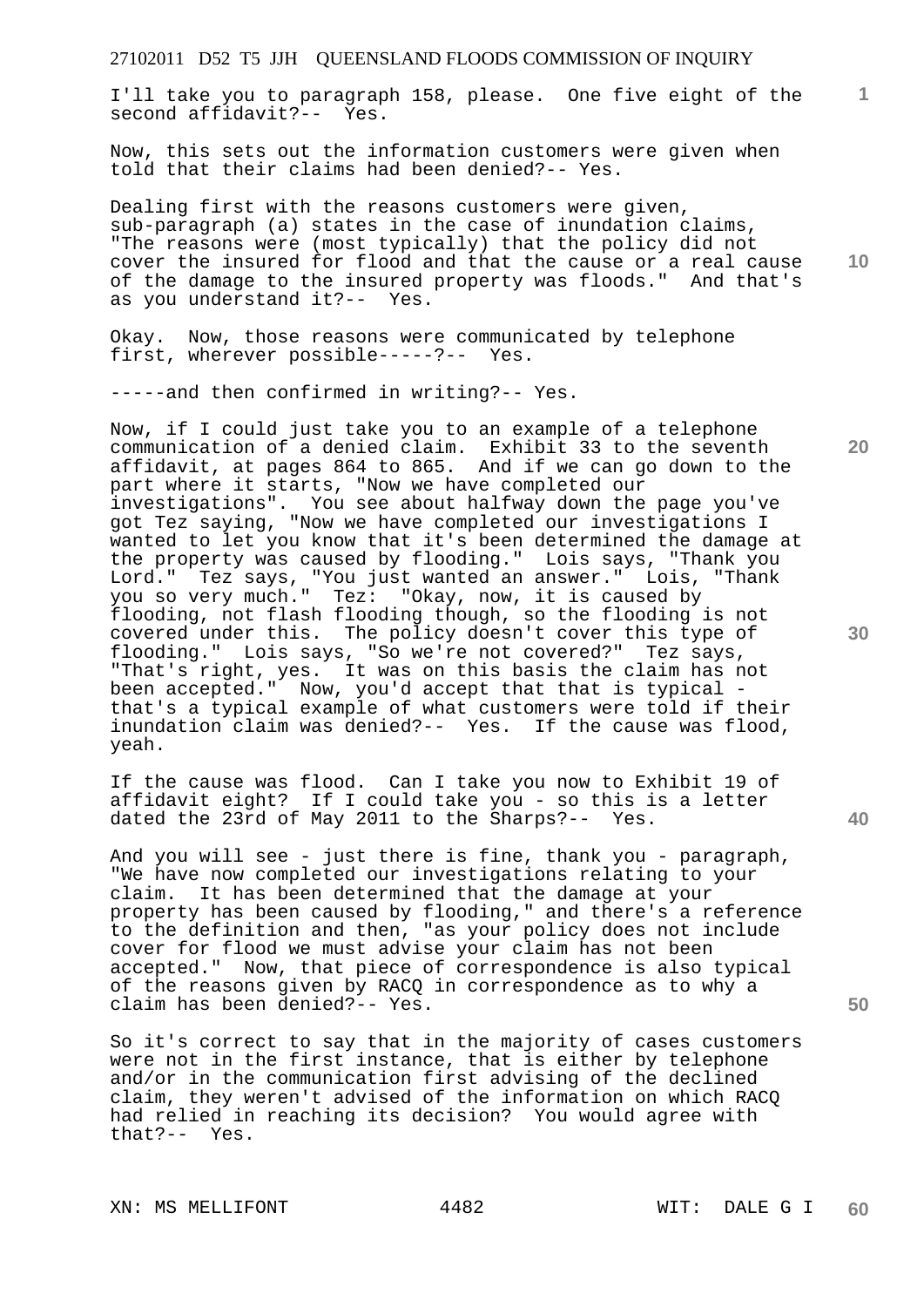Okay. Now, is there any reason why when a customer is being told that their claim is being declined that the customer is not told the reason RACQ considers that the damage was caused by flooding and not flash flooding or stormwater? So, for example-----?-- The letter - the letter states that the that the - it's been determined that the damage at the property has been caused by the flood.

Yes, but you'd accept it doesn't say why, why it's not flash flooding, why it's not stormwater? You accept that the letter doesn't do that?-- No, because the cause has been determined as flood.

 $Y_{PS}$ -----

COMMISSIONER: What about telling them the basis of concluding that?-- Sorry, Commissioner?

What about telling them the basis for drawing that conclusion, that the cause of the damage is flood? Could you do that or would you do it?-- It's not a part of our business as usual process either to - to - like - you know, if, for example, something's stolen from the open air and that cover doesn't apply then we would tell them, "You're not covered because it's been stolen from the open air and that cover doesn't apply." That's generally our first step in the process.

Yes but here this plainly wasn't an obvious thing because you've got a hydrology report, which, as you pointed out, was in many cases fairly complex, so why not give the customer some clue of what was involved?-- I just don't believe there was an obligation to do that. We are telling the customer that the cause of the damage to their property is excluded under the policy and therefore the policy can't respond.

MS MELLIFONT: You accept that detailed analysis was required in order to reach conclusions in accordance with the terms in the household policy?-- Yes.

And even though RACQ has - had those terms in its policy, subject to the potential for minor differences, as you've mentioned earlier, since at least 2004, RACQ still engaged lawyers to provide advice to RACQ, and in particular in relation to the meaning of the operation of the policies?-- Yes.

All right. So we were dealing with a situation which, as you've described in your terms, is one of complexity?-- Yes.

All right. So why not - why not provide the reason to the customer to help the customer understand why, when their house got wet from water coming in or out below ground level, that RACQ says, "You're not covered"? For example, it could have been as simple as saying, "We believe that the cause of the flooding was the rising of the waters from the river and not flooding caused by stormwater or flash flooding." Why not do something like that?-- Well, our policy doesn't automatically exclude water that comes from the river.

**10** 

**1**

**20** 

**30** 

**40**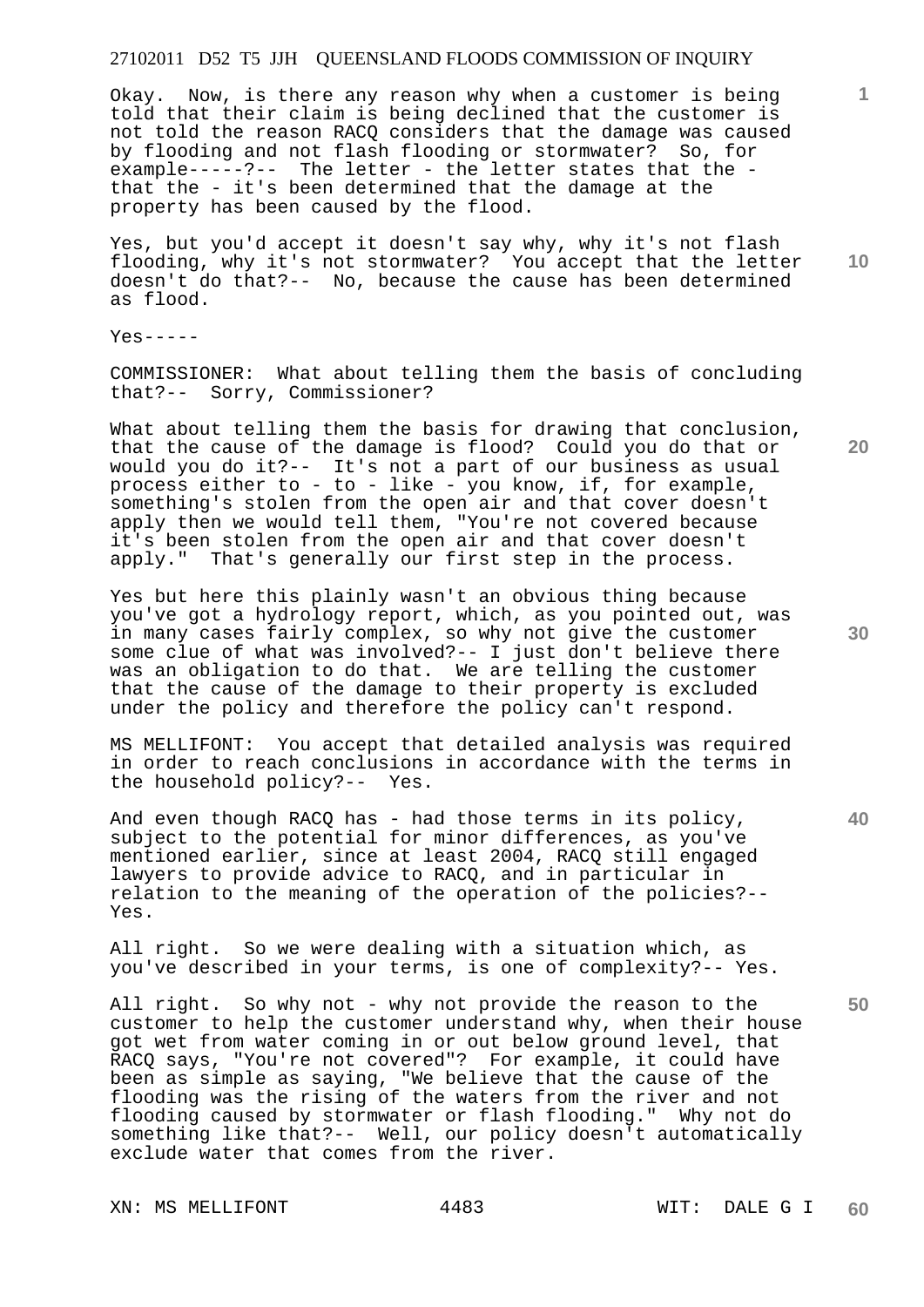All right. Well, why not say, "We believe the cause of the flooding was X and therefore it's not flash flooding or stormwater"? Why not do that to help the customer understand why they're being knocked back?-- I'm not really following the line of what you're asking. From my point of view the policy doesn't cover flood and we're stating to the customer that we've ascertained that the cause is flood and we're telling them that's excluded.

Are you of the view that the policy wording and its reference to "flood" is so very clear that a customer is automatically going to understand what it covers and what it doesn't? Are you coming from that premise?-- I'm coming from the premise that our obligation is to advise the customer why the claim isn't covered and I believe that in the conversation in the scripting and in the letters we communicate that.

So there was a decision to do what is required, in your view required, in your view, by what RACQ - sorry. There's a decision taken by RACQ to do whatever it is obliged to do but not go further than that?-- I was involved in the - in the signing off of these letters and I didn't go through a thought process that said, "Well, I'll just do what I feel that we're obliged to do," as opposed to doing something different.

COMMISSIONER: Helpful? You could have been helpful?-- Well, I appreciate that view's being expressed but the purpose of the letter is to communicate - the purpose of this particular letter is to communicate that the loss isn't covered by the policy, it does that, and it also explains to the customer their opportunities for review from that point.

MS MELLIFONT: Has RACQ changed it's approach in light of its experience from the 2010/2011 floods?-- In relation to that particular issue?

In relation to the level of reasoning it gives to a customer where it declines a claim. Let me put it another way. If you had a flood tomorrow and the claim was being - a claim was being knocked back because it was flooding and not flash flooding or stormwater would your decline letter say why it is RACQ has concluded it is not flash flooding or stormwater or are customers still going to get the bare response of, "It's not" - "It's flood"?-- We haven't reviewed that letter or that process as yet.

Right. So what would happen? What would happen under current procedure? Would the same thing happen?-- Unless we reviewed the letter, yes.

Can I take you, please, to paragraph 158(iii) and (iv) of your second affidavit? You can see there-----?-- Sorry, counsel, which-----

Second-----?-- Second.

Second?-- Second affidavit, paragraph?

XN: MS MELLIFONT 4484

**10** 

**1**

**20** 

**40** 

**30**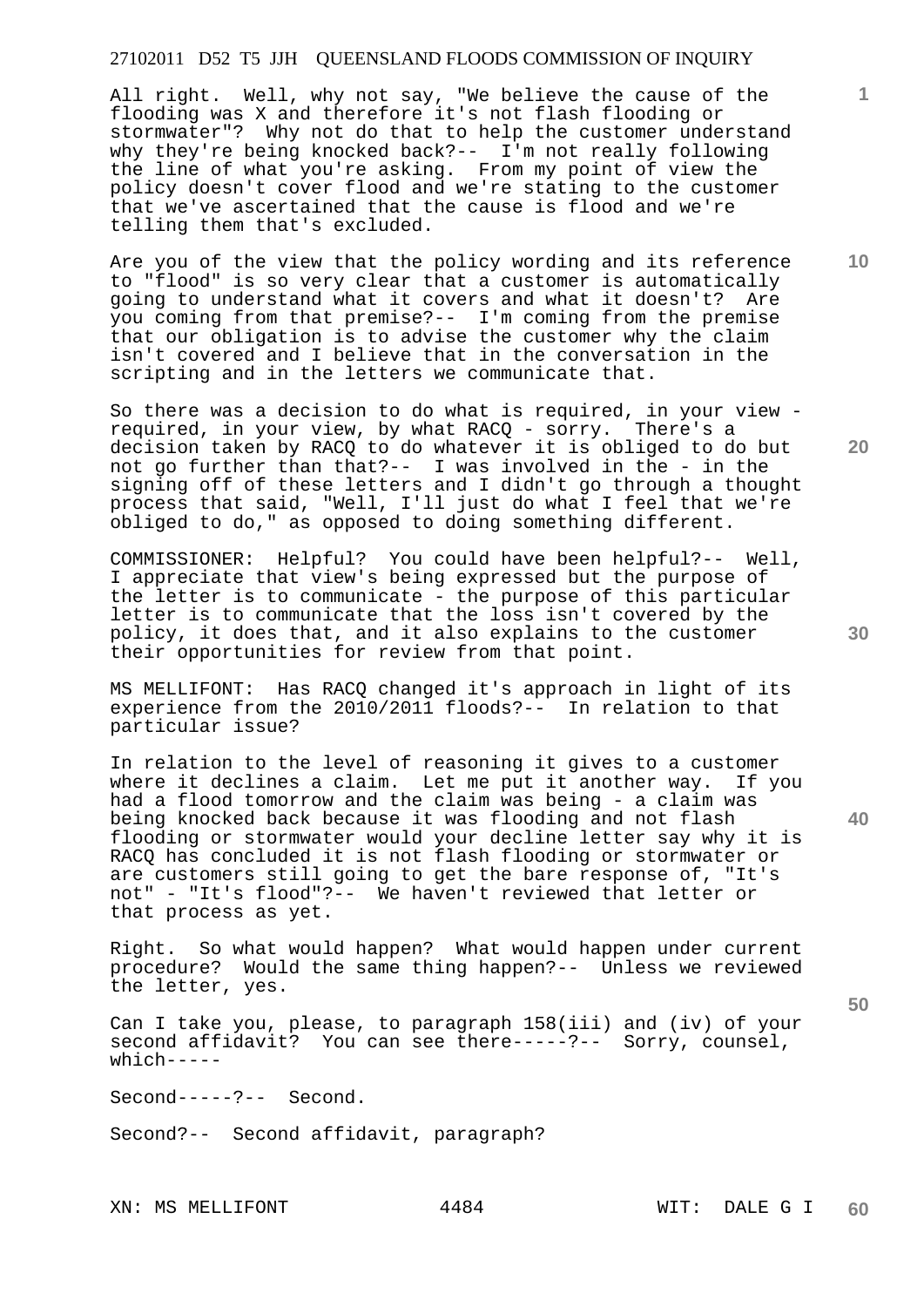One five eight?-- Yes.

Sub(a) and then (iii) and (iv). Is it correct to say that, "The information relied upon to make a determination of the claim was not provided to a customer unless asked for"? Is that correct?-- Yes, with the exception of the - initially the hydrology reports and then the legal advice.

All right. And the exception applies to what was provided. That is, you had a request, the customer would then be provided with the information but not the hydrology reports?-- Yes. Initially.

Initially. Now, is the reason for that situation, that is that information was not provided until it was requested, is the reason for that set out in paragraph 276 of that affidavit? Which is, "In general terms it is my understanding of the Code of Practice requires information regarding claims decisions to be made available to customers at their request. As some customers do not require extensive written documentation I believe that this is the most sensible approach as it allows insurers to otherwise focus on the job of processing claims."?-- Yes.

I just want to clarify some statements in 276. Regarding the first sentence what do you - by "information" in that sentence do you mean written reports or something else?-- It could be - could be a range of things. Could include written reports, could be telephone calls, could be all sorts of records that have been relied on in the determination of the claim.

COURT REPORTER: Sorry, "relied on"?

WITNESS: Yes.

MS MELLIFONT: "relied on in the examination of the claim"? Is that what you said?-- Yes.

**40**  Could it be - sorry, do you include by the word "information" the list of the information relied on?-- Generally I'd expect in a covering letter, if we were providing information and attaching information I would expect reference in that covering letter to the information that's attached. If that was a - if the nature of the information was such that it required a list then it might be appropriate to list it.

**50**  How does a customer come to know the list of information that RACQ relied upon in determining the claim?-- Generally generally if you took - in terms of an accepted claim customers generally aren't interested. Once they've got the acceptance decision the rest of it doesn't generally matter-----

Yeah, let's focus on declines?-- So in terms of declined claims, it - in our normal business-as-usual process if we if we felt that a report, or whatever, was important to provide to an insured we may do that but it's not a standard thing to say, "You must always provide a report," you know,

XN: MS MELLIFONT 4485 WIT: DALE G I

**10** 

**1**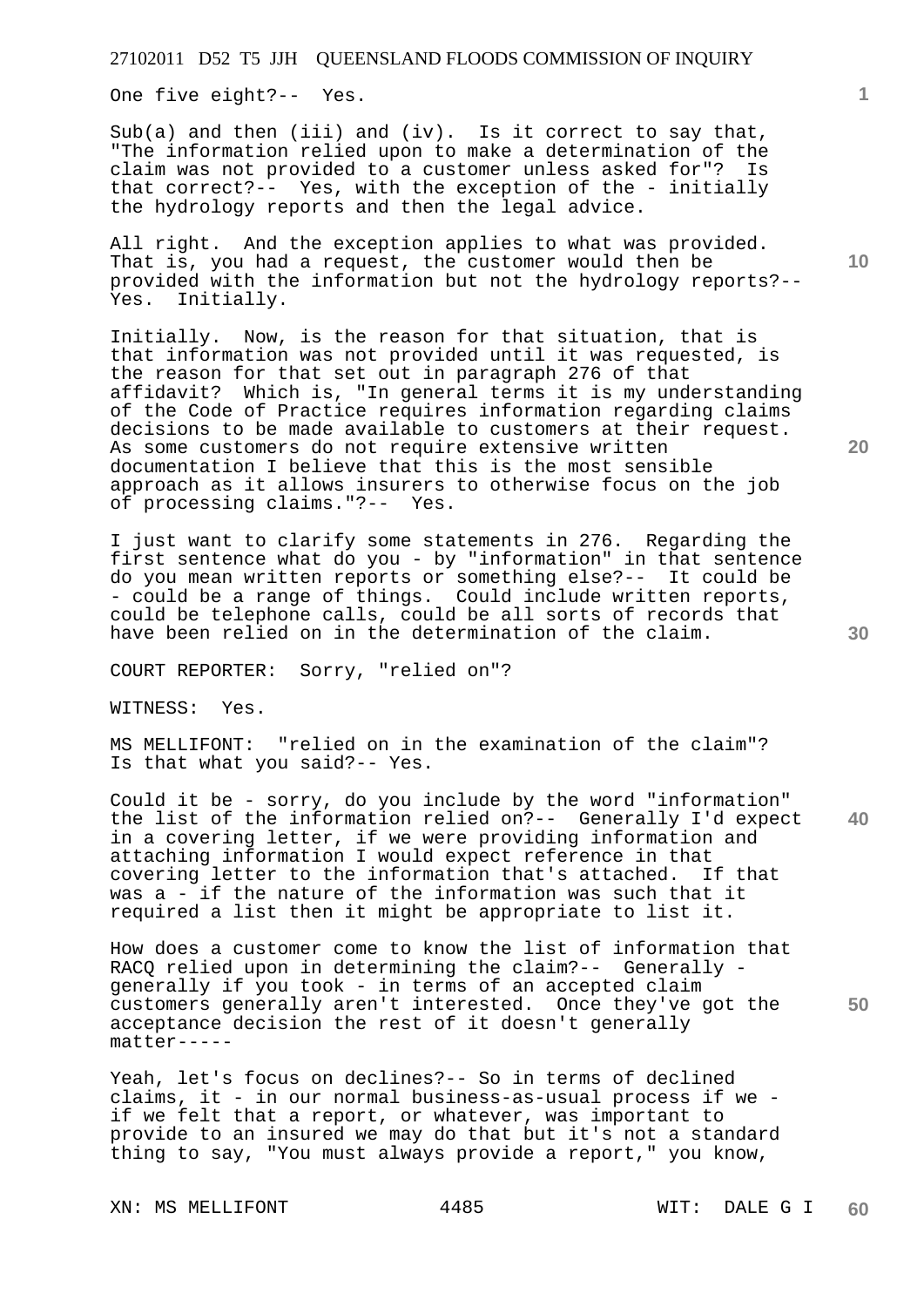"when declining a claim". So it may be covered off in the letter. The letter should explain, as I believe the flood letter does, the reasons for the declination.

Excuse me a second. All right. So if I understand the situation correctly, you send your decline letter out. It says, "You're not covered, it's flooding," and that letter doesn't state the information which RACQ relied upon to determine the claim; correct?-- The letter doesn't state that, that's right.

Okay. So you then state that you generally don't give information to a client unless they ask for it; right?-- Yes.

How does a client know what to ask for?-- In relation to the flood claims, I mean, we work - customers knew that we - that a loss adjuster had visited, the customers knew that we had hydrology investigations that we were undertaking, so, you know, where people did ask for copies of the loss adjuster's reports those things were given. When they asked for a copy of the hydrology report, for reasons that I've explained, we gave them a plain English information sheet in response to that request.

Why not just say to them in their letter declining claim, "In declining your claim we took into account, the information you've given us, the loss adjustor's report," X, Y and Z, so they knew what it was that RACQ had taken into account; why not do that?-- It's just not part of our business-as-usual practice.

You don't regard yourself as obliged to do that and so you don't do it; is that fair to say?-- No, I don't - I don't - I don't think it's a matter of obligation as such. It's not a thought process that says, "Well, we're not obliged to do it so we won't do it," it's just a question of clearly communicating to the customer why their claim has been declined.

And by that clear communication you say that is telling them it's flooding?-- Yes.

You say in this first - sorry. In the second sentence you say, "As some customers do not require extensive written documentation I believe that this is the most sensible approach as it allows insurers to otherwise focus on the job of processing claims."?-- Yes.

So from that can we say that the reason RACQ does not, when informing a customer their claim has been denied, provide information as to what was relied upon, is that that the reason is because some customers do not require extensive<br>written documentation? Is that what you are meaning to c Is that what you are meaning to convey by that second sentence?-- I think what this sentence is really relating to, there seemed to be some sort of suggestion that - I know we're talking about declined claims but there seemed to be some sort of suggestion that in relation to all claims we should send our information in relation to - you

XN: MS MELLIFONT 4486 WIT: DALE G I

**10** 

**20** 

**1**

**30** 

**40**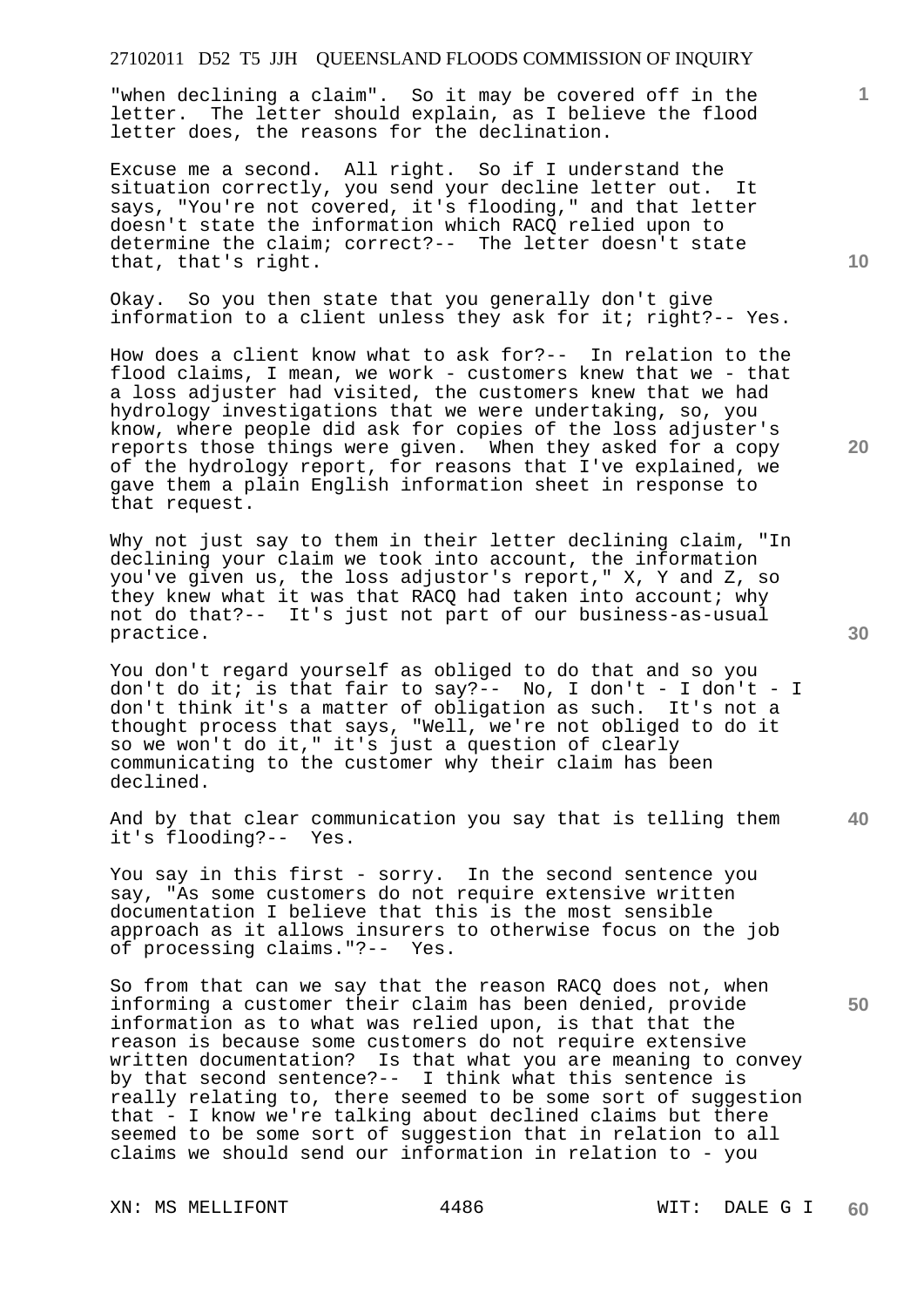know, the reports, or whatever, that we've relied on in making a decision to deny. If we had to do that for all claims, accepted claims, declined claims, all the rest of it, then that would certainly take, you know, time and effort and resource to do that, and in most instances it's not required.

Right. But does that second sentence apply to declined claims?-- Yes.

**10**  So is it fair to say that the reason RACQ doesn't provide the information as to what was relied upon at the time the customer has their claim denied is because some customers don't require extensive written documentation?-- Yes.

How is it that RACQ have determined that customer preference?-- Through - through our existing processes-----

Well----- ?-- -----so-----

So in so far as declined claims are concerned, how is it that RACQ has determined that some customers don't require extensive written documentation?-- Generally the letters that we provide for customers will give them enough of an explanation to understand the reasons for the decision that's been made and if they request information beyond that then we're generally happy to provide it for them. I think-----

That doesn't answer the question, with respect, Mr Dale. How is it that you determined the customer preference, that is some customers do not require extensive written documentation?-- It doesn't say "customer preference" there it says, "as some customers do not require extensive written documentation".

All right. Well, take, for example, a customer who put in a claim as a result of these floods who was declined, who received one of the typical declined letters that we've referred to already today-----?-- Yep.

**40**  -----how do you determine whether that customer's preference is not to receive extensive written documentation in respect to their claim or do you simply presume that?

COMMISSIONER: I'm not quite sure that's fair because it does say "require" rather than "prefer".

MS MELLIFONT: All right. How do you determine that that customer doesn't require written extensive documentation or are you simply presuming that?-- We give them the information - we give them the decision and then if they require information, further information they're free to ask for it and where we can we will provide it. And so, yeah, I'd accept that there's a presumption in there

Does that presumption still remain within RACQ's current practices?-- We haven't had another event like this yet so I'd isolate this event from our business-as-usual processes, as I've said-----

XN: MS MELLIFONT 4487 WIT: DALE G I

**20** 

**30** 

**50**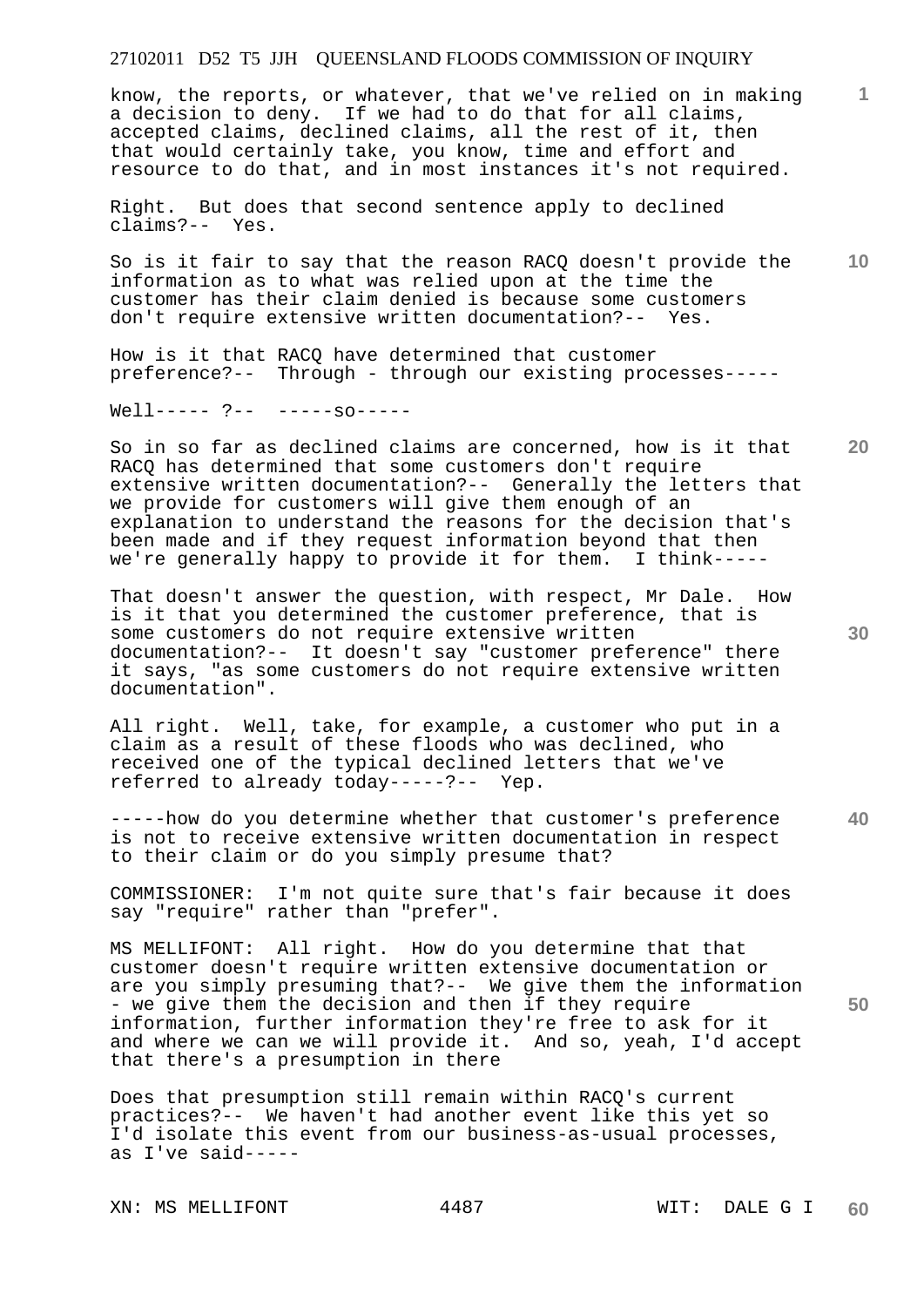Certainly, but you have spoken about moving forward in the future and setting up a dedicated response team. Do those processes which apply to that dedicated response team shift from this position that's set out in your statement?-- If we had another Queensland, you know, significant flood event tomorrow then I would be happy to reevaluate whether that information is sufficient for customers.

That's not a process which has currently started?-- No. The context - I'd just like to say one thing in that regard. There was large volumes of claims and so - and tremendous pressure to make decisions as quickly as we can, which was a massive driver for me and my team. I won't say it was a conscious thought process but as - if there was a requirement to specifically put into all of the individual letters the circumstances which might be specific to that particular claimant then that would completely change in its nature the task of those letters and what have you. Do you understand what I mean?

**20** 

**1**

**10** 

**30**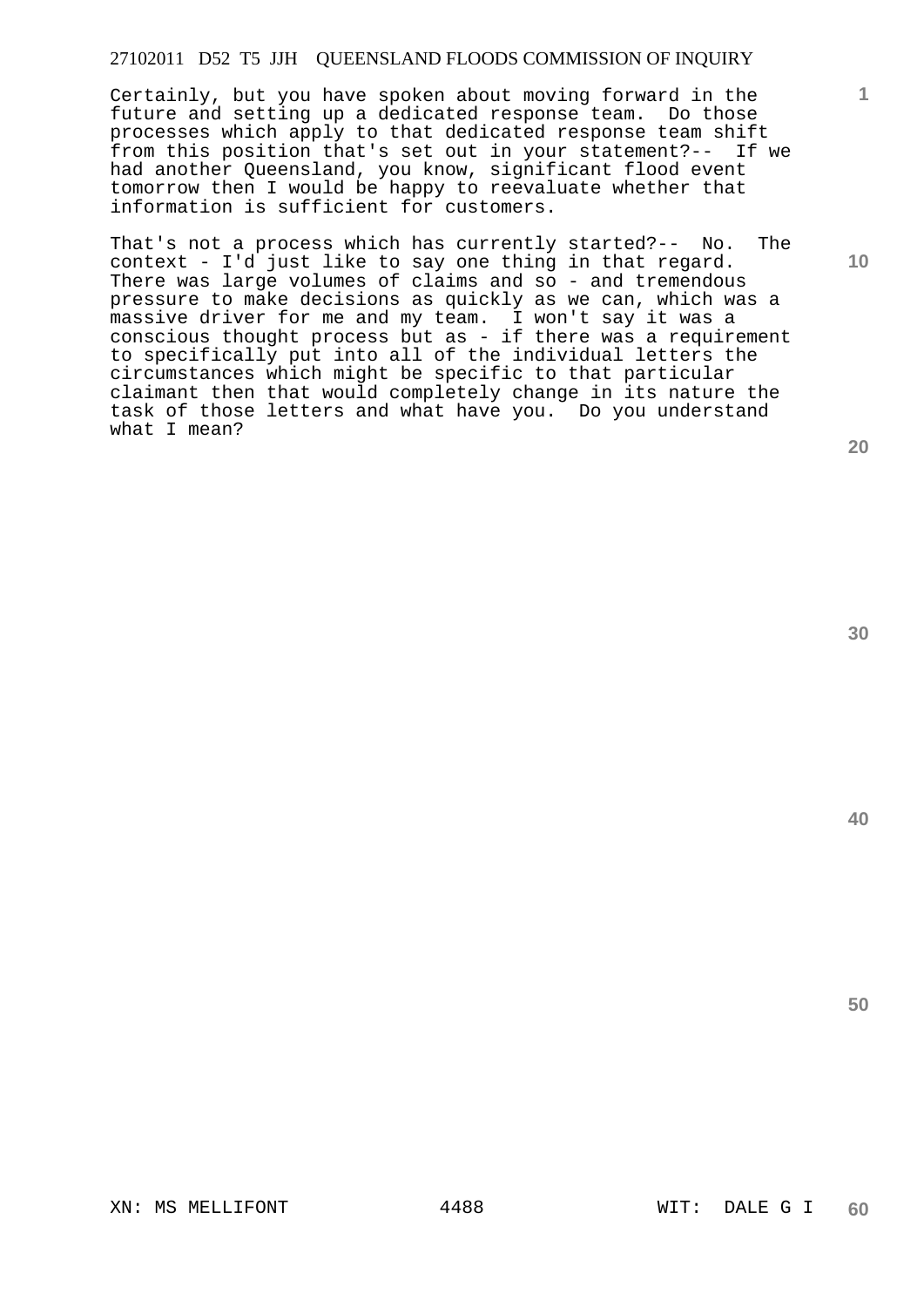Yeah, I understand what you are speaking of. Can I ask you this: if you had an example of somebody who had their claim declined and they asked for a list of information, was that provided by RACQ? Was that list of information provided-----?-- In this sense?

Yes?-- I am not sure.

Now, I do want to turn specifically to the issue of the hydrology reports, and then on provision. Paragraph 158 of your second affidavit, at subparagraph (a)(iv), you state that, "Where hydrological information was requested as discussed below, RACQ Insurance offered the customer an information sheet which summarised hydrological findings relevant to the customer's claim." That still remains your understanding of what occurred?-- Yes.

Okay. And we know from your evidence this morning that if the customer actually requested a copy of the hydrology report, it wasn't provided until the FOS became involved and there was a meeting in July 2011; that's correct?-- Yes.

Now, at paragraph 160, you say in the second sentence, "Where the hydrology report was not provided, the customer was offered a plain English information sheet which summarised hydrological findings relevant to the customer's claim." When you say "offer", do you mean given to a customer if the customer requested hydrological information, or do you mean generally volunteered by staff in the process of declining a claim?-- Given if asked for. If - if hydrological information was asked for.

Okay. Now, you set out at paragraphs 160 through 164 decisions - reasons as to why the hydrological reports were not provided. Now, am I correct in saying that the matters to which those paragraphs refer are still the subject of Inquiry by ASIC and FOS or has that been finished?-- We received a request from ASIC to respond to that, and we've also received a requirement from the FOS to respond to the possibility of a systemic breach.

COMMISSIONER: Sorry, what's the question? What's the issue that ASIC and FOS raise about it; whether you were entitled to do it in the first place, or what is it? To claim the privilege or-----?-- I believe it relates generally to the decision not to release the hydrology reports and the reasons for that and-----

Are they asking you to justify that decision, or what's happening?-- In essence, yes. I guess they are.

Right.

MS MELLIFONT: Have those responses to those requests by ASIC and the Financial Ombudsman Service been provided as yet?-- I am just trying to remember. I think they have. Sorry, the one to the FOS hasn't because it is not due yet-----

XN: MS MELLIFONT 4489 WIT: DALE G I

**10** 

**30** 

**40** 

**50**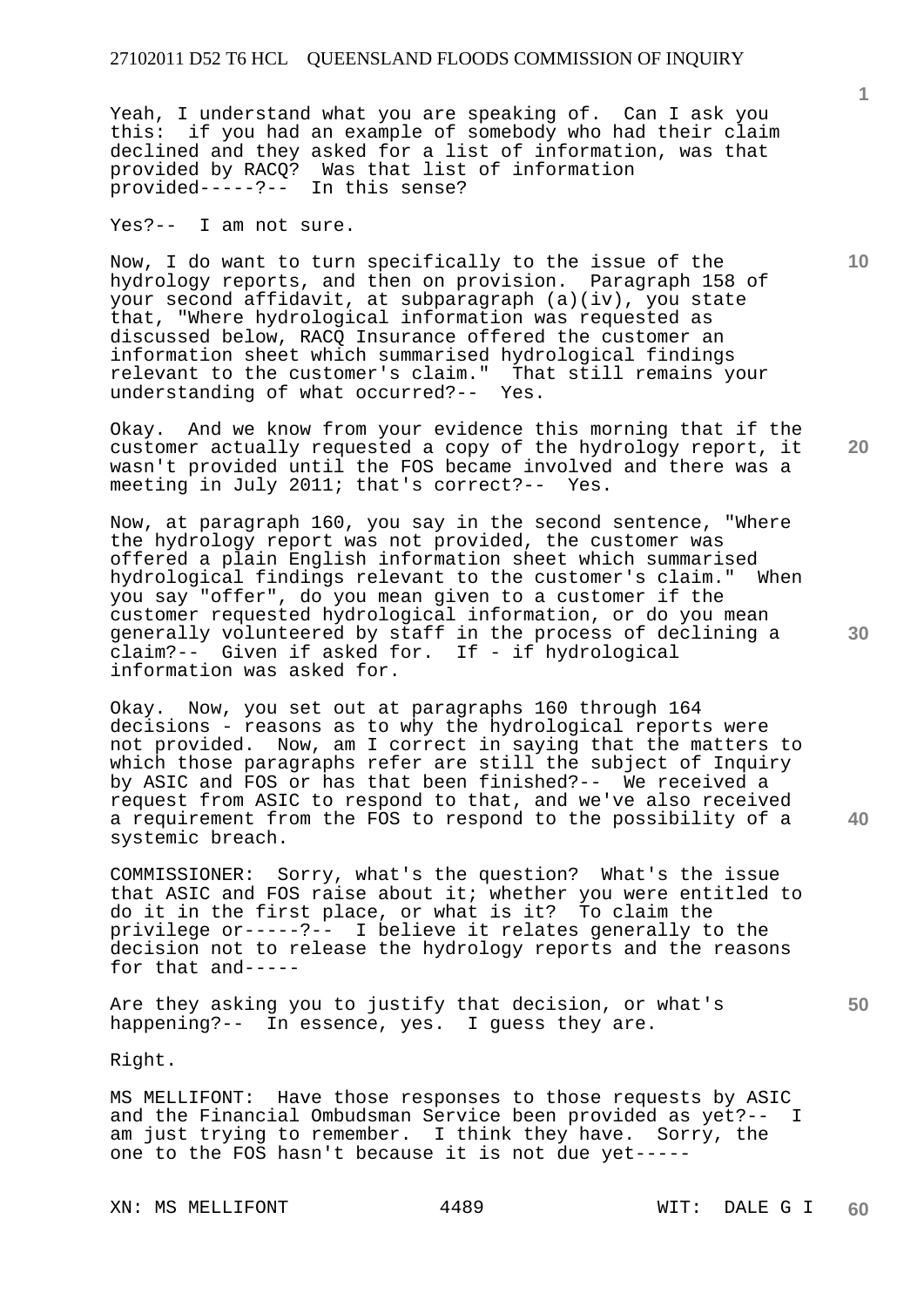When is it due?-- -----but I believe we've responded to ASIC. Okay?-- So the one for the FOS is due 31 October. 31 October?-- Something like that.

Yep?-- I believe.

And insofar as you believe that there has been a response to ASIC, do you know whether anything has come back or whether you are still awaiting a response from ASIC?-- I believe that we've - I am trying to remember. I can't be sure but I believe that we've provided a response to them and it is in their hands.

Now, looking at the reasons you've advanced in your affidavit, tell me if you think this is a fair summary: until late July or early August of this year RACQ did not release copies of its hydrology reports to customers or their legal representatives even if requested; that's correct?-- Yes.

The basis on which the reports were not released were - this is the basis claimed by RACQ - were protection of personal information which was contained in schedules to the reports and legal professional privilege?-- Yes.

These bases were, you believed, consistent with the Code of Practice? That's your belief?-- Yes.

And you say this because you understand that the Code permitted RACQ to not disclose any information which would infringe a person's privacy, or where the information was protected from disclosure by law which you understood to include documents the subject of legal professional privilege which you understood to include the Water Technology reports?-- Yes.

And you also say that the reports were prepared on a regional basis and contained schedules containing personal information about other customers, and RACQ was concerned to preserve the privacy of customers as it is required to do by the privacy law?-- Yes.

COMMISSIONER: That seems a pretty simple matter of redacting names and information, doesn't it, that last one?-- Yes.

MS MELLIFONT: Or, in fact, just not including the schedules which have the list of all of the client information?-- I think not including the schedules would change the nature of the reports.

Right. So it could have been solved by blacking out the rest of it, as Madam Commissioner suggested? Yes? So ultimately the premise for not providing hydrology reports really comes down to this claim of legal professional privilege. Would you accept that?-- Yes, and there are probably two other considerations, one - we had to resolve one of those when we

**40** 

**50** 

**20** 

**10**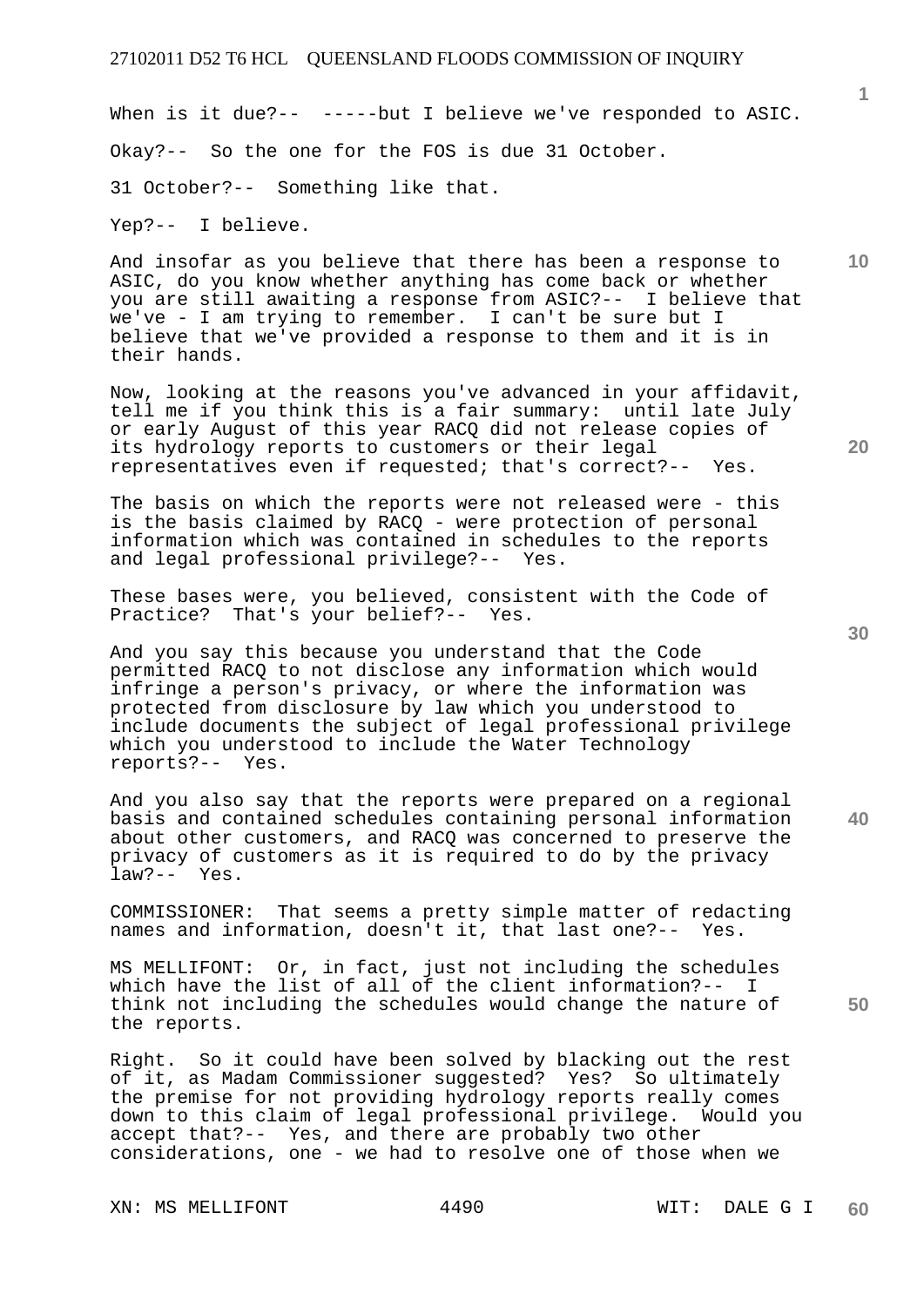released the reports, which was in order for the reports to make sense they had to be - as I alluded to before, you sort of had to provide a customer to overcome the fact that in order for them to make sense of the report, it had to be related to their property in some way. And the other consideration that went through my mind was there was an awful lot of media coverage, et cetera, et cetera, about hydrology reports, and if we had given the hydrology reports as they were to people at that time, we would have drowned in inquiries from customers as to interpretation of the reports and the information contained therein, which, again, my staff aren't really qualified to be able to handle. So it would have had, in my view - and it is probably with the benefit of hindsight - I won't say this was a consideration at the time but it would have had a substantial impact on our claims processing.

In respect to the first of those considerations, that is the perceived need to provide to the client something in writing which assisted them in applying the report to their specific property, that could have been overcome?-- Yes, and, indeed, it was when we released them.

Right. Now, can you just give me one second? Now, the Financial Ombudsman Service first raised the issue of nondisclosure of the reports with RACQ in early May, is that correct?-- Yes.

And, thereafter, there was exchange of much correspondence between your lawyers and the Financial Ombudsman Service, which is exhibited to Mr Heath's affidavit, correct?-- Yes.

And there was a meeting between you and Mr Heath and Mr John Price about the issue on the 4th of July 2011?-- Yes.

And as a result of the position expressed by the Financial Ombudsman of which you have already given evidence, the copies were released, correct?-- Yes.

Now, until that time - I think you have accepted this already - what customers were given were information sheets which summarised hydrological findings relevant to the customer's claim, is that correct?-- Yes.

Okay. With the exception of the statements you referred to earlier in your evidence?-- Yes. When - if it was part of the FOS process, detailed statements.

I will come to those statements soon, but dealing with these information sheets, you've copied all of them and they are exhibited to your second affidavit, is that correct?-- Yes.

Now, probably the most convenient example to take you to, in fact, comes in your ninth affidavit, exhibit 18. This is the response to policy holder Mr Gourley's information?-- Sorry, ninth affidavit, exhibit?

Exhibit 18. Can you just page down, please? Now, is this a

XN: MS MELLIFONT 4491 WIT: DALE G I

**10** 

**1**

**40** 

**50**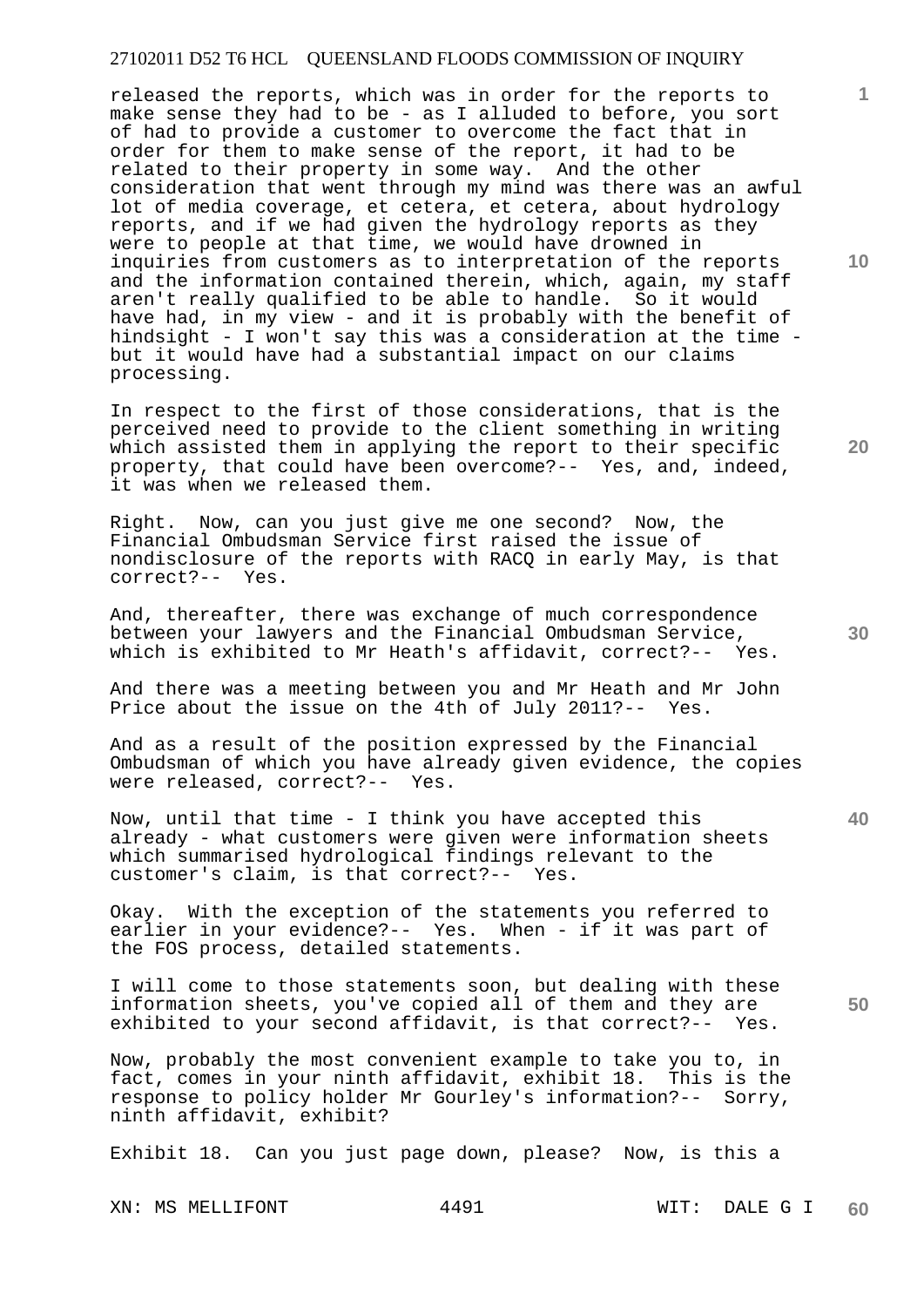typical example of an information sheet provided to those customers who requested hydrological information?-- Yes.

I think you said that the information sheet was only given in response to a customer request?-- Yes.

Okay. Not in any other circumstance?-- No, I don't believe so.

And take the time to read the document if you need to but do you agree that the information sheet does not itself contain any reference to the property to which the claim related, the specific property?-- Yes, I agree.

It does not explain how the information contained in it, or the information received by RACQ about hydrology related specifically to the customer's property. Do you agree with that?-- Yes.

And that's the case even though the covering letter - if you go up, please - states, "This report outlines the conclusions that RACQ Insurance has reached in relation to hydrological issues relevant to the region which we have applied to your particular property and claim. We hope this further clarifies RACQ Insurance's decision on your claim." Does that covering position accurately reflect RACQ's use of the document, in your view?-- Look, maybe it could have been worded a little bit better, but it is basically saying that these findings within this region were relevant to your property.

You would accept that there is nothing there, either in the covering letter or in the attached document, which would assist the customer to understand how specifically the information has been applied by RACQ to determine that claim? Do you accept that?-- Oh, in the strictest interpretation, yes.

Well, do you say there is information in there that does do that, and if so please take me to it?-- It is explaining the investigations that we - that had been undertaken. It is explaining the mechanisms of what's happened within that region. It is explaining the impact of that on the application of the policy, and by reference to the fact that it is including that information and saying that this is this is - that these outcomes affected or applied to your particular property and claim, it is explaining - it is going probably that next step further and saying, "Well, this is how we've - these are the key results and mechanisms and how they apply to your property."

And there is nothing else you'd rely upon in terms of how you say this assists a customer in understanding how particularly the information was applied to that customer's specific property? Nothing else?-- No.

This covering letter is typical of the letters which were sent in response to questions - to requests for hydrological information?-- Yes.

XN: MS MELLIFONT 4492 WIT: DALE G I

**40** 

**50** 

**10** 

**20**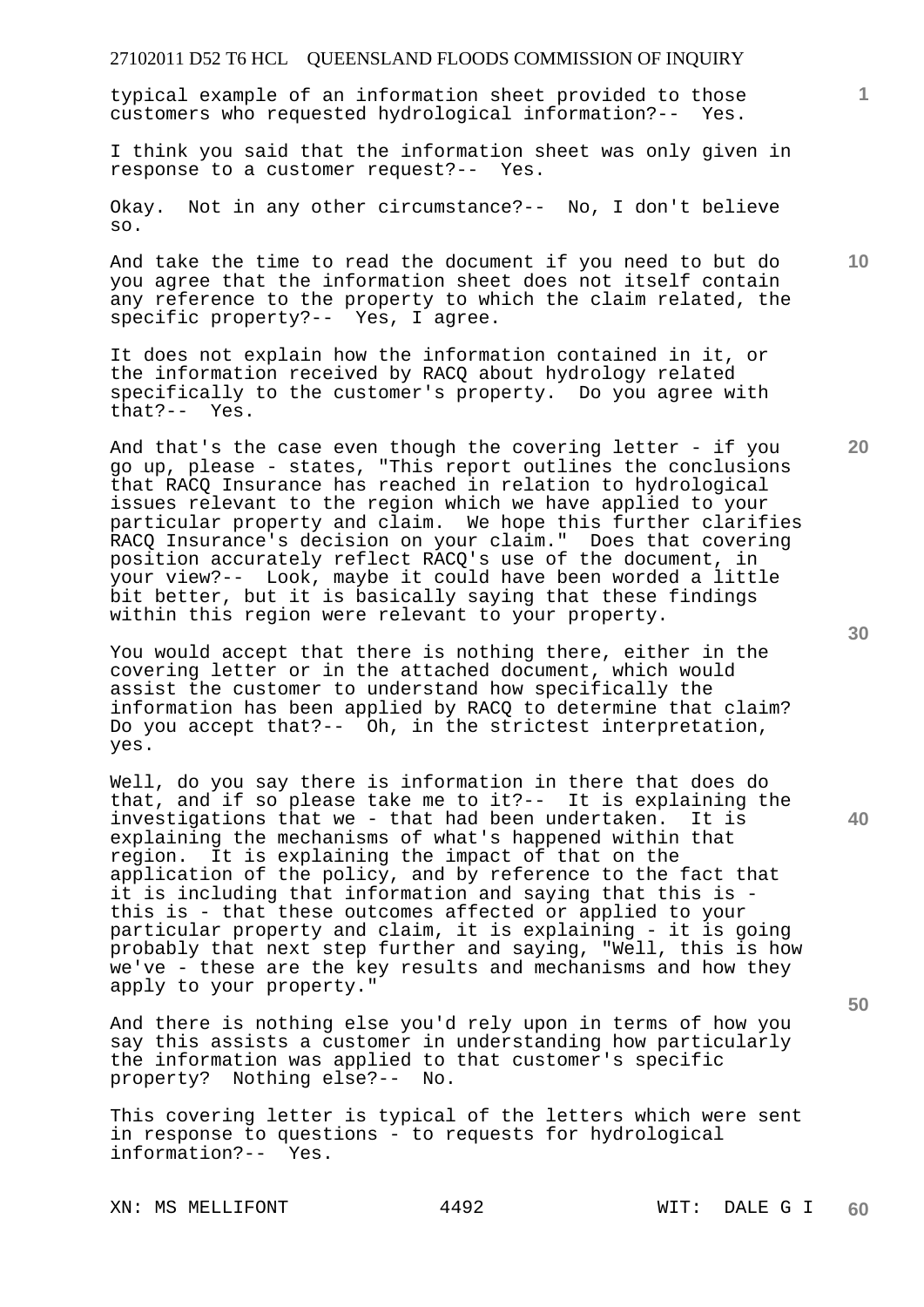Can I take you, please, to affidavit nine, exhibit 18? I am sorry, excuse me for a second. Just give me a second. My apologies, Mr Dale. Can I take you, please, to paragraph 16 and 17 of your ninth affidavit? This is about Mr Gourley. I just want to get the chronology out, if I can. That is, "In a telephone conversation on 15 March Mr Gourley requested further information about RACQ's Insurance's hydrological conclusions regarding his claim. On 16 March 2011, RACQ Insurance sent Mr Gourley a plain English information sheet that set out those conclusions."?-- Yes.

Now, can I please take you to Exhibit 6 to that affidavit at  $page 111? --$  Yes.

These are claim notes?-- Yes.

Can we go, please, to the 15th of March 2011? You will see an entry which says, "Insured has requested hydrology letter to be sent as well."?-- Yes.

Next action, "Hydrology letter is to be sent once available."?-- Yes.

By "hydrology letter", is that the terminology used for the information sheet?-- I think it is - I don't know whether that's the terminology used, but it seems evident from what's in there that in response to that request, however it was expressed, the regional hydrology report was sent the next day under cover of a letter.

When you say the regional hydrology report, you are talking about the information sheet?-- Yes, sorry.

Okay. So the typical covering letter and the typical example of the hydrology summary?-- Yes.

Now, can I take you, please, to Exhibit 5 of the same affidavit, page 97? Again, the 15th of March. You will see there it reads: "Mr Gourley also requested further information about the hydrological conclusions that RACQ Insurance had reached in deciding his claim." Now, what I'd like to know is when you had - what was the practice of RACQ when you had a customer ask for further information about hydrological conclusions. Specifically what I want to know is were the customers told, "We do have a hydrology report and we can send you an information letter about that", or was the fact of RACQ having a hydrological report kept from the client?-- Our response was to send them the information sheet under cover of the letter.

COMMISSIONER: Does that mean you didn't tell them you had a hydrology report?-- We didn't - I don't think we specifically referred to hydrology reports. We - we tried to always refer to hydrology investigations when we were talking to customers about what the process was to determine their claim.

MS MELLIFONT: Why would you try always to refer to

XN: MS MELLIFONT 4493 WIT: DALE G I

**10** 

**1**

**20** 

**30** 

**40**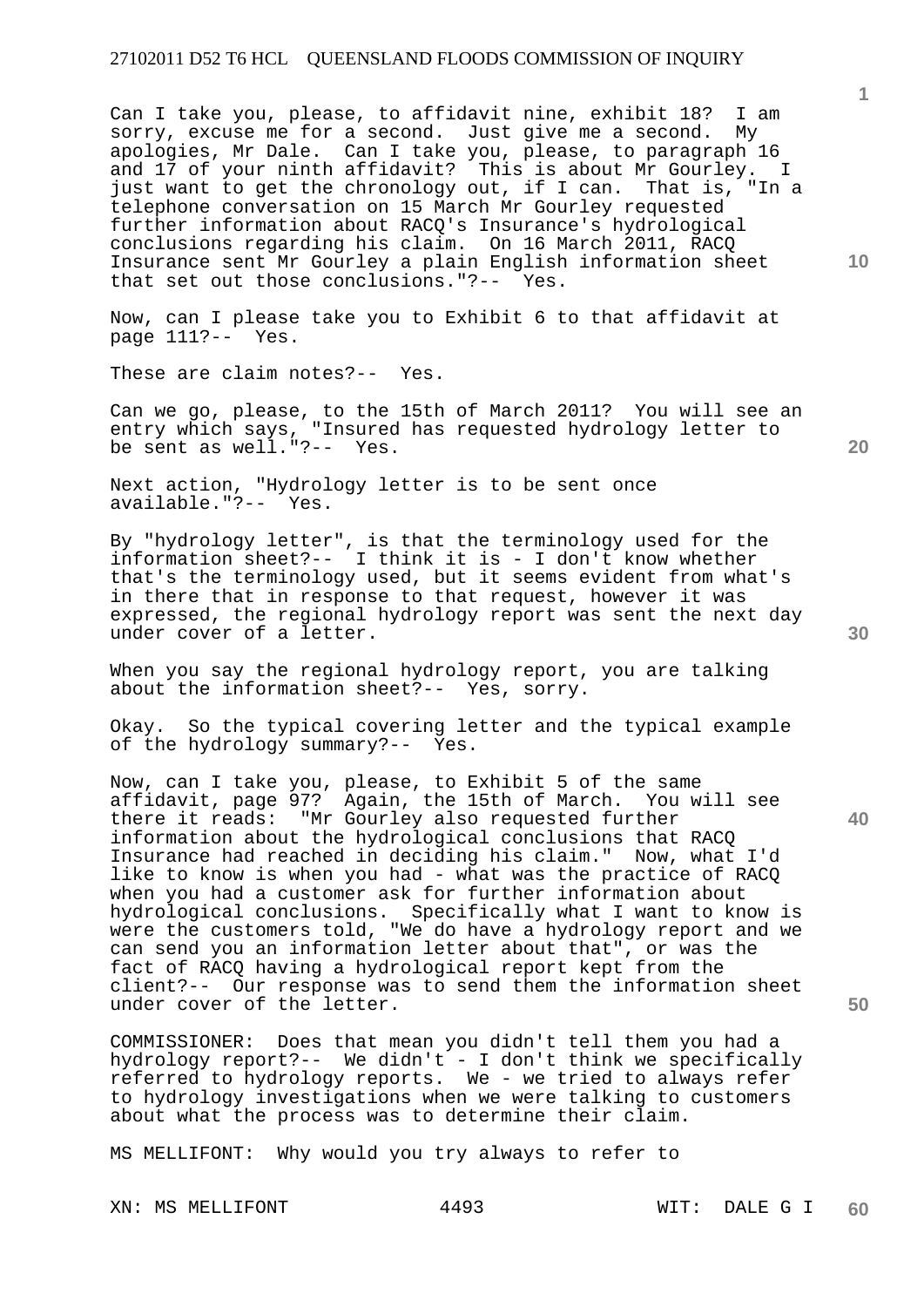"hydrological investigations" rather than report?-- It is not one single - necessarily one single report.

Was there any direction given to staff not to mention hydrology reports?-- Yes. I believe that I did say to them, "Try not to use the word 'report'; try to use 'hydrological investigations'."

Why?-- For the reason that it mightn't be one report.

COMMISSIONER: How much would you have got from your hydrologists? You would get a report, maybe two reports. What else would there be?-- Some of the reports had 10, 11 iterations in relation to them.

You'd have acted on one, presumably, at the end of the day, in relation to any given claim?-- From memory, the reports basically there would be a regional report provided and then there would be updates to that report which dealt with individual claims.

Okay. So you've got a report and an update for a given claim?-- Lots of updates, yes.

So what's wrong with "hydrology reports", or if we must be precise "hydrology reports plus updates"? Why be coy about investigations?-- Simply because that's what we were doing.

It does sound like the sort of answer your six year old gives you, with respect, Mr Dale, "Because I did." Is there no better reason you can offer?-- No.

MS MELLIFONT: Now, we've seen there that Mr Gourley requested further information about the hydrological conclusions that RACQ Insurance had reached, and you've seen the covering letter given to him and the information given to him in response to that request. Do you agree that neither of those documents meaningfully address his specific request for further information about the hydrological conclusions that RACQ Insurance had reached in deciding his claim?-- No. No, I believe - excuse me - I believe that the letter and the plain English report which was given to him explain to him the mechanisms which have led to the decision in relation to his property. I accept that it is not, you know, the full technical hydrological report.

**50**  Is there any reason why the covering letter didn't advise Mr Gourley, in light of his specific request - didn't advise Mr Gourley, "Look we have got a full hydrological report or reports, but what we're going to give to you is an information sheet"? Why not tell Mr Gourley that there is a report or reports?-- Um-----

No reason?-- I can't answer that.

COMMISSIONER: Mr Dale, there is water there if you want a glass of water. You are getting a little hoarse?-- Sorry, I am just struggling with a little bit of a flu, but I'll be

XN: MS MELLIFONT 4494 WIT: DALE G I

**10** 

**20** 

**1**

**30**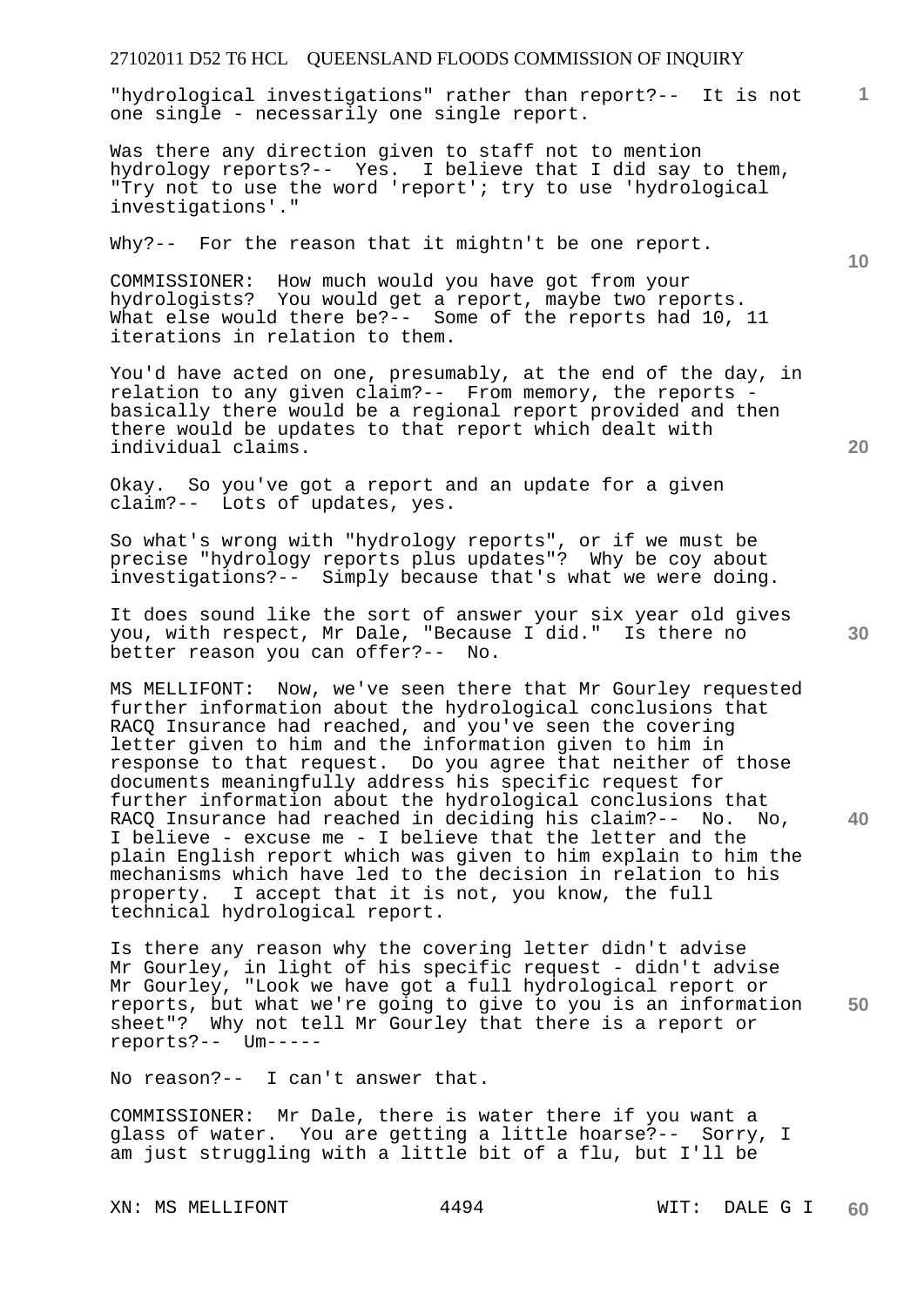right.

MS MELLIFONT: Now, I want to take you, please, to Exhibit 587, which is the General Insurance Code of Practice and I want to take you specifically to 3.4.3. Page 6 of the document that's being handed to you. I will just ask you to read through 3.4.3. It starts, "You will have access to information which we have relied on in assessing your claim and an opportunity to correct any mistakes or inaccuracies."?-- Yes.

In light of that, and in light of the specific request for further information about the hydrological conclusions RACQ had reached in deciding his claim, how is it that RACQ would contemplate that Mr Gourley would know to request the actual hydrological report or reports? How is it that he would know to seek access?

COMMISSIONER: I am not sure I understand the question. What's that got to do with his knowing how to seek access?

MS MELLIFONT: All right. Sorry, I will rephrase the question. Perhaps I'll come back to it, your Honour, I'm sorry. Can I just come back to a topic we were discussing before, please - which was the reasons for not releasing copies of the hydrology reports, and you mentioned the concern about being drowned by media, if I could - your staff being impacted by media attention?-- Not media attention, inquiries from customers.

From customers?-- Seeking clarifications in relation to technical reports.

**10** 

**1**

**20** 

**30**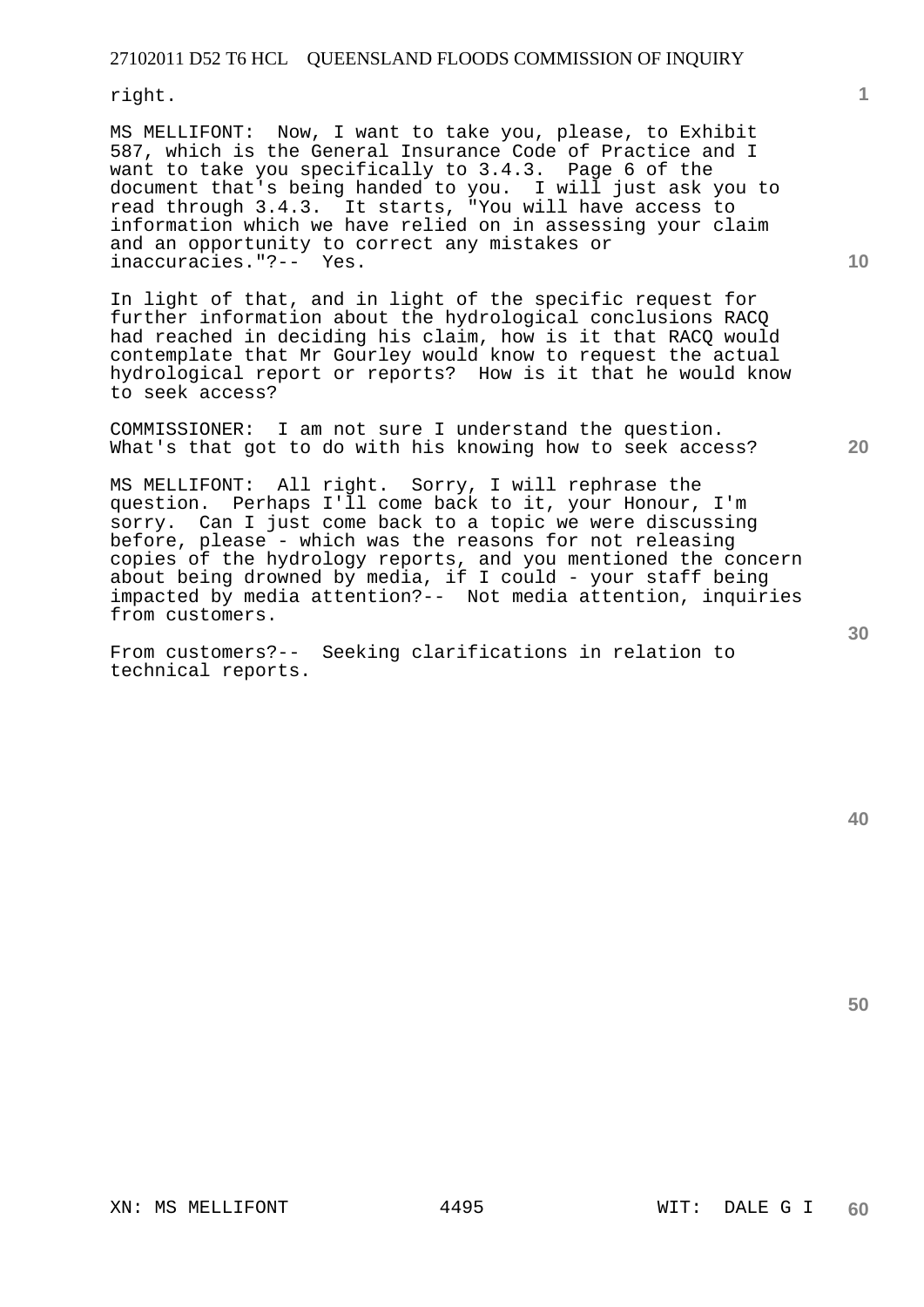And, secondly, the need to connect the general report to the specific property. Okay. Now, can I suggest to you that the financial ombudsman requested that you advise them as to the reasons for not making the full regional hydrology reports available to both the financial ombudsman service and RACQ insureds? You were asked to do that?-- Yes.

Now, can I suggest - and please do correct me if I'm wrong that those two reasons were not advanced?-- No, there were side issues. The two reasons given to the ombudsman were that I had advice that the reports were subject to legal professional privilege and that there were concerns over the privacy - information privacy of customers.

So, the side issues as you have mentioned, were they present in your mind at the time decisions were being made to not to hand over hydrology reports?-- The - the - the second one was, the issue of our - you know, receiving lots and lots of inquiries that might impact our claims processing ability. The first one wasn't, because I hadn't dealt with it yet, the issue of how would we get our reports and give them - you know, meaning to an individual customer, and neither of those reasons were discussed, I don't believe, in my discussions with the ombudsman. So, the two points of discussion were around legal professional privilege and privacy.

And nor were they mentioned in your affidavit as the reasons for not handing over the hydrology reports; you'd accept that?-- Yes.

Any reason they weren't included in your affidavit?-- Didn't really think about them.

Didn't really, sorry?-- Didn't really think about it, I guess.

"Didn't really think about it, I guess."?-- Well, you know, I'm giving you the best information that I can.

No, I actually didn't hear, that's why I repeated it. Can I take you now, please, to Exhibit 17 of your second affidavit? Now, just to connect the dots, paragraph 232 of that affidavit states that, "Where RACQ was able to make personal contact with a customer to inform them that the claim had been denied, the customer was also informed verbally of their right to make a complaint or seek a review of that decision, and the scripts that RACQ Insurance provided to its operators for this purpose are at Exhibit 17. I would expect that the script was followed." Firstly, can I ask at whose direction were the operators to follow these scripts? Did it come from you downwards or someone else?-- Mine.

And who settled the terms - the wording of these scripts?-- I did, after seeking legal advice.

Now, we can see at the bottom of each of the scripts a note which says, "Version 2. Date: 15 February 2001. Department: CAT Response Team." What the CAT?-- CAT Response Team, short

XN: MS MELLIFONT 4496 WIT: DALE G I

**10** 

**1**

**20** 

**40**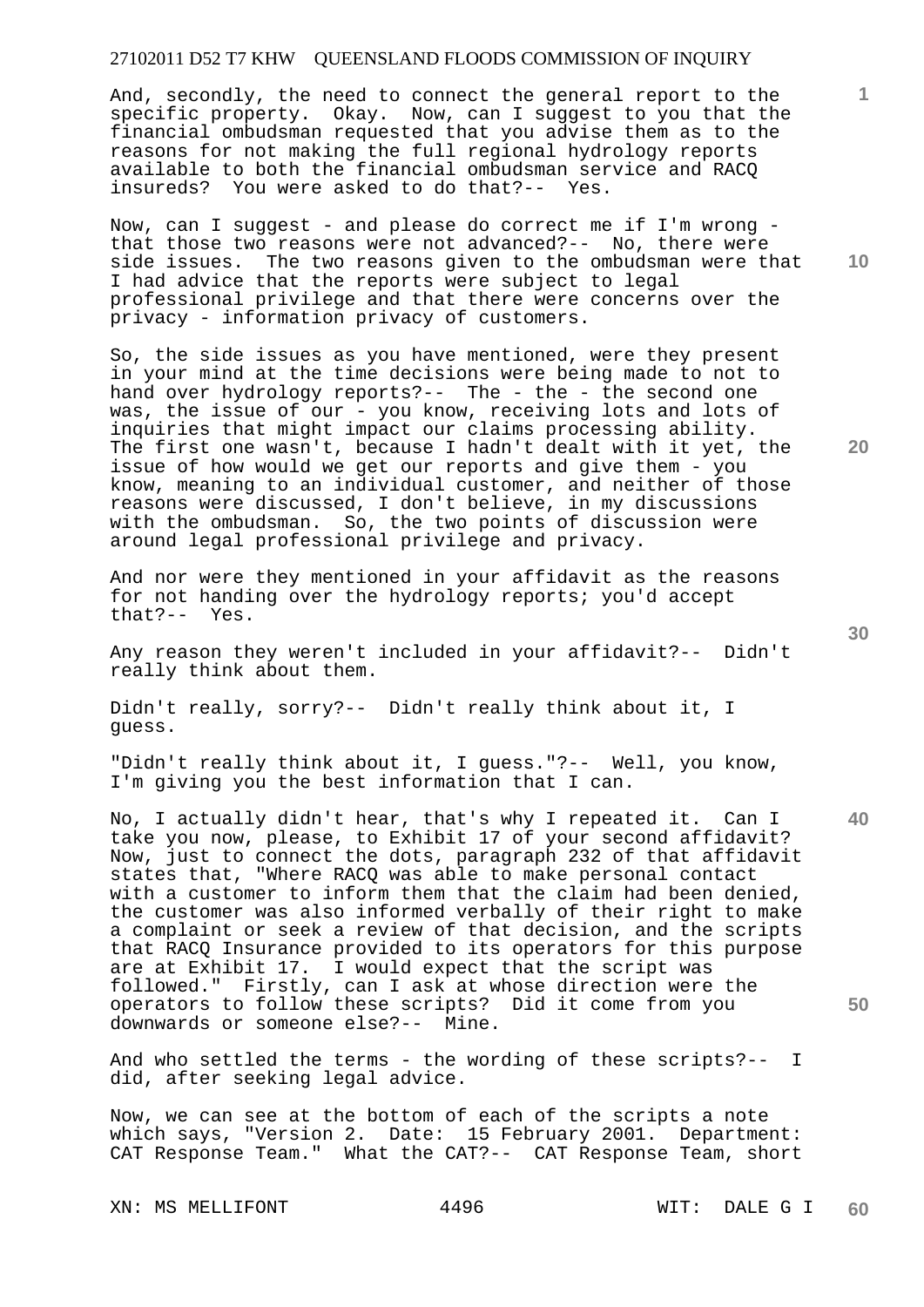for "catastrophe".

Catastrophe. Okay. Now, this document appears to indicate this is the second version. Is there an earlier version?-- I think - the protocol is that everything - you know, that there might have been draft versions before that, but when it moves from a draft into a finalised script that it's given version 2 point something, so there might have been 1.5, 1.6, 1.7, whatever that might be, leading up to the final version.

All right. So, far as you understand this, version 2 was the first one disseminated to the operators for their use?-- Yes.

Okay. We see on there a date, 15 February 2011. What does that date relate to?-- By default it's suggesting it's the date it was finalised.

By you, finalised by you?-- Well, I probably approved, like, drafts and said, "Yep, that's the script to use.", and then it would have been moved into a final after that.

Do I take it by that you would have seen the final draft, made up whatever amendments you wanted to make to it, somehow it made it down the line to somebody who would input those amendments and it became this version?-- The final version, yep.

Okay. And does that date, the 15th of February 2011, accord with your expectation of when the operators would have been told to start?-- I am not quite sure.

Roughly?-- Yeah, roughly.

Can I take you to the script on page 373?-- Yes.

**40**  So, this is the script for where a customer specifically requests hydrology report and has previously been provided information sheet. Can I ask you, firstly, was there a script for where the customer requested a hydrology report but had not previously been provided an information sheet?-- No, I don't believe so, I think it was just provided to them.

The information sheet was just provided to them if they requested a hydrology report?-- Yes. I-----

Is that what you mean?-- If I understand your question correctly, what I'm suggesting is that there was no need for a script because if the customer asked for it, we gave them the letter and the information sheet.

So if a customer asked for a hydrology report, RACQ's response was to provide the cover letter and the information sheet. Do I have that correct?-- Yes.

So that's why you regard - that's why you think there's only one script?-- That's why I don't think there was a need for a script for that.

XN: MS MELLIFONT 4497 WIT: DALE G I

**1**

**20**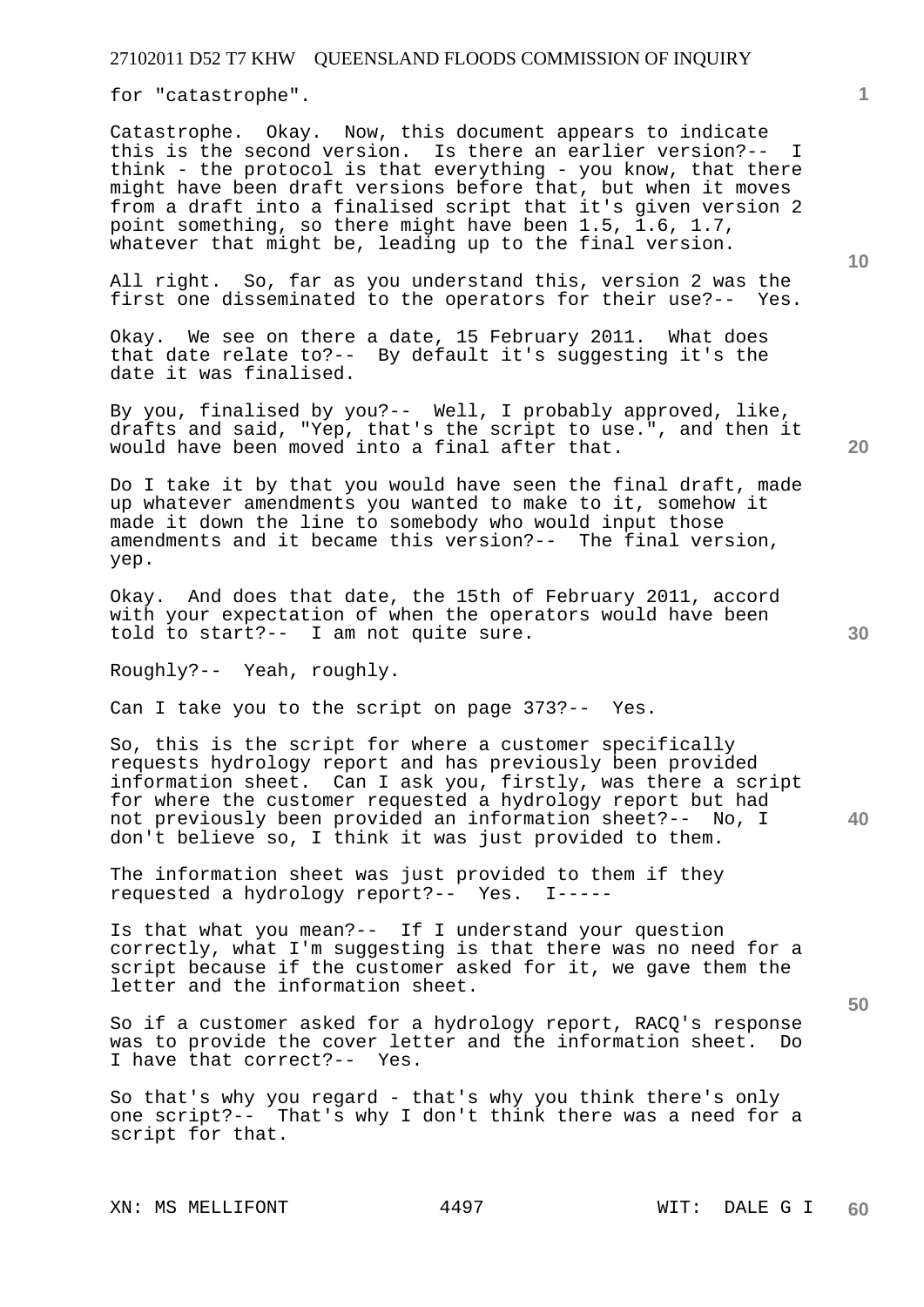#### Okay.

COMMISSIONER: So if somebody said, "I want a hydrology report.", and this person hasn't previously got an information sheet, what did somebody said to them, "We will send you an information sheet."?-- Yeah, I think our first response would have been to send them the information sheet.

#### Okay.

MS MELLIFONT: Now, according to the script at the top you have got, "We are not in a position to release our hydrology report for your region to you because the report contains personal details of a number of customers which we are required to protect, and the report is also subject to legal professional privilege." Is there any reason customers weren't told that they could if they wanted to request a review of RACQ's decision not to provide the hydrology report?-- Our stance was that we weren't going to release them at that point. So that's all the script catered for.

So, no reason apart from what you have just said it?-- Apart from what's in the script, yes.

If you can turn, please, to the next script - next page, rather, 374? This one's, "Hydrology Schedule B Received. Further information required." Okay. So, this is the script for when RACQ have a regional hydrology report and insured's property had been included in Schedule B and Schedule B contained those matters where Water Technology said, "Further investigations are required"?-- Yes.

Okay. You will see there, "Note: Do not specifically refer to hydrology report at any time during this telephone call." Why was that direction given?-- Well, as I said before, it may not necessarily be one report, it's really - we tried to tried to explain to people talk about hydrological investigation, because it is only one aspect of the claim investigation as well.

COMMISSIONER: But the only form that the conclusion from a hydrological investigation would take would be a report, wouldn't it?-- Yeah, that's probably fair.

MS MELLIFONT: So, in those circumstances, what's the problem with one of your call operators specifically referring to there being a hydrology report?-- We simply - in my communications with them, I tried to say to them use - I don't think there's anything sinister in it, we were trying to say, "Refer to hydrological investigations rather than report".

Yes, but it doesn't say that, does it?-- No. I accept that.

Okay. Did you perceive some potential harm in a customer knowing that there was, in fact, a hydrology report?-- No.

What were your operators to do if they received a request in this context, "Can I have a look at the hydrology report?"

XN: MS MELLIFONT 4498 WIT: DALE G I

**1**

**10** 

**20** 

**40**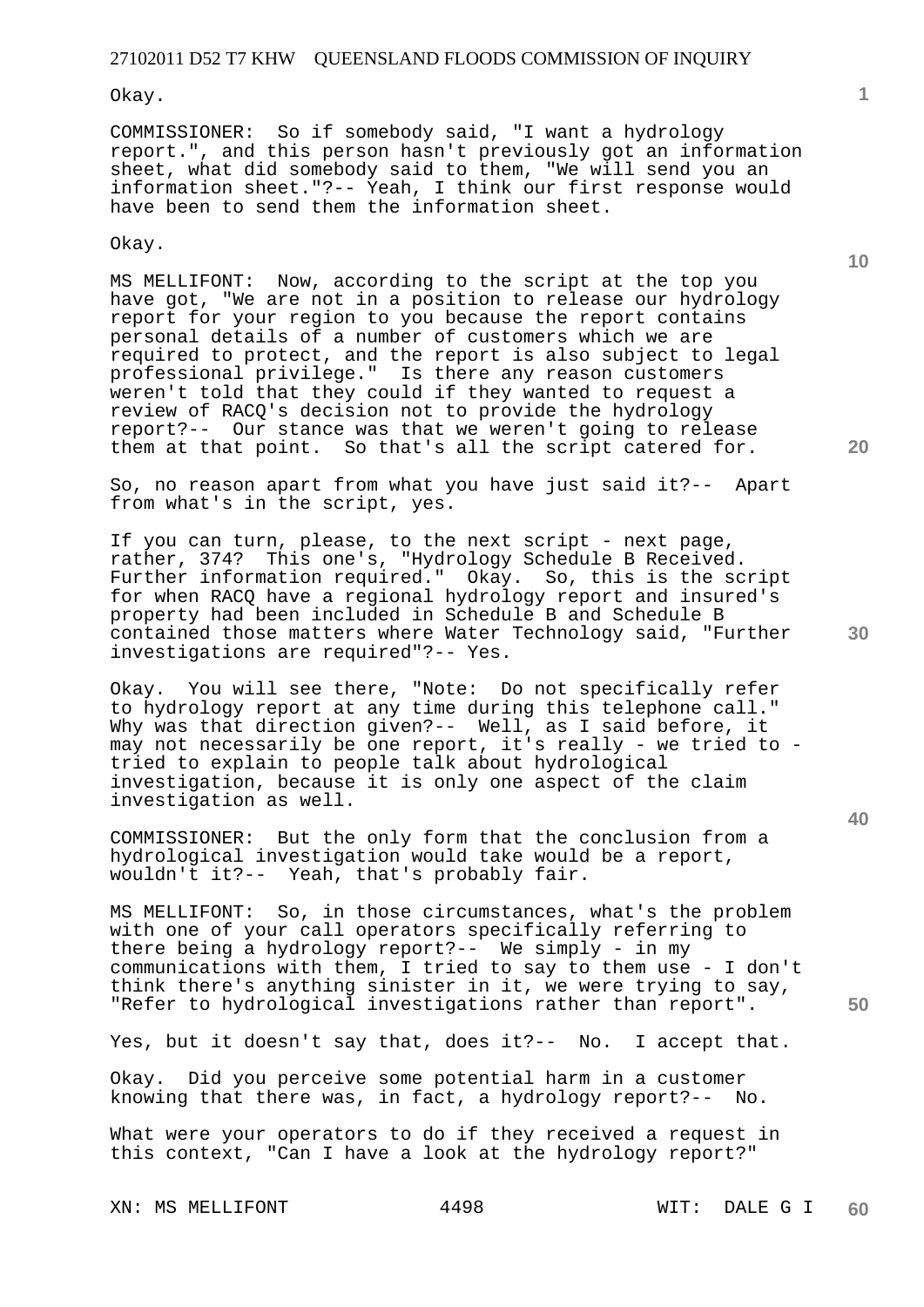Was it to send them the information sheet?-- Yes.

Not, "Oh, we have got a report, we're not giving it to you, we will send you an information sheet."?-- Well, as I said, the first response was to provide them with the information sheet, and then we have just looked at a script which says if they require - if they're requiring the hydrology report, I guess, that we gave them reasons why we weren't prepared to release that.

Excuse me. Can I take you to the next page, please?-- Which page is that, sorry?

I'm sorry, yes, it's page 375. It's headed, "Script: Query regarding ICA report for Ipswich and Courier-Mail article." headed, "Script for RACQ responding to a query regarding the ICA report for Ipswich and The Courier-Mail article dated 23 March 2011." So, what hydrology report does that relate to?-- The script?

Yes. Sorry - which - sorry, let me rephrase that. Which report does this script relate to? What's the ICA report?-- That's the Insurance Council of Australia report.

Okay. Now, you see that the regional report for Ipswich, the regional hydrology report for Ipswich?-- Yeah, I believe-----

-----produced by the ICA?-- I believe it was the Ipswich local government area or whatever.

Okay. Now, we see it references The Courier-Mail article 23 March 2011, but we're still operating on a 15 February 2011 date on the bottom of the document. Can-----?-- Yeah, that does - that does suggest the date at the bottom of that's wrong.

So, can we take it that that date is not a reliable indicator of when the script was created?-- It can't be, because because we wouldn't have known on the 15th of February there was a Courier-Mail article on the 23rd of March.

So, how would you know - can you now ascertain when each of these various scripts were directed to put into operation by the call operators?-- Yeah, I could do. I'd suggest that it's got something to do with prepopulated dates and when you print them and other bits and pieces, it might automatically update.

You are going to have to keep your voice up?-- Sorry.

Okay. Now, again we see that, see the direction on page 375, "Note: Do not specifically refer to hydrology report at any time during this telephone call." Which hydrology report does that direction relate to? Is it the Water Technology one commissioned by RACQ?-- Yes.

And are there any reasons for that direction being placed into that script for your operators or are we to take it that the

XN: MS MELLIFONT 4499 WIT: DALE G I

**30** 

**20** 

**50** 

**10**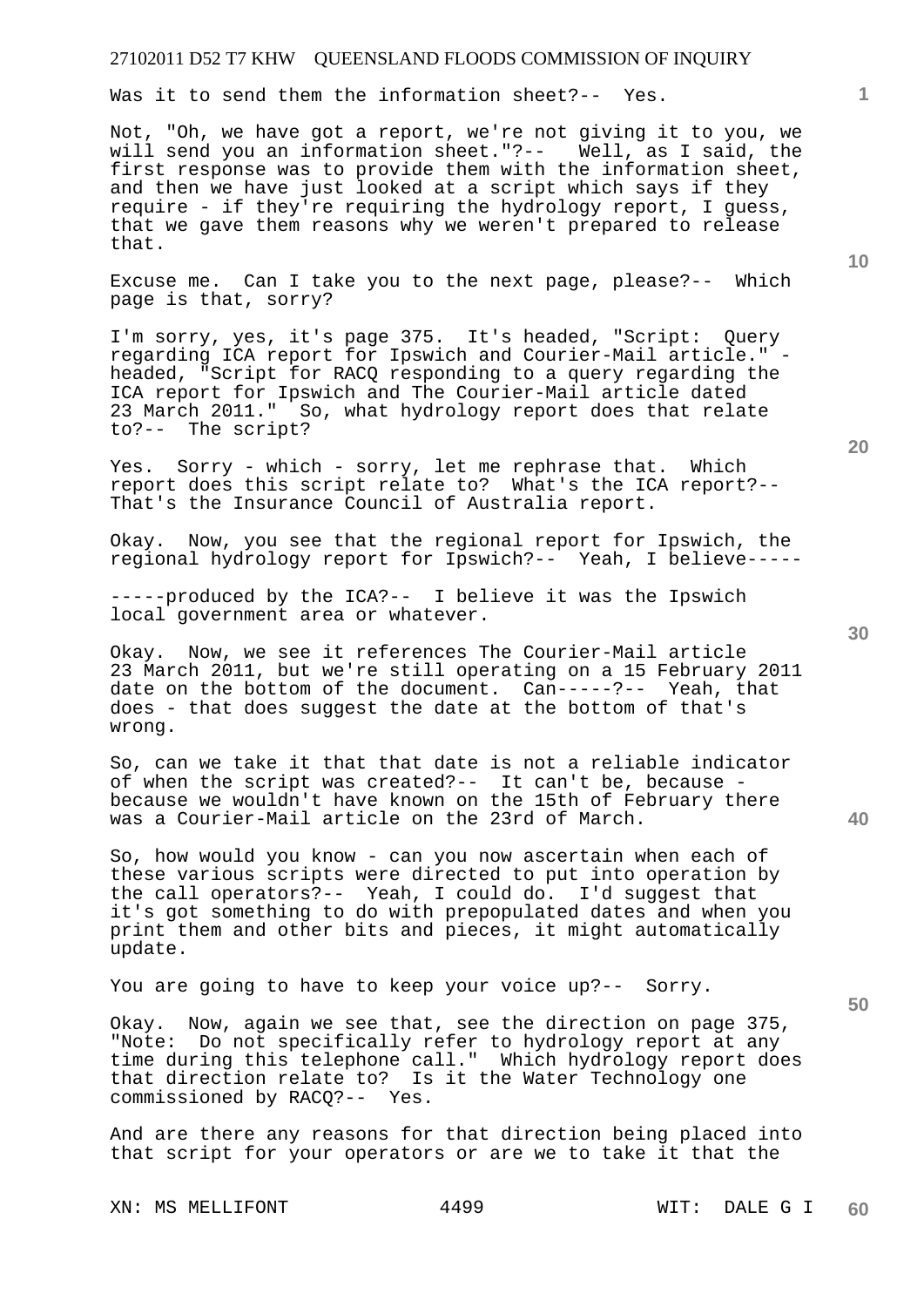reasons are the same as in respect of the script I just took you to?-- The reasons are the same as I gave before.

All right. Now, I want to take you back to Mr Gourley's claim, the ninth affidavit. We have looked at the information sheet. Now, in the case of his claim a request for review was made after the information sheet had been provided. That's your understanding?-- Sorry, can you just tell me where you're referring?

Yes. I won't be a moment. So, it's paragraph 13 of your affidavit but more relevantly Exhibit 5 which sets out the chronology of the steps taken in dealing with Mr Gourley's complaint, and I can take you to page 98 of the exhibits?-- Yes.

Have you got that there?-- Yes.

Thank you. So, you will see on the 16th of March we have got RACQ sending out the information sheet?-- Yes.

And you have got 21st of March Mr Gourley asking about lodging<br>a complaint about the rejection of his claim?-- Yes. a complaint about the rejection of his claim?--

All right. So, the chronology seems to be we have got an application for review after getting the information sheet?-- Yes.

Okay. And a review was, in fact, conducted in that matter?-- Yes.

And as a result of the review - the result of the review was communicated by letter, a copy of which is Exhibit 24 to the ninth affidavit?-- Yes.

I will just give you a minute to read that letter. It's up on the screen if that's faster for you?-- Thank you. Yes.

**40**  All right. So, we have got, "Based on the information available, I wish to advise the review uphold the previous decision as advised to you in our letter dated 10 March 2011."?-- Yes.

Now, is that style of letter typical of many letters sent by people who'd applied for internal review where the decision was upheld?-- They wouldn't be untypical, yeah, that's fair to say. I think there were - there was sort of this type of letter, where there - perhaps additional information hadn't been provided to the insured, and I have also seen letters where more detail is gone into when providing the response.

Right. So, this is not atypical but there are some other types of letters that were sent?-- Yes.

You would accept this letter doesn't explain why the decision was upheld, that is the reasoning process? You accept that?-- Yes.

XN: MS MELLIFONT 4500 WIT: DALE G I

**10** 

**20** 

**1**

**30**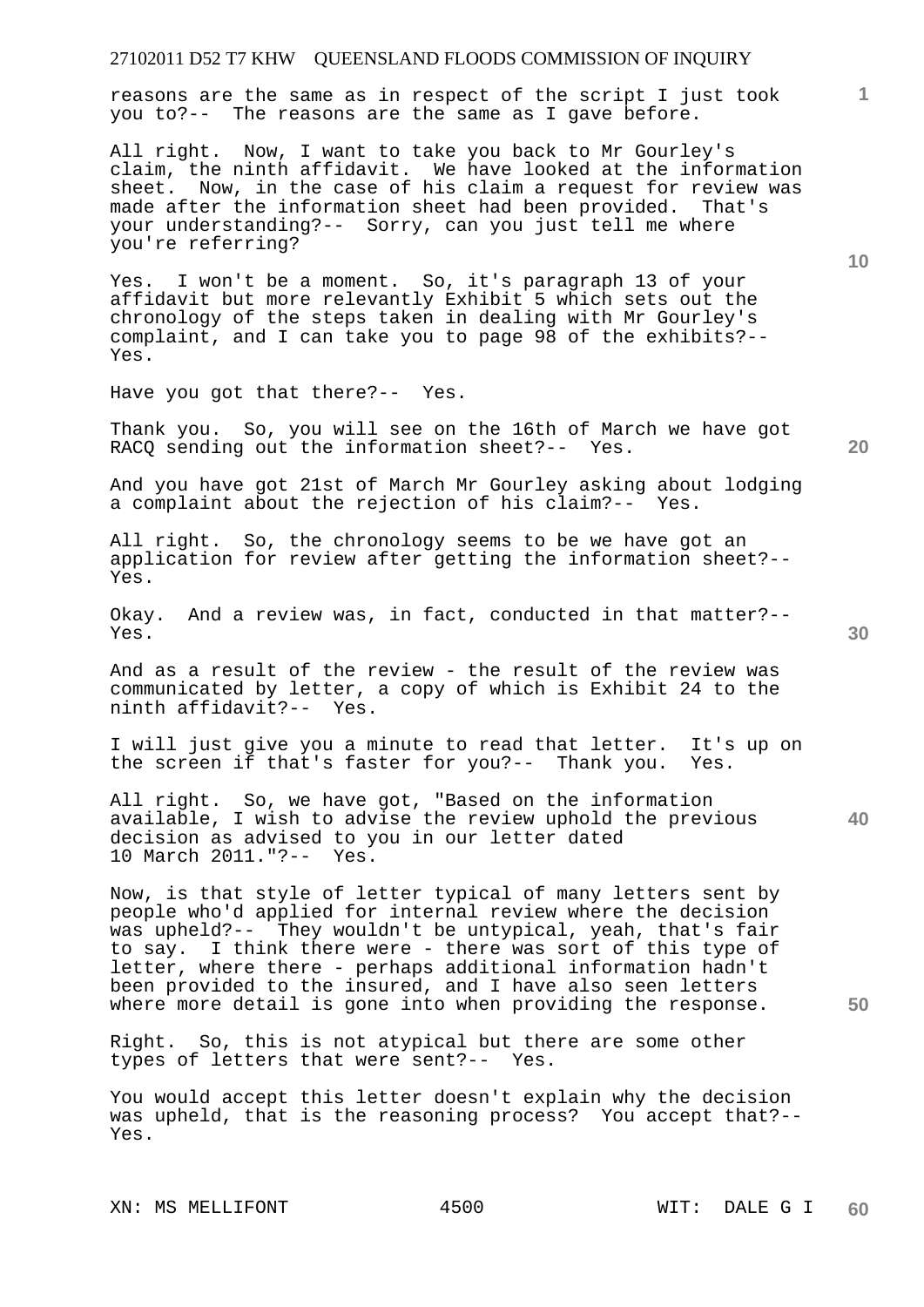Right. Any reason why?-- I guess it's probably a continuation of the discussion we had before around - around the customer has been told that the - that the policy doesn't provide cover because it's flood, it's been reviewed, and it's saying, "We have reviewed that decision and we agree with the earlier decision."

And following on from the earlier discussion, your view that stating to the customer that RACQ concluded that it was flood without the factual reasoning was sufficient to discharge what you are obliged to do and, therefore, you didn't need to give anything more; is that fair?-- Again, I don't - I don't think it's, "Well, that's our minimum obligation, let's do that.", I think it was thought to be sufficient-----

Right?-- -----in the process.

Okay. So, why not provide at this second stage something a bit more helpful like, "This is why we say it's flood."? Why not provide that? Any reason?-- I don't - I don't - I don't quite know what else we would provide. I mean, it's - the decision's been made, it's been communicated at the claims stage that - the reason for not accepting the claim is that the cause is flood. This process is undertaking an internal dispute resolution review of that and it's confirming that decision.

You could provide the factual basis for saying it was flood?-- When you say "the factual basis", can you help me with that?

Well, in declining a claim, you rely on working out the cause of inundation and then applying that to your policy?-- Mmm.

And then a conclusion that it's flood. Why not tell them what you ascertain to be the cause of inundation?-- We have. It's flood.

No?-- Sorry, I am not - I'm just trying to understand.

COMMISSIONER: You can say, "The source of the flooding was the river.", or, "It was water from a stormwater drain which had come from the river.", or whatever it is, but you can explain why the view is reached that it's flood.

MR DOYLE: Can I interrupt to say, with respect - perhaps I am missing something - the information sheet does that. I think it's unfair to concentrate on the letter without taking into account what's gone before.

**50**  COMMISSIONER: Look, it may be that you can point to the information sheet and say that gives them information but this letter doesn't and that's what we're focussing on.

MR DOYLE: I understand, your Honour.

COMMISSIONER: And Mr Dale professed to be unable to understand what else you could say other than that it was flood. So, Ms Mellifont and I are suggesting things that you

XN: MS MELLIFONT 4501 WIT: DALE G I

**10** 

**1**

**20**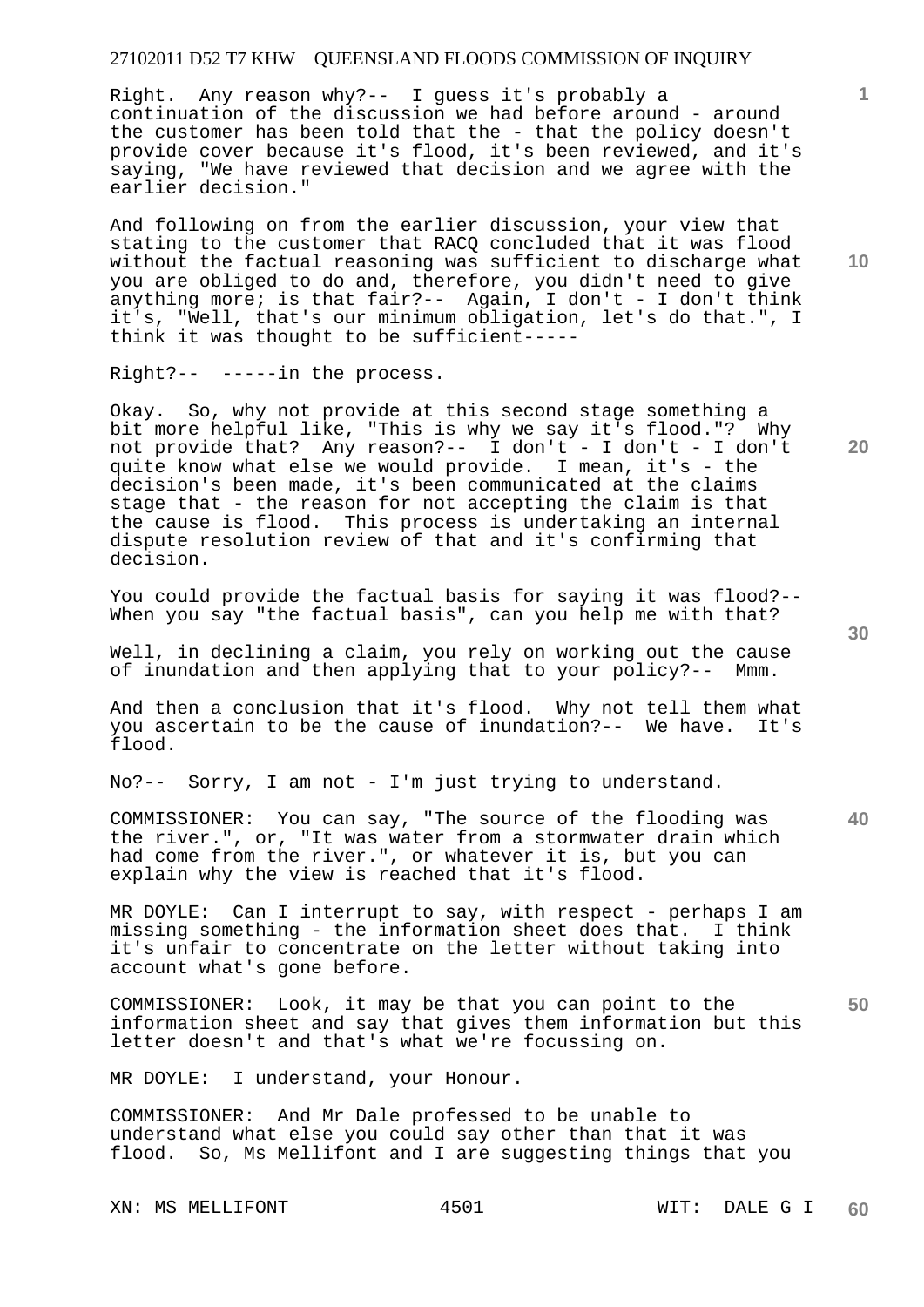might say.

MR DOYLE: Well, the point of why I'm rising is to say one can't look at the letter without knowing what's gone before it, which includes-----

COMMISSIONER: That's not what your witness is saying.

MR DOYLE: As your Honour pleases.

COMMISSIONER: -----Mr Doyle, so. Thank you. Anyway, we have probably exhausted that topic.

MS MELLIFONT: Yes, thank you. Now, in this particular case it is Mr Gourley's claim that he retained lawyers at the Caxton Legal Centre who requested another review be done having regard to some detailed submissions; correct?-- Yes.

And before the submissions were provided the lawyers requested copies of any evidence, hydrology reports and client information which RACQ Insurance had used to determine the claim. See that in Exhibit 25? Do you accept that?-- Yes.

And you see your lawyers respond to that at tab - at Exhibit 26?-- Yes.

Which says the reasons are legal professional privilege and privacy?-- Yes.

Stating that in brief terms?-- Yes.

Can I ask you: was this the standard - is this typical of the type of response sent to requests for hydrology reports?-- Yes. What I would understand it to be, it's still saying, "We will give you everything else", but we believe the reports are subject to legal professional privilege.

**40**  Yes. Now, in this case, Mr Gourley's lawyers made a submission which asserted that the inundation was caused by stormwater run-off and/or flash flood. If I can take you to Exhibit 29? That submission was passed on to the hydrologist for comment. Do you see that, the fourth paragraph?-- Yes.

"We have attached for your reference a copy of Mr Gourley's written complaint."?-- Yes.

**50** 

**1**

**10** 

**30**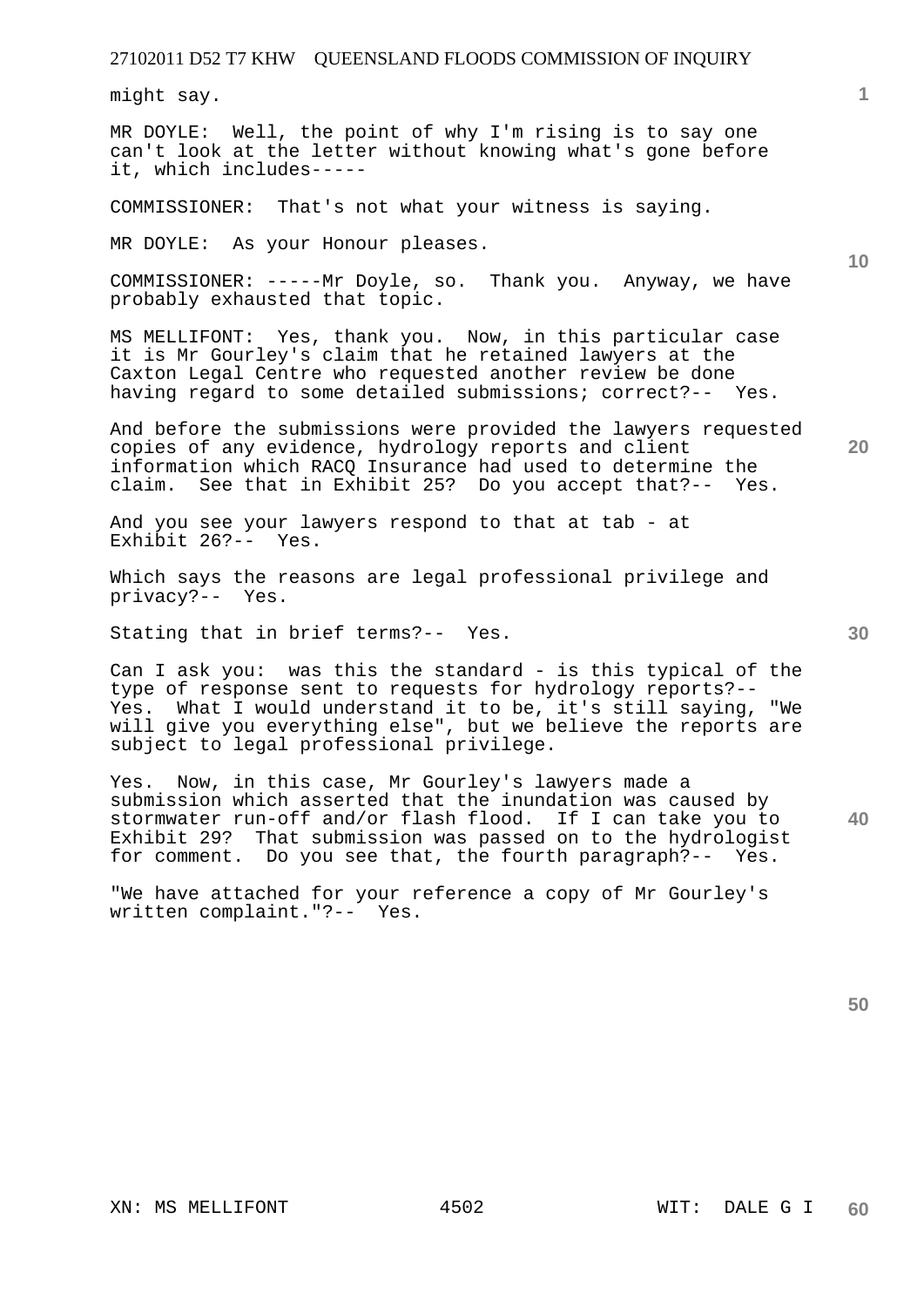Can I tell you - sorry. Can I ask you whether this occurred in all cases where RACQ Insurance received a detailed submission on internal review? That as to - sorry, which argued stormwater runoff and/or flash flood had occurred? Was it always sent to the Water Technology for their consideration or was it a case by case?-- I understand it would be case by case but it would probably rely on, you know, if the insured raised additional information, whatever the required consideration, then that would be referred back to the hydrologist to consider further.

So who would be making the decision whether the submission was worthy of forwarding on to the hydrologist?-- Probably my Customer Dispute Resolution Manager, I think.

All right. I take it he's not a hydrologist?-- No.

COMMISSIONER: Ms Mellifont, it's almost 4.30.

MS MELLIFONT: Yes.

COMMISSIONER: I would like to get Mr Dale through today but I don't know how much longer you are going to be or how long you will be, Mr Doyle, I don't want to constrain you.

MS MELLIFONT: I look like I'm going to be 15 or 20 minutes and then I understand the Commonwealth may wish to cross-examine, and the indication in the letter is 15 minutes, and the Brisbane City Council may wish to cross-examine as well.

COMMISSIONER: Mr Doyle, are you available in the morning?

MR DOYLE: I am, your Honour, yes.

COMMISSIONER: You are?

MR DOYLE: I am, sorry, yes. It's tomorrow evening that I was going to become unavailable.

COMMISSIONER: You are not the only one who is touchy about that, Mr Doyle. Mr Dunning, how are you placed in the morning?

MR DUNNING: Commissioner, to come here naturally I'm available. Yes, I'm fine.

COMMISSIONER: Ms Brasch, any problems?

MS BRASCH: There's no difficulty for me, your Honour.

MS O'GORMAN: We're equally available, Commissioner.

COMMISSIONER: All right. I think we will have to go over till tomorrow morning. Sorry, Mr Dale, you've had a hard day, we're going to-----?-- That's fine.

**10** 

**1**

**20** 

**30**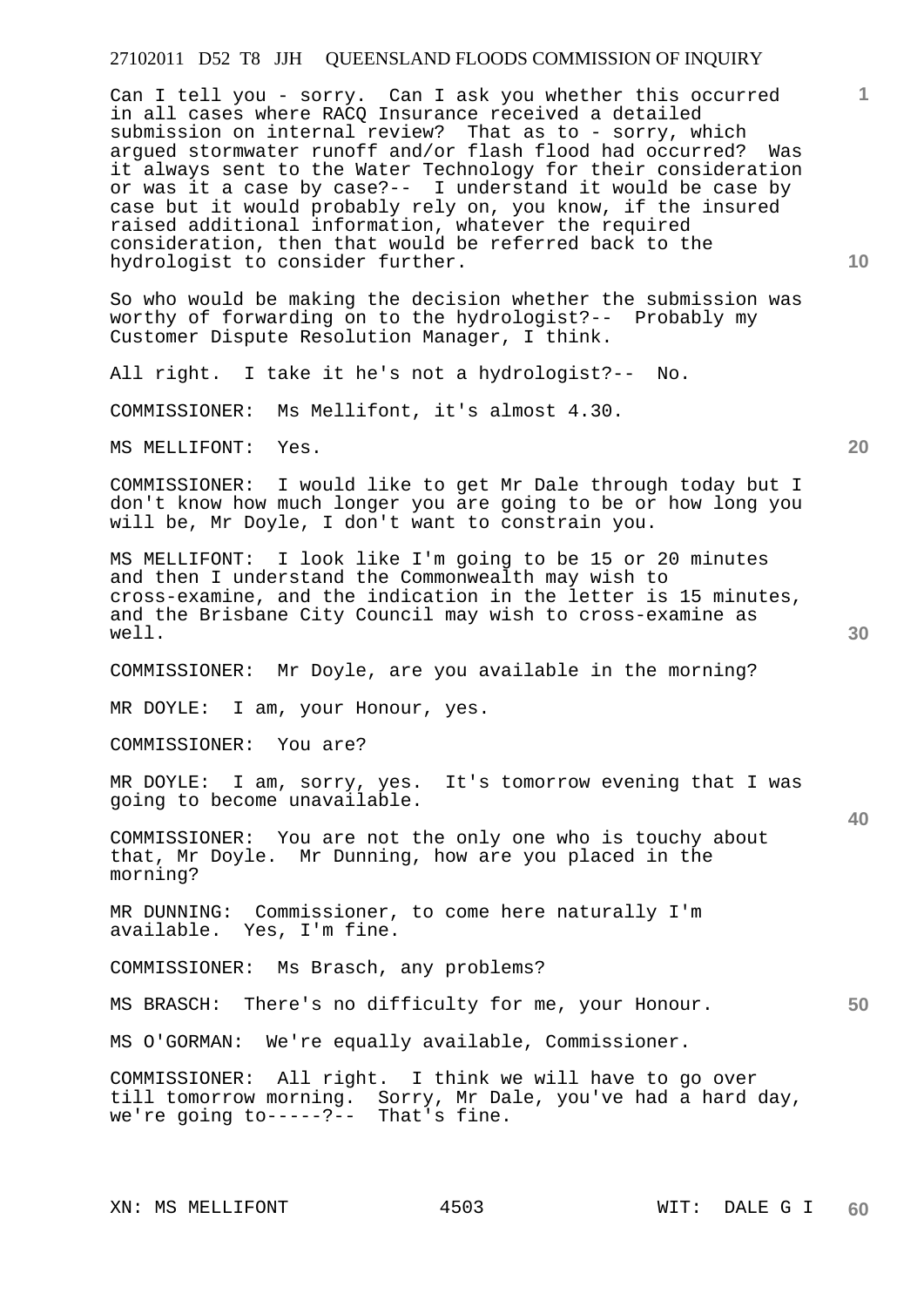| 27102011 D52 T8 JJH QUEENSLAND FLOODS COMMISSION OF INQUIRY                                                                                                                                                                                                                                                                                                                                                                                                                                                                                                                                                                      |              |
|----------------------------------------------------------------------------------------------------------------------------------------------------------------------------------------------------------------------------------------------------------------------------------------------------------------------------------------------------------------------------------------------------------------------------------------------------------------------------------------------------------------------------------------------------------------------------------------------------------------------------------|--------------|
| -----bring you back and do it all to you again, I'm afraid.                                                                                                                                                                                                                                                                                                                                                                                                                                                                                                                                                                      | $\mathbf{1}$ |
| Yes, Mr Dunning?                                                                                                                                                                                                                                                                                                                                                                                                                                                                                                                                                                                                                 |              |
| MR DUNNING: Commissioner, can I raise a matter? I notice<br>neither Mr Callaghan, nor Ms Wilson are here.<br>In<br>Mr Callaghan's opening he raised the issue of the Risk-Based<br>Assessment Report. We apprehend that's something upon which<br>at a minimum we will be asked to comment, if not in fact<br>respond to-----                                                                                                                                                                                                                                                                                                    | 10           |
| COMMISSIONER: The risk - the what sorry?                                                                                                                                                                                                                                                                                                                                                                                                                                                                                                                                                                                         |              |
| MR DUNNING: The Risk-Based Assessment Report in relation to<br>flood. There's issue about not turning Q100 into-----                                                                                                                                                                                                                                                                                                                                                                                                                                                                                                             |              |
| COMMISSIONER: Yes, yes.                                                                                                                                                                                                                                                                                                                                                                                                                                                                                                                                                                                                          |              |
| MR DUNNING: We would like to canvass the issue, for example,<br>of provision of whatever's currently available to us at the<br>moment. We understand there is some material with the<br>Commission, more coming. We've raised it in correspondence<br>with the Commission and that's what we've learnt so far, but<br>I'd like to make a submission at the appropriate time, now if<br>you would like me to, to the effect that whatever you've<br>currently got we should have so that we can at least start<br>working on it because, given the time frame, it looks<br>inevitable we will be looking into the matter over the | 20           |
| weekend.                                                                                                                                                                                                                                                                                                                                                                                                                                                                                                                                                                                                                         | 30           |
| COMMISSIONER: All right. Well, I speak from a position of<br>total ignorance but I expect we can look at it and just ask<br>the relevant Commission staff to see if it's feasible or not.                                                                                                                                                                                                                                                                                                                                                                                                                                        |              |
| MR DUNNING: All right, thank you, Commissioner                                                                                                                                                                                                                                                                                                                                                                                                                                                                                                                                                                                   |              |
| COMMISSIONER:<br>We will adjourn - how long do you think all-up,<br>Ms Mellifont?<br>I'm just a bit worried about what we've got on<br>tomorrow-----                                                                                                                                                                                                                                                                                                                                                                                                                                                                             |              |
| MS MELLIFONT: Yes, yes.                                                                                                                                                                                                                                                                                                                                                                                                                                                                                                                                                                                                          | 40           |
| COMMISSIONER: -----and whether that's going to push that out.                                                                                                                                                                                                                                                                                                                                                                                                                                                                                                                                                                    |              |
| I would really like to say 20 minutes, but say<br>MS MELLIFONT:<br>half an hour.                                                                                                                                                                                                                                                                                                                                                                                                                                                                                                                                                 |              |
| Mr Doyle, what do you think?<br>COMMISSIONER:                                                                                                                                                                                                                                                                                                                                                                                                                                                                                                                                                                                    |              |
| An hour and a half.<br>MR DOYLE:                                                                                                                                                                                                                                                                                                                                                                                                                                                                                                                                                                                                 | 50           |
| COMMISSIONER: An hour and a half?                                                                                                                                                                                                                                                                                                                                                                                                                                                                                                                                                                                                |              |
| Yes. I originally estimated a shorter time<br>MR DOYLE:<br>$but --- -$                                                                                                                                                                                                                                                                                                                                                                                                                                                                                                                                                           |              |
|                                                                                                                                                                                                                                                                                                                                                                                                                                                                                                                                                                                                                                  |              |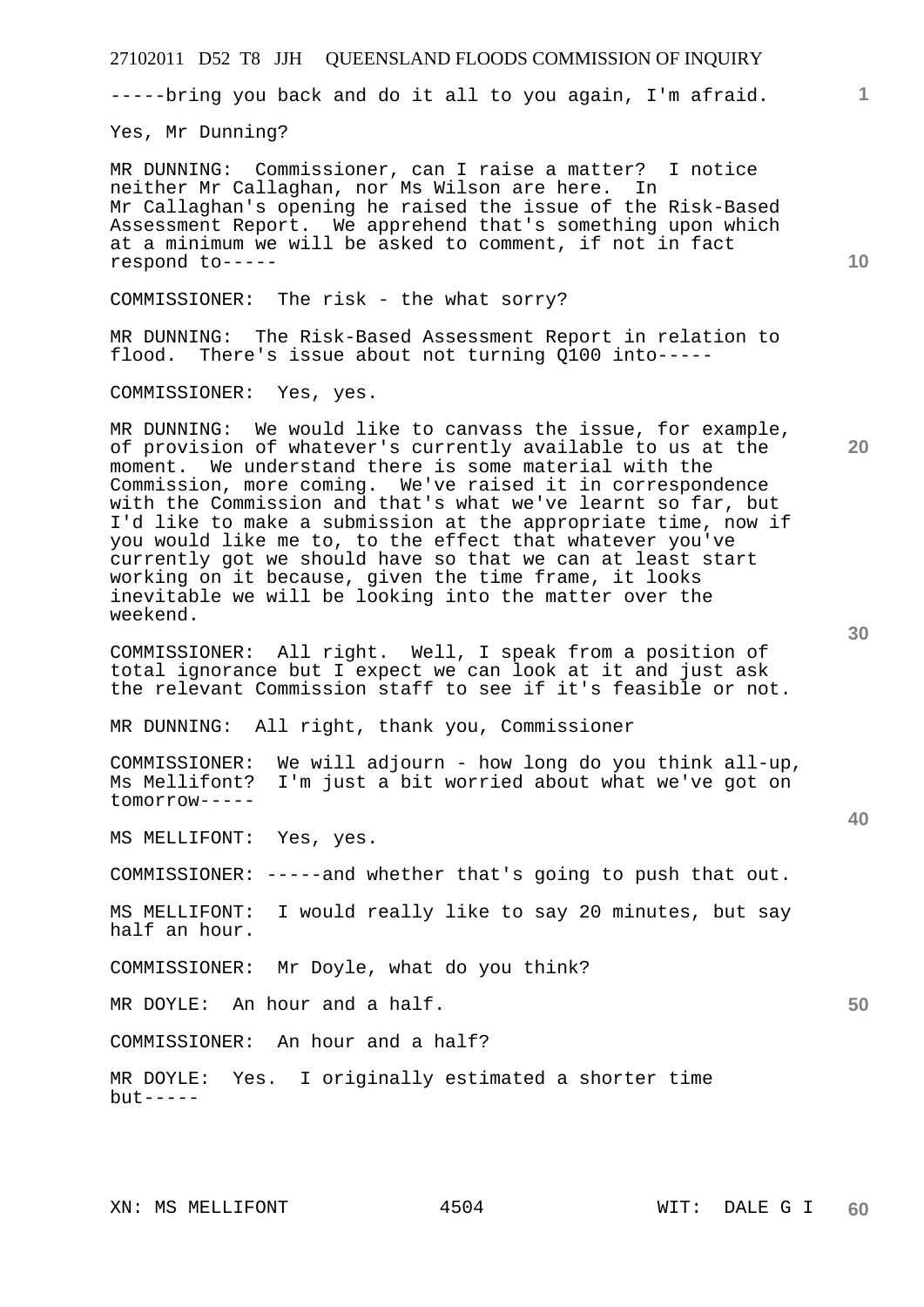COMMISSIONER: Look, I think we will finish Ms Mellifont's examination this afternoon and we will start early tomorrow morning-----

MR DOYLE: Thank you.

COMMISSIONER: -----at that rate so, Ms Mellifont, if you continue.

MS MELLIFONT: Thank you. Excuse me one second. Now, can I take you, please, to Exhibit 32, which is - okay. So this document shows us that the hydrologist's response was provided to the customer's lawyers with the response to the submission. You'd agree with that?-- Yes.

Okay. So just looking, please, on the second page at paragraph 3, there is the notation, "We note that your clients have not sought to rely upon hydrological evidence." Was the fact that the - sorry, can I ask you this: did many customers do so? That is, at this stage of the process did many customers provide to RACQ their own hydrological evidence in support of their claim?-- Look, I think legal firms like Legal Aid and Caxton and others and what have you might have provided hydrological evidence or observations or stuff like that. I think it was - and some non-legally represented customers might have done so as well but I don't think it was commonplace amongst the non-legally represented customers.

And can we take it - can we take it that RACQ would have taken into account a customer's hydrological report if one had been provided?-- Yes.

And you'd accept, wouldn't you, that such a hydrological report would have been more meaningful to RACQ if it responded directly to your hydrological report? Let me put it another way?-- Yes, please.

If you a get a hydrological report from a client-----?-- Yep.

-----who hasn't seen your hydrological report-----?-- Mmm-hmm.

-----and the hydrological report from the client may not hit the buttons that the hydrological report you had hit, wouldn't it be more helpful if the customer knew precisely what the hydrological report said so that when you got the hydrological information from the customer you could compare quite readily-----?-- I'm not quite sure that-----

-----the two reports?-- -----like anyone else I would have thought the hydrologists are independent experts, you know, in their field of what they do and so therefore I'm not quite sure of the appropriateness of showing one hydrology report to another hydrologist in order for them to draw their own conclusions as to what happened at that property.

Was it something you didn't give consideration to at the time?-- Yeah, that would be fair to say.

XN: MS MELLIFONT 4505 WIT: DALE G I

**10** 

**1**

**20** 

**40**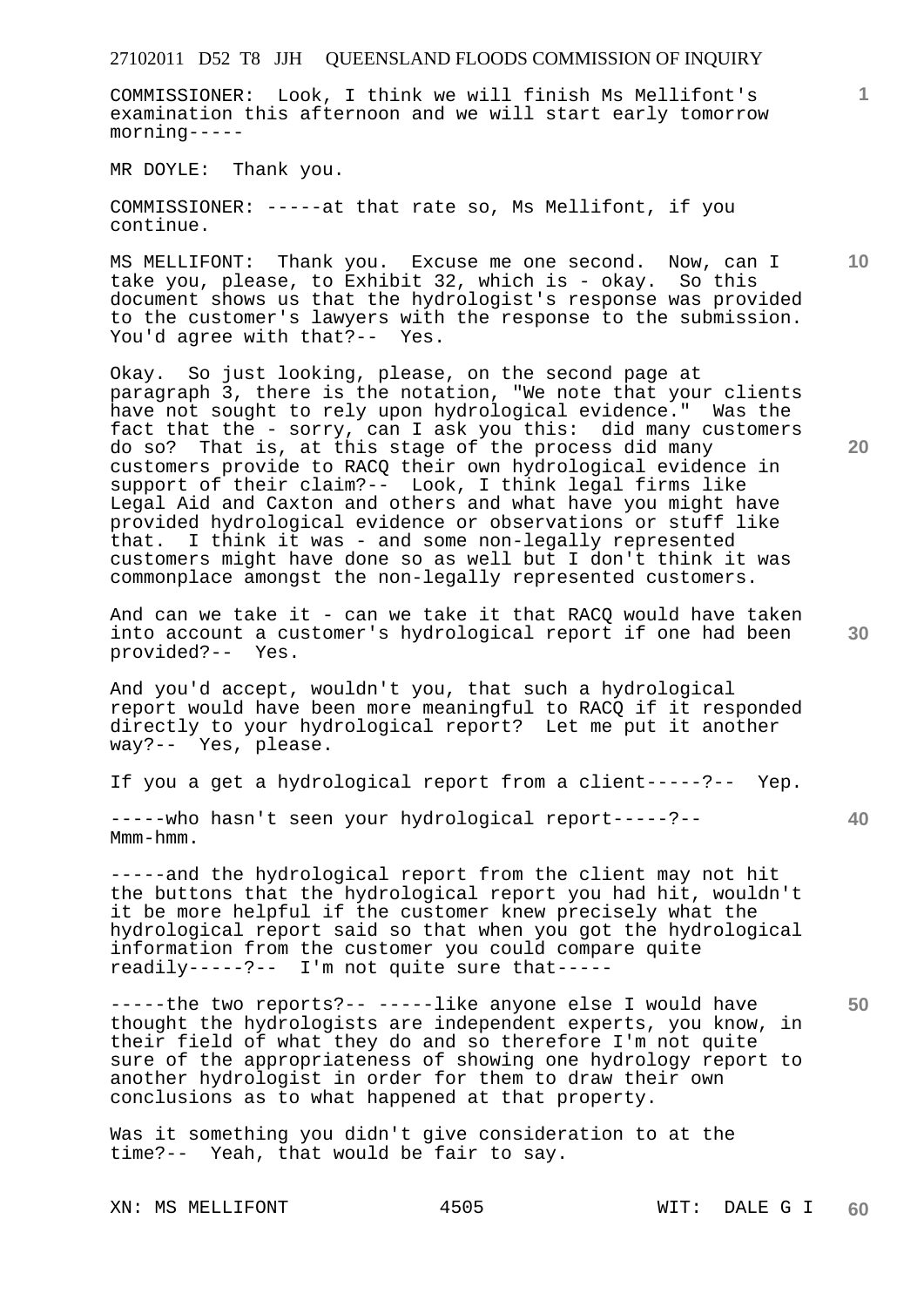Can I take you, please - sorry. You've already made reference today to the fact that when the process was with the Financial Ombudsman Service at first rather than providing hydrology reports RACQ provided statements which relayed the information relating to that property, the property that was under consideration; is that correct?-- Yeah, except that we provided the hydrology reports to the FOS - sorry, to the Financial Ombudsman Service in bulk and even now when responding to a dispute we still provide - sorry, Water Technology still provide a statement in relation to that.

Yes. Sorry, I'll make my question more specific. Prior to the hydrology reports themselves actually being handed over were you doing statements for FOS which relayed the hydrological information?-- Water Technology was, okay.

**20** 

**1**

**10** 

**30**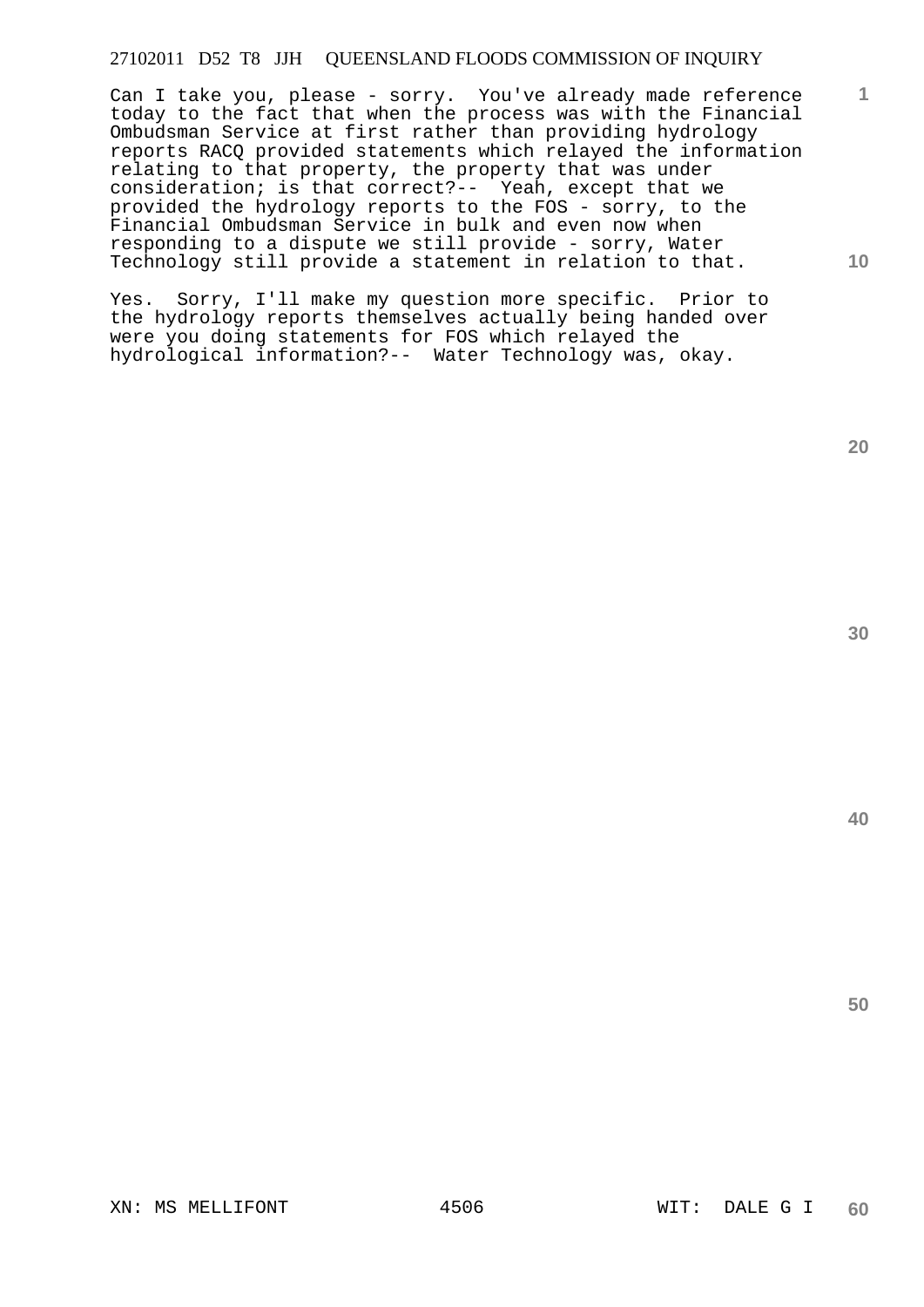Still, at that stage RACQ didn't consider it simpler and faster just to hand over the hydrology report?-- Still at that stage we believe that - the advice I had was the reports were subject to legal professional privilege.

Can I take you, please, to the second affidavit, exhibit 27? Page 17. Page 448 of the exhibits?-- Sorry, you said exhibit 27, did you?

Yes, exhibit 27. I am sorry, it is page 448. So we've got here a letter which sets out RACQ's initial position on the nondisclosure of hydrology reports. Do you see that?-- Yes.

All right. Come down, please, to the paragraph which reads, "Further, when the Queensland floods occurred, it was apparent that a large number of insureds' claims would not fall within the terms of their policy."?-- Sorry, which page-----

I will just get it for you. Just give me a second. 448. 449, sorry. Stop there. Yes, thank you. Do you see that<br>paragraph? You said, "With the likelihood of a high numb You said, "With the likelihood of a high number of claims being denied, it was and is likely that many of those decisions will be challenged and, therefore, subject to<br>litigation. Indeed there have, from an early stage, been Indeed there have, from an early stage, been various reports of possible class actions against insurers. In that environment, there was and is clearly a real prospect of litigation regarding the subject matter of the reports." Now, that was one of the reasons you gave to the Financial Ombudsman Service as to why legal professional privilege was attaching to the documents - the hydrology reports, correct?-- Yes.

Now, can I take you to Exhibit 40 of your second affidavit? I am going to take you to a letter dated 27th of January 2011, page 610. Now, these are the instructions to Water Technology - or the commissioning letter to Water Technology for a report for the Toowoomba and Lockyer Valley region?-- Yes.

Can I take you, please, to the third page at paragraph 17. You will see, "The report is being sought for the purpose of enabling us to provide legal advice in relation to contemplated litigation." Can you tell me what information you had as at 27 January 2011 that there was litigation contemplated for the Toowoomba and Lockyer Valley region?-- I think you will find that - sorry, I shouldn't express it that way. That paragraph that's in there - probably, if I looked across all of the letters of appointment, it is probably in all of them. So I doubt that it is specific to - it was intended to be or is specific to Toowoomba and Lockyer Valley.

So are you saying that that paragraph being included within this Commissioning letter, which was the first Commissioning letter to Water Technology, was included in error?-- No, I didn't write it, so I can't say that it was included in error  $\alpha$ r-----

Right. Okay, well, did you have information as at 27 January

XN: MS MELLIFONT 4507 WIT: DALE G I

**1**

**20** 

**30** 

**40**